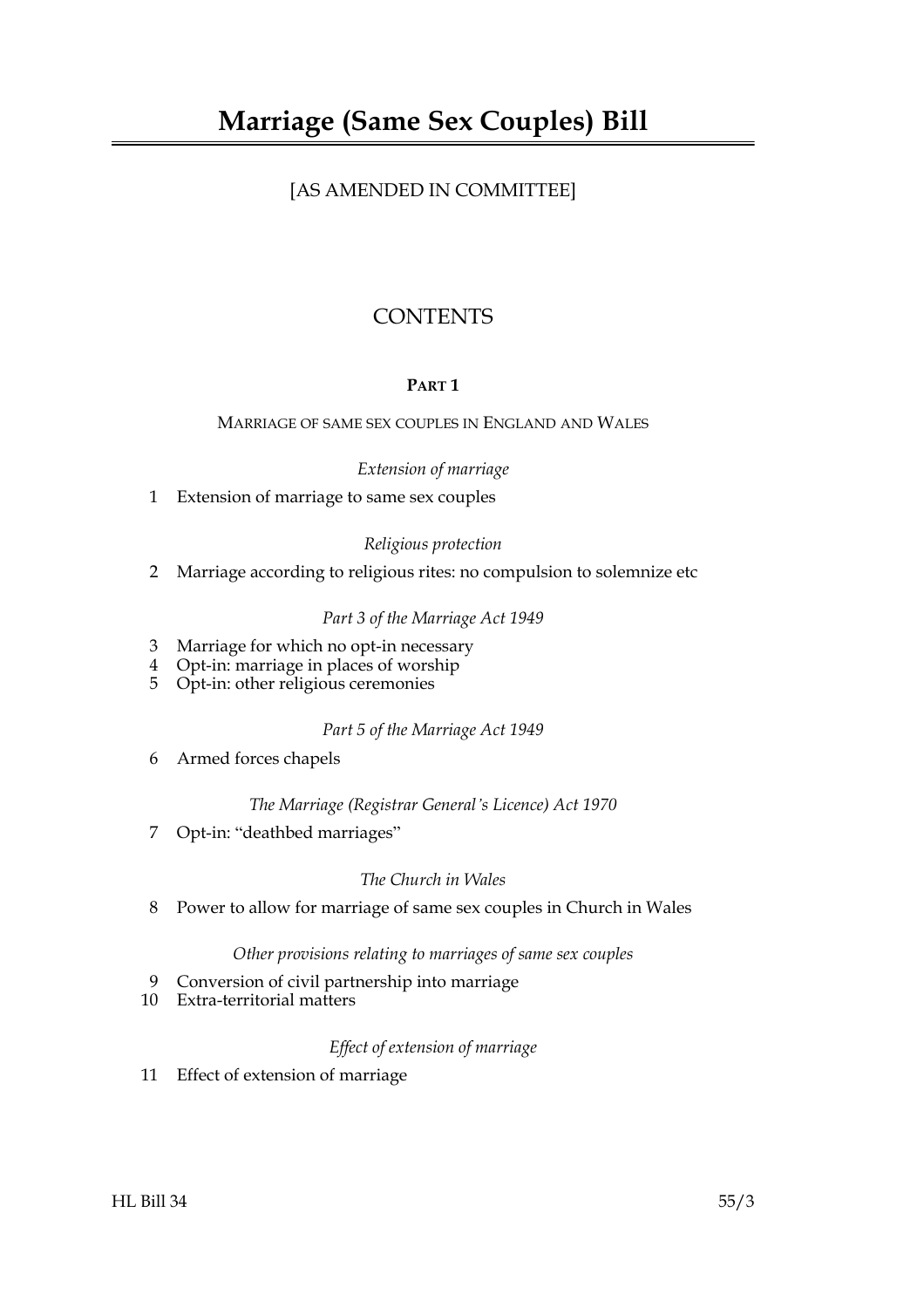# **PART 2**

OTHER PROVISIONS RELATING TO MARRIAGE AND CIVIL PARTNERSHIP

- 12 Change of gender of married persons or civil partners
- 13 Marriage overseas
- 14 Review of civil partnership

#### **PART 3**

#### FINAL PROVISIONS

- 15 Transitional and consequential provision
- 16 Orders and regulations
- 17 Interpretation
- 18 Extent
- 19 Short title and commencement
	- Schedule  $1 -$  Registration of buildings etc
	- Schedule 2 Extra-territorial matters
		- Part 1 English & Welsh marriages of same sex couples: treatment in Scotland and Northern Ireland
		- Part 2 Marriage treated as civil partnership: dissolution, annulment or separation
		- Part 3 England and Wales: "overseas relationships" in Civil Partnership Act 2004
	- Schedule 3 Interpretation of legislation
		- Part 1 Existing England and Wales legislation
		- Part 2 New England and Wales legislation
	- Schedule 4 Effect of extension of marriage: further provision
		- Part 1 Private legal instruments
		- Part 2 Presumption on birth of child to married woman
		- Part 3 Divorce and annulment of marriage
		- Part 4 Matrimonial proceedings
		- Part 5 State pensions
		- Part 6 Occupational pensions and survivor benefits
		- Part 7 General
	- Schedule 5 Change of gender of married persons or civil partners
	- Schedule 6 Marriage overseas
		- Part 1 Consular marriage under UK law
		- Part 2 Marriage under foreign law: certificates of no impediment
		- Part 3 Marriage of forces personnel under UK law
		- Part 4 General provisions
	- Schedule 7 Transitional and consequential provision etc
		- Part 1 Transitional and transitory provision
		- Part 2 Minor and consequential amendments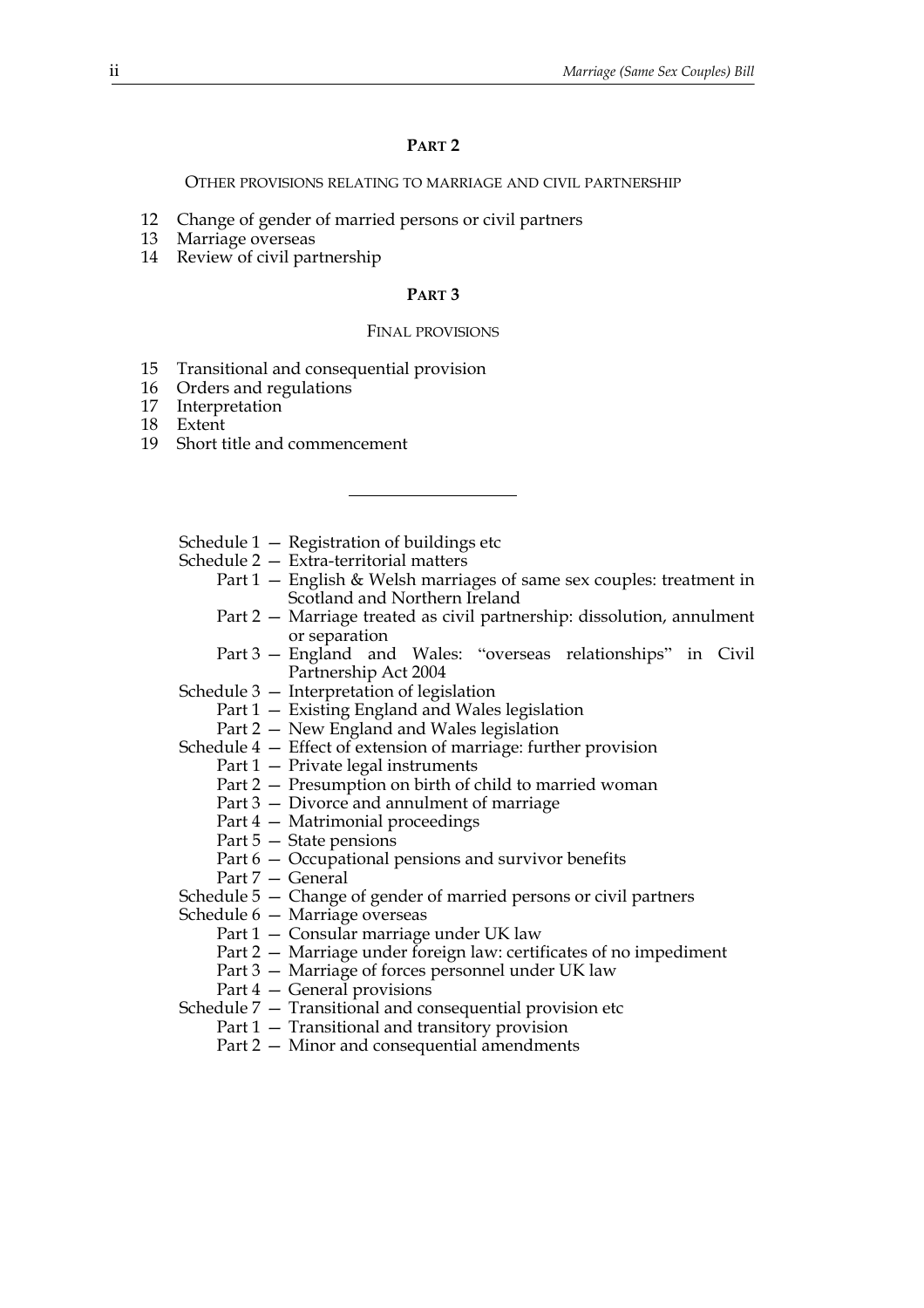# A **BILL**

# [AS AMENDED IN COMMITTEE]

#### TO

Make provision for the marriage of same sex couples in England and Wales, about gender change by married persons and civil partners, about consular functions in relation to marriage, for the marriage of armed forces personnel overseas, and for the review of civil partnership, and for connected purposes.

E IT ENACTED by the Queen's most Excellent Majesty, by and with the advice and consent of the Lords Spiritual and Temporal, and Commons, in this present **B** E IT ENACTED by the Queen's most Excellent Majesty, by and with consent of the Lords Spiritual and Temporal, and Commons, Parliament assembled, and by the authority of the same, as follows:  $-$ 

# **PART 1**

#### MARRIAGE OF SAME SEX COUPLES IN ENGLAND AND WALES

#### *Extension of marriage*

# **1 Extension of marriage to same sex couples**

- (1) Marriage of same sex couples is lawful.
- (2) The marriage of a same sex couple may only be solemnized in accordance with—
	- (a) Part 3 of the Marriage Act 1949,
	- (b) Part 5 of the Marriage Act 1949,
	- (c) the Marriage (Registrar General's Licence) Act 1970, or
	- (d) an Order in Council made under Part 1 or 3 of Schedule 6.
- (3) No Canon of the Church of England is contrary to section 3 of the Submission of the Clergy Act 1533 (which provides that no Canons shall be contrary to the Royal Prerogative or the customs, laws or statutes of this realm) by virtue of its making provision about marriage being the union of one man with one woman.

1

*5*

*10*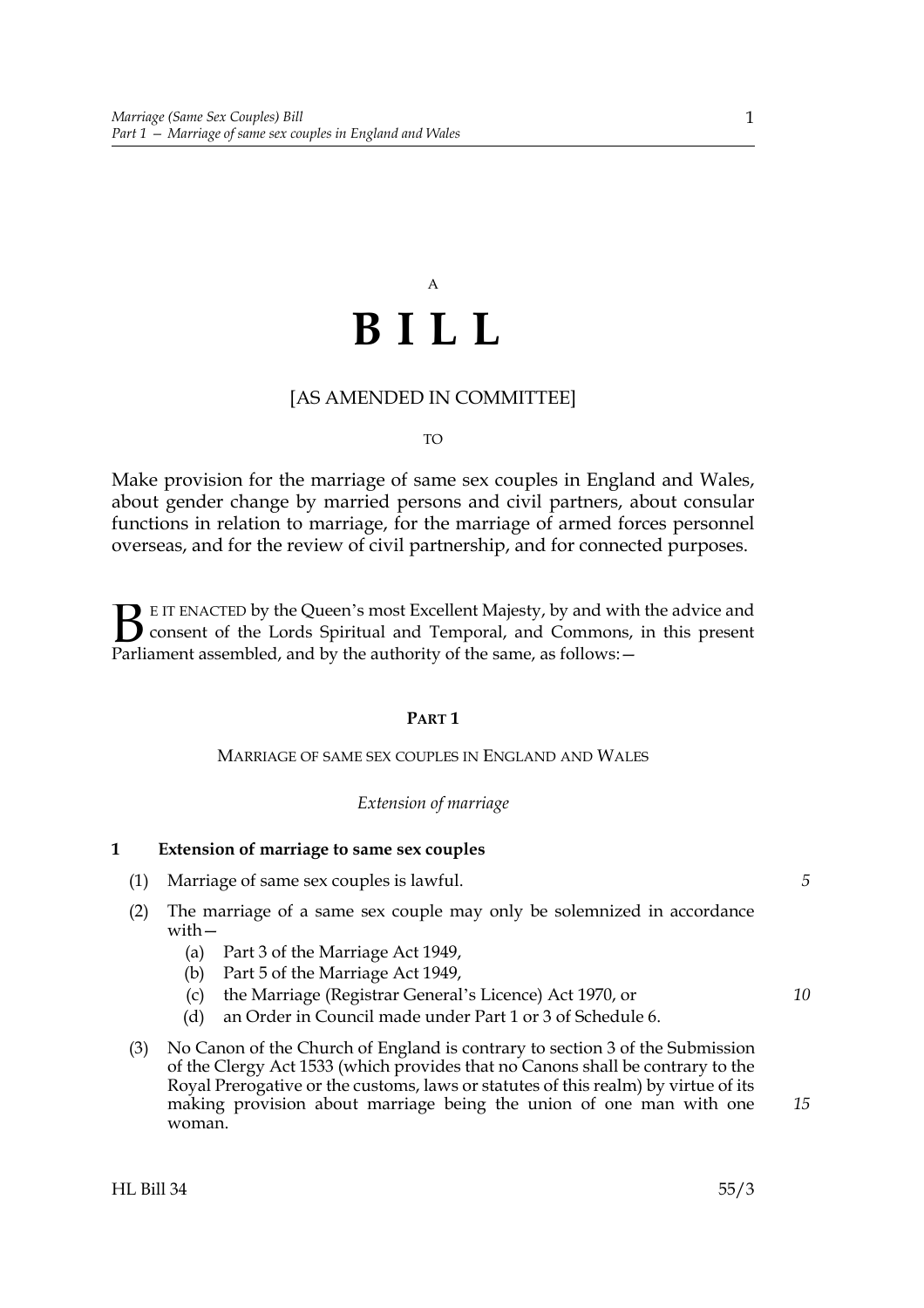- (4) Any duty of a member of the clergy to solemnize marriages (and any corresponding right of persons to have their marriages solemnized by members of the clergy) is not extended by this Act to marriages of same sex couples.
- (5) A "member of the clergy" is—
	- (a) a clerk in Holy Orders of the Church of England, or
	- (b) a clerk in Holy Orders of the Church in Wales.
		- *Religious protection*

# **2 Marriage according to religious rites: no compulsion to solemnize etc**

- (1) A person may not be compelled to—
	- (a) undertake an opt-in activity, or
	- (b) refrain from undertaking an opt-out activity.
- (2) A person may not be compelled—
	- (a) to conduct a relevant marriage,
	- (b) to be present at, carry out, or otherwise participate in, a relevant marriage, or *15*
	- (c) to consent to a relevant marriage being conducted,

where the reason for the person not doing that thing is that the relevant marriage concerns a same sex couple.

# (3) In this section—

- "opt-in activity" means an activity of the kind specified in an entry in the first column of the following table which falls to be undertaken for the purposes of any enactment specified in the corresponding entry in the second column;
- "opt-out activity" means an activity which reverses, or otherwise modifies, the effect of an opt-in activity. *25*

| Activity       | Enactment                                                                                                                                                                                                                                                                                                                                                                                                                                                                                                                                                         |                |
|----------------|-------------------------------------------------------------------------------------------------------------------------------------------------------------------------------------------------------------------------------------------------------------------------------------------------------------------------------------------------------------------------------------------------------------------------------------------------------------------------------------------------------------------------------------------------------------------|----------------|
| Giving consent | - Any of these provisions of the 1949 Act:<br>section 26A(3);<br>(a)<br>(b) section 26B(2), (4) or (6);<br>(c) section $44A(6)$ ;<br>(d) section $46(1C)$<br>$-$ Regulations under section 70A(5) of the<br>1949 Act (as mentioned in section<br>$70A(6)(c)$ of that Act) relating to an<br>application for registration<br>$-$ Section 1(3) of the Marriage (Registrar<br>General's Licence) Act 1970<br>-An armed forces overseas marriage<br>Order in its application to marriages of<br>same sex couples (as mentioned in<br>paragraph 9(2)(b) of Schedule 6) | 30<br>35<br>40 |

*20*

*5*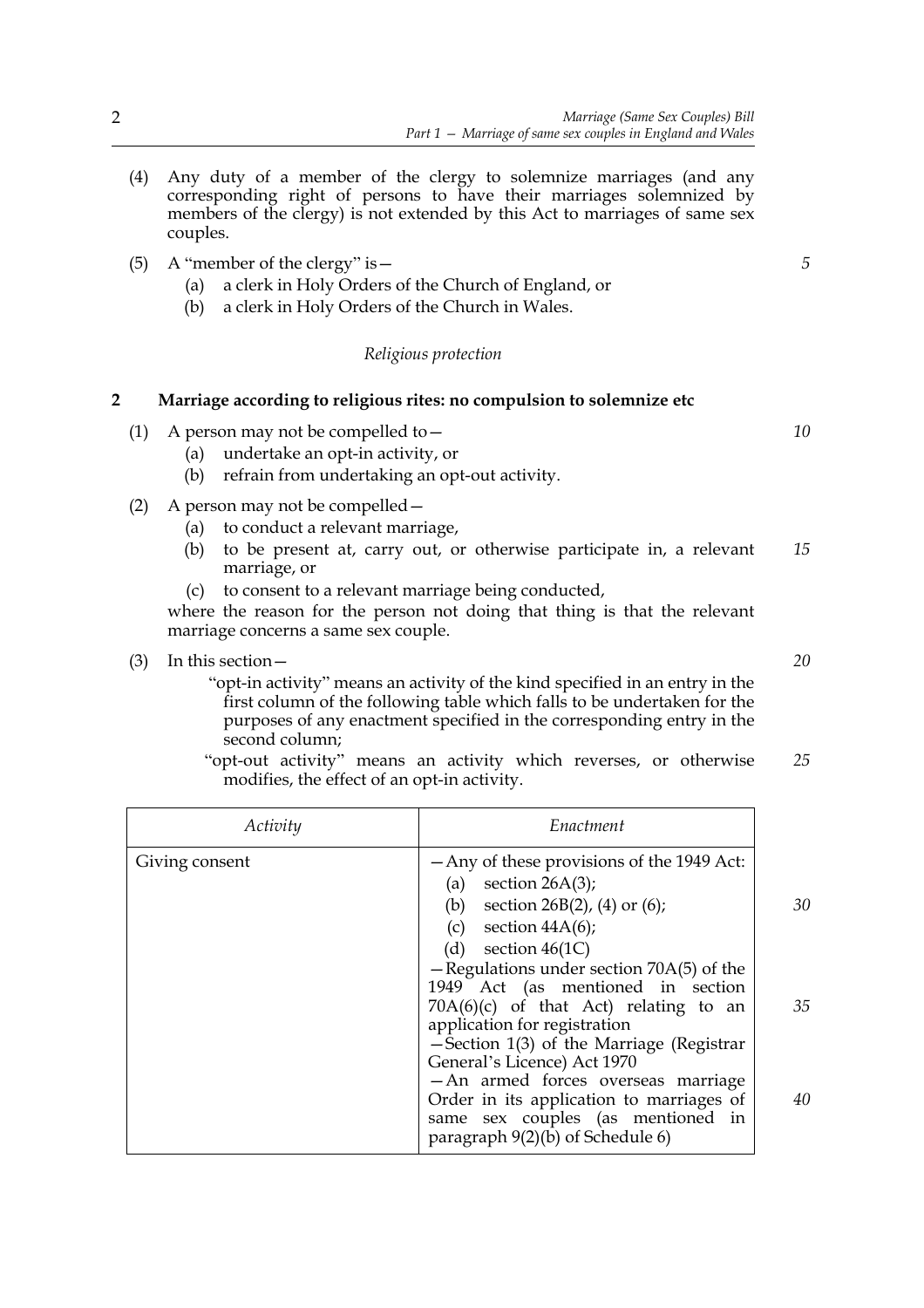| Activity                                                                                                                                                        | Enactment                                                                                                                     |    |
|-----------------------------------------------------------------------------------------------------------------------------------------------------------------|-------------------------------------------------------------------------------------------------------------------------------|----|
| Applying for the registration of a<br>building                                                                                                                  | Section 43A of the 1949 Act                                                                                                   |    |
| Authorising a person to be present<br>at the solemnization of marriages of<br>same sex couples in a building<br>registered under section 43A of the<br>1949 Act | Section 43B of the 1949 Act                                                                                                   | 5  |
| Being authorised to be present at the<br>solemnization of marriages of same<br>sex couples in a building registered<br>under section 43A of the 1949 Act        | Section 43B of the 1949 Act                                                                                                   | 10 |
| Giving a certificate, giving a copy of<br>a consent, or certifying any matter                                                                                   | Any of these provisions of the 1949 Act:<br>section $43A(3)$ ;<br>(a)<br>section $43B(2)$ ;<br>(b)<br>section $44A(7)$<br>(c) | 15 |

# (4) In this section—

"1949 Act" means the Marriage Act 1949;

"armed forces overseas marriage Order" means an Order in Council under Part 3 of Schedule 6;

"person"—

- (a) includes a religious organisation;
- (b) does not include a registrar, a superintendent registrar or the Registrar General;

"relevant marriage" means—

- (a) a marriage of a same sex couple solemnized in accordance with—
	- (i) section 26A or 26B of the 1949 Act (marriage in a place of worship or in another place according to religious rites or usages),
	- (ii) Part 5 of the 1949 Act (marriage in a naval, military or air force chapel),
	- (iii) section 1 of the Marriage (Registrar General's Licence) Act 1970 (deathbed marriage), where the marriage is according to religious rites or usages, or
	- (iv) an armed forces overseas marriage Order, where the marriage is according to religious rites or usages,

including any ceremony forming part of, or connected with, the solemnization of such a marriage; and

(b) a marriage ceremony read or celebrated in accordance with section 46 of the 1949 Act in respect of a same sex couple (religious ceremony after registrar's marriage of same sex couple);

and a reference to conducting a relevant marriage is to be read accordingly.

(5) In section 110 of the Equality Act 2010 (liability of employees and agents), after

*25*

*20*

*30*

*40*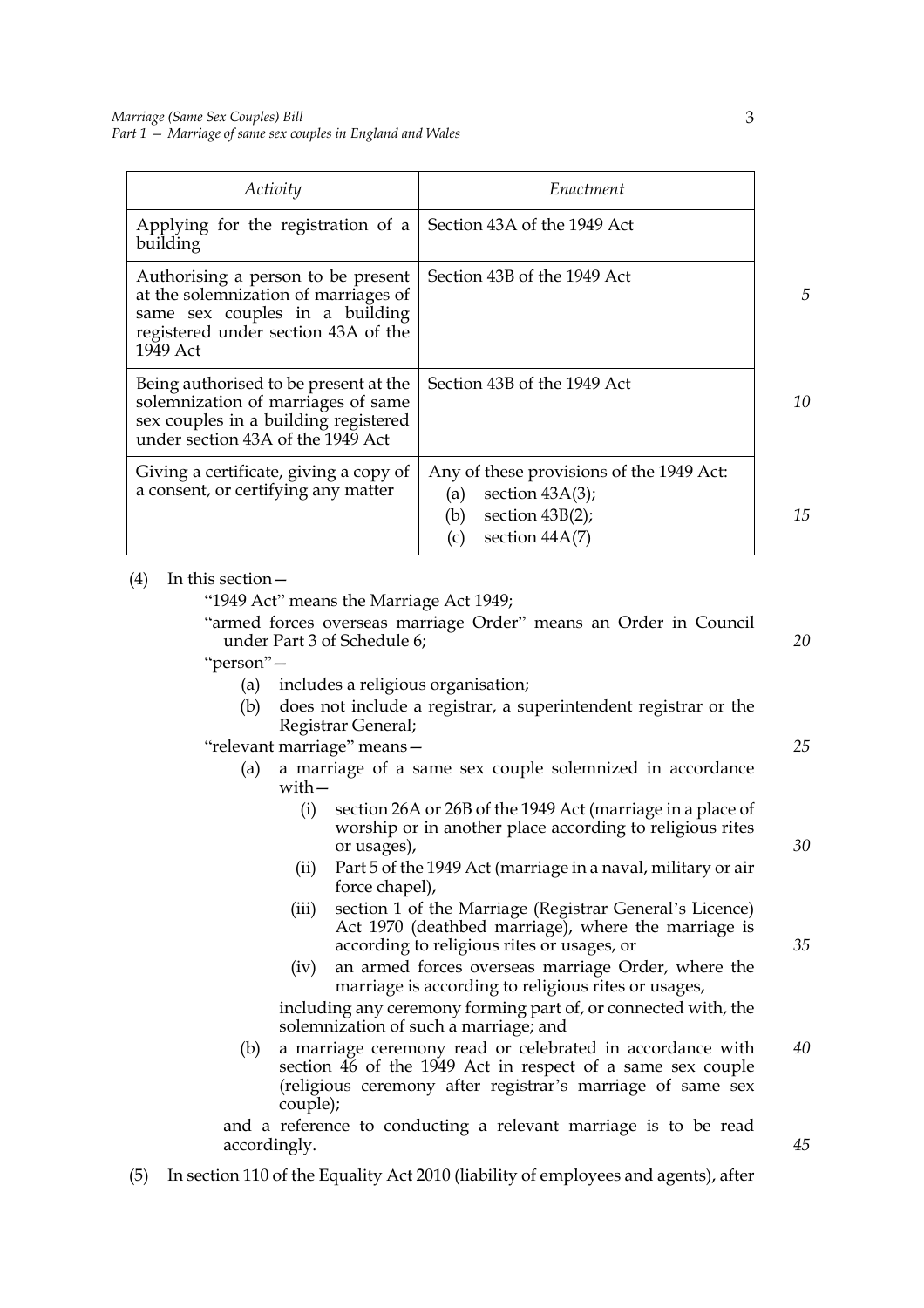subsection (5) insert—

"(5A) A does not contravene this section if  $A-$ 

- (a) does not conduct a relevant marriage,
- (b) is not present at, does not carry out, or does not otherwise participate in, a relevant marriage, or
- (c) does not consent to a relevant marriage being conducted,

for the reason that the marriage is the marriage of a same sex couple.

- (5B) Subsection (5A) applies to A only if A is within the meaning of "person" for the purposes of section 2 of the Marriage (Same Sex Couples) Act 2013; and other expressions used in subsection (5A) and section 2 of that Act have the same meanings in that subsection as in that section.".
- (6) In Schedule 3 to the Equality Act 2010 (services and public functions: exceptions), after Part 6 insert—

#### "PART 6A

# MARRIAGE OF SAME SEX COUPLES IN ENGLAND AND WALES

*Marriage according to religious rites: no compulsion to solemnize etc*

- 25A (1) A person does not contravene section 29 only because the person—
	- (a) does not conduct a relevant marriage,
	- (b) is not present at, does not carry out, or does not otherwise participate in, a relevant marriage, or
	- (c) does not consent to a relevant marriage being conducted,

for the reason that the marriage is the marriage of a same sex couple.

(2) Expressions used in this paragraph and in section 2 of the Marriage (Same Sex Couples) Act 2013 have the same meanings in this paragraph as in that section.".

*Part 3 of the Marriage Act 1949*

#### **3 Marriage for which no opt-in necessary**

In Part 3 of the Marriage Act 1949, for section 26 substitute—

# **"26 Marriage of a man and a woman; marriage of same sex couples for which no opt-in necessary**

- (1) The following marriages may be solemnized on the authority of two certificates of a superintendent registrar—
	- (a) a marriage of a man and a woman, in a building registered under section 41, according to such form and ceremony as the persons to be married see fit to adopt;
	- (b) a marriage of any couple in the office of a superintendent registrar;
	- (bb) a marriage of any couple on approved premises;
		- (c) a marriage of a man and a woman according to the usages of the Society of Friends (commonly called Quakers);

*5*

*10*

*15*

*20*

*25*

*35*

*40*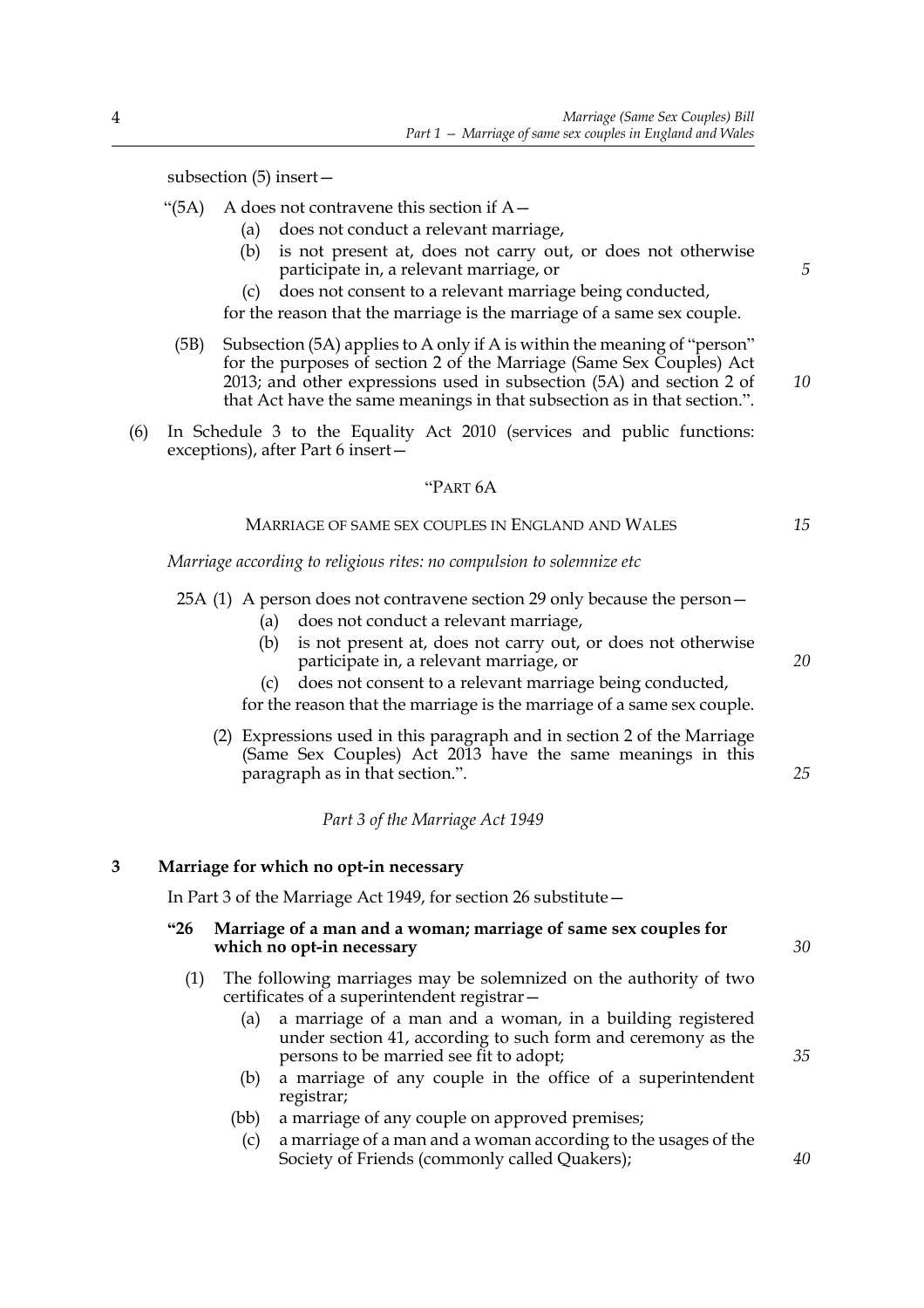- (d) a marriage between a man and a woman professing the Jewish religion according to the usages of the Jews;
- (dd) a qualifying residential marriage;
	- (e) a marriage of a man and a woman according to the rites of the Church of England in any church or chapel in which banns of matrimony may be published.
- (2) In this section "qualifying residential marriage" means—
	- (a) the marriage of a man and a woman (other than a marriage in pursuance of subsection  $(1)(c)$  or  $(d)$  above), one or each of whom is house-bound or a detained person, at the usual place of residence of the house-bound or detained person or persons, or *10*
	- (b) the marriage of a same sex couple (other than a marriage according to the rites of the Church of England or other religious rites or usages), one or each of whom is house-bound or a detained person, at the usual place of residence of the house-bound or detained person or persons.".

# **4 Opt-in: marriage in places of worship**

(1) After section 26 of the Marriage Act 1949 insert—

# **"26A Opt-in to marriage of same sex couples: places of worship**

- (1) A marriage of a same sex couple in an appropriately registered building according to such form and ceremony as the persons to be married see fit to adopt may be solemnized on the authority of two certificates of a superintendent registrar.
- (2) For the purposes of this section "appropriately registered building" means a building which has been registered under section 43A. *25*
- (3) An application for registration of a building under section 43A may not be made unless the relevant governing authority has given written consent to marriages of same sex couples.

# (4) For that purpose, in relation to a building—

- "relevant governing authority" means the person or persons recognised by the members of the relevant religious organisation as competent for the purpose of giving consent for the purposes of this section;
- "relevant religious organisation" means the religious organisation for whose religious purposes the building is used. *35*
- (5) Nothing in this section is to be taken to relate or have any reference to marriages solemnized according to the rites of the Church of England.
- (6) This section is subject (in particular) to sections 44A to 44C (registration of shared buildings for marriage of same sex couples) and regulations made under any of those sections.". *40*
- (2) Schedule 1 (registration of buildings etc) has effect.

*5*

*15*

*20*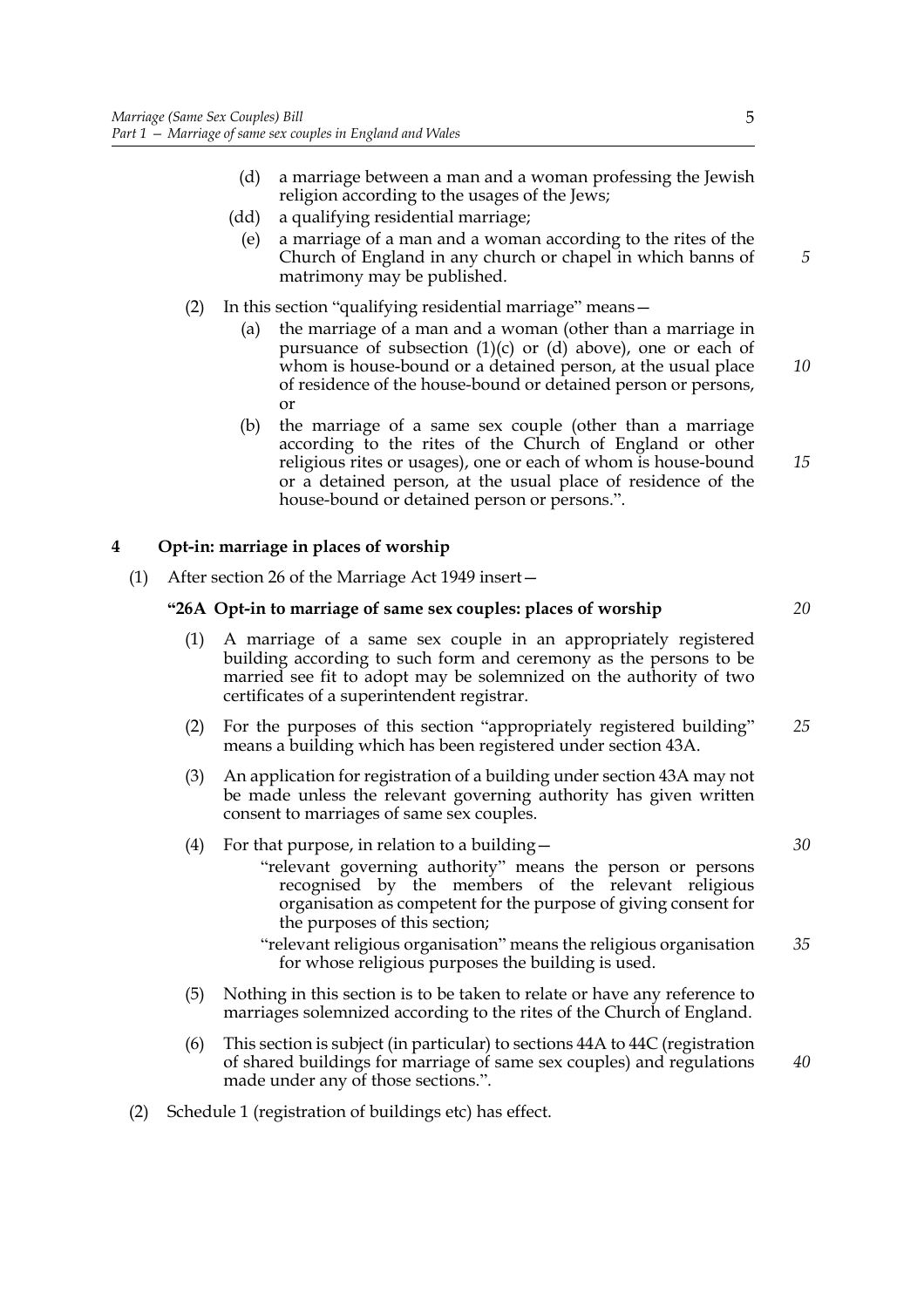# **5 Opt-in: other religious ceremonies**

After section 26A of the Marriage Act 1949 insert—

# **"26B Opt-in to marriage of same sex couples: other religious ceremonies**

- (1) A marriage may, in any of the following cases, be solemnized on the authority of two certificates of a superintendent registrar.
- (2) Case A is where—
	- (a) the marriage is of a same sex couple according to the usages of the Society of Friends (commonly called Quakers), and
	- (b) the relevant governing authority has given written consent to such marriages of same sex couples.
- (3) For that purpose "relevant governing authority" means the recording clerk for the time being of the Society of Friends in London.
- (4) Case B is where—
	- (a) the marriage is of a same sex couple professing the Jewish religion according to the usages of the Jews, and
	- (b) the relevant governing authority has given written consent to such marriages of same sex couples.
- (5) For that purpose the meaning of "relevant governing authority" is to be determined in accordance with this table—

| The "relevant governing authority"<br>is                                                                                                                                                       | if the marriage falls to be registered<br>by                                                                                                                                                                                                      | 20 |
|------------------------------------------------------------------------------------------------------------------------------------------------------------------------------------------------|---------------------------------------------------------------------------------------------------------------------------------------------------------------------------------------------------------------------------------------------------|----|
| the Chief Rabbi of the United<br>Hebrew Congregations of the<br>Commonwealth                                                                                                                   | the secretary of a synagogue<br>certified under paragraph (a) of<br>relevant definition<br>the.<br>(certification by the President of<br>the Board of Deputies)                                                                                   | 25 |
| the person or persons duly<br>recognised by the members of $-$<br>(i) the West London Synagogue of<br>British Jews ("the West London<br>Synagogue"), and<br>(ii) the other synagogues that are | -either the secretary of the West<br>London Synagogue, as certified<br>under paragraph (b) of the<br>relevant definition<br>$-$ or the secretary of another<br>synagogue in a case where:                                                         | 30 |
| constituents of or affiliated to the<br>Movement for Reform Judaism                                                                                                                            | (i) the secretary is certified under<br>paragraph (d) of the relevant<br>definition by the secretary of the<br>West London Synagogue, and<br>(ii) the synagogue is one of those<br>which are constituents of or<br>affiliated to the Movement for | 35 |
|                                                                                                                                                                                                | Reform Judaism                                                                                                                                                                                                                                    | 40 |

*10*

*15*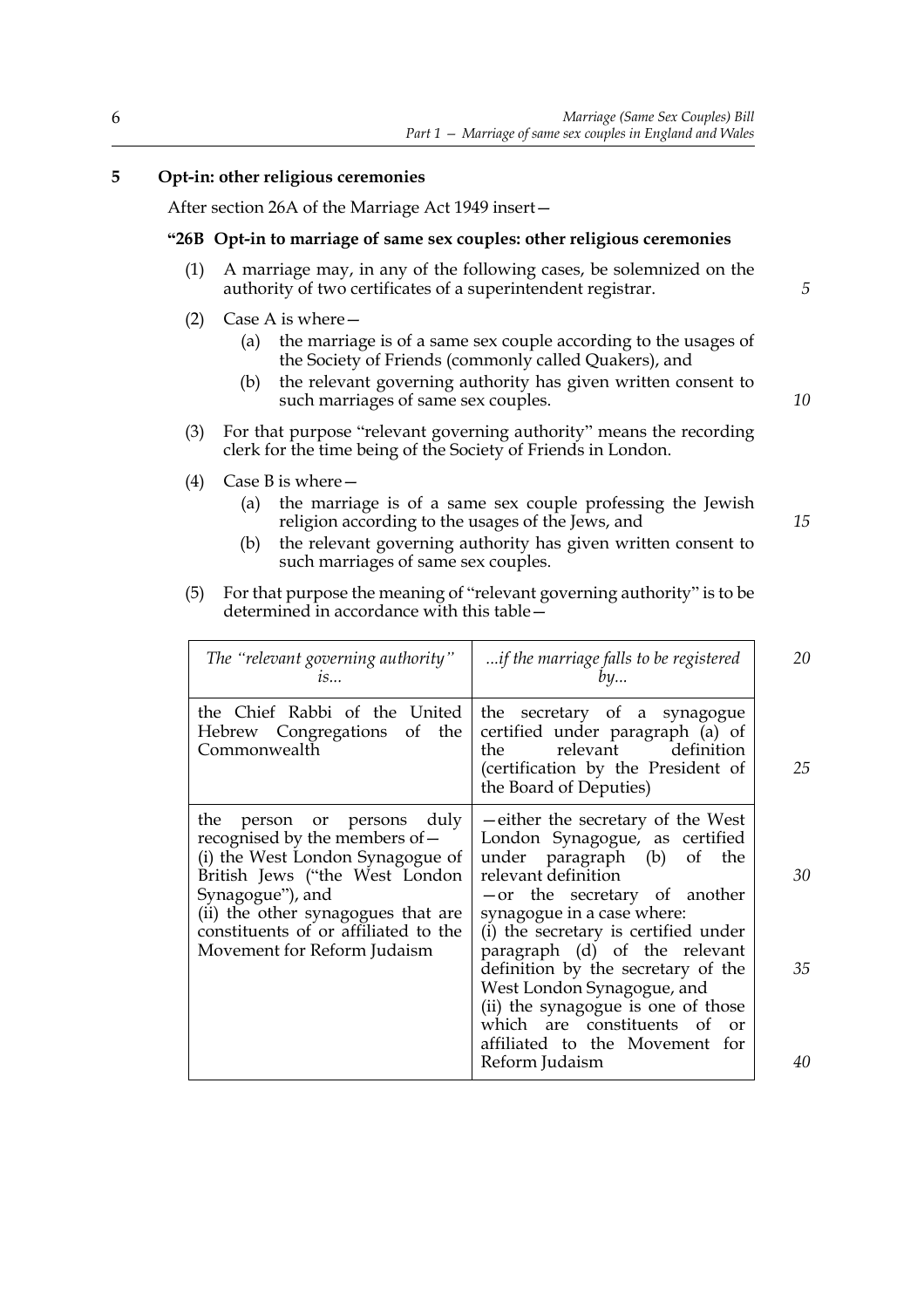| The "relevant governing authority"<br>is                                                                                                                                                                      | if the marriage falls to be registered<br>by                                                                                                                                                                                                                                                                                                                                                                  |          |
|---------------------------------------------------------------------------------------------------------------------------------------------------------------------------------------------------------------|---------------------------------------------------------------------------------------------------------------------------------------------------------------------------------------------------------------------------------------------------------------------------------------------------------------------------------------------------------------------------------------------------------------|----------|
| duly<br>the<br>person or<br>persons<br>recognised by the members of -<br>(i) the Liberal Jewish Synagogue,<br>St. John's Wood ("the St. John's<br>Wood Synagogue"), and<br>(ii) the other synagogues that are | -either the secretary of the St.<br>John's Wood<br>Synagogue,<br>as<br>certified under paragraph (c) of the<br>relevant definition<br>-or the secretary of another<br>synagogue in a case where:                                                                                                                                                                                                              | 5        |
| constituents of or affiliated to<br>Liberal Judaism                                                                                                                                                           | (i) the secretary is certified under<br>paragraph (d) of the relevant<br>definition by the secretary of the<br>St. John's Wood Synagogue, and<br>(ii) the synagogue is one of those<br>which are constituents of<br><sub>or</sub><br>affiliated to Liberal Judaism                                                                                                                                            | 10<br>15 |
| the<br>duly<br>person or persons<br>recognised by the members of the<br>synagogue by whose secretary the<br>marriage falls to be registered                                                                   | the secretary of a synagogue<br>certified under paragraph (d) of<br>relevant<br>definition<br>the<br>(certification by the secretary of the<br>West London Synagogue or the<br>secretary of the St. John's Wood<br>Synagogue) in a case where the<br>synagogue is not one of those<br>which are constituents of<br>or<br>affiliated to:<br>(i) the Movement for Reform<br>Judaism, or<br>(ii) Liberal Judaism | 20<br>25 |

In that table—

- (a) "relevant definition" means the definition of "secretary of a synagogue" in section 67; *30*
- (b) a reference to a person or persons being duly recognised is a reference to the person or persons being recognised for the purpose of giving consent for the purposes of this section.
- (6) Case C is where—
	- (a) the marriage is of a same sex couple according to religious rites or usages (other than the rites of the Church of England),
	- (b) one or each of the couple is house-bound or a detained person,
	- (c) the marriage is at the usual place of residence of the housebound or detained person or persons, and
	- (d) the relevant governing authority has given written consent to marriages of same sex couples according to those religious rites or usages.

(7) For that purpose—

"relevant governing authority" means the person or persons recognised by the members of the relevant religious organisation as competent for the purpose of giving consent for the purposes of this section; *45*

*35*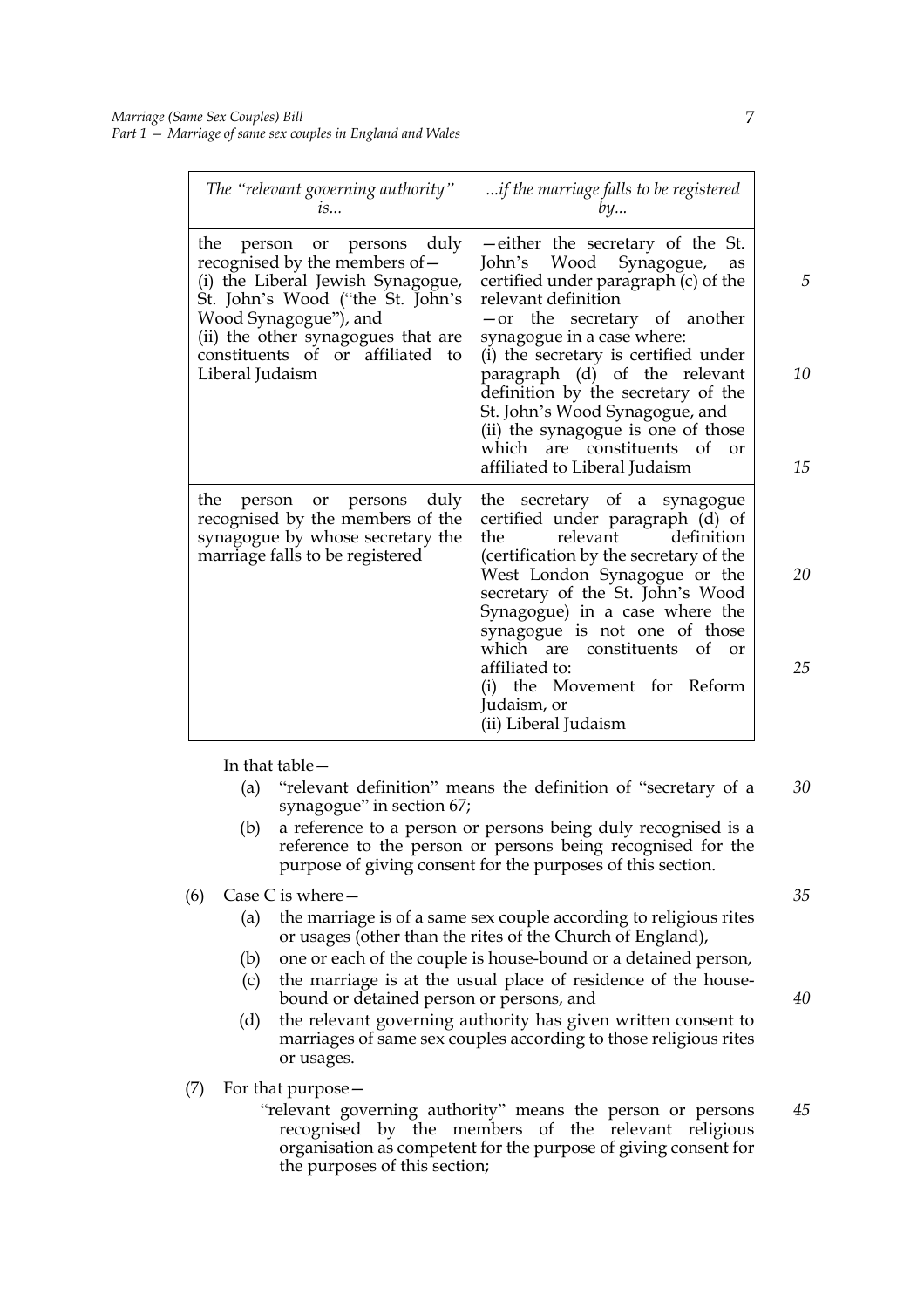"relevant religious organisation" means the religious organisation according to whose rites or usages the marriage is to be solemnized.

(8) Subsection (6) does not authorise a marriage that may be solemnized under subsection (2) or (4).".

*Part 5 of the Marriage Act 1949*

# **6 Armed forces chapels**

- (1) Part 5 of the Marriage Act 1949 is amended as follows.
- (2) Section 68 (solemnization of marriages in naval, military and air force chapels): after subsection (1) insert—
	- "(1A) Nothing in this Part of this Act which applies to the marriage of same sex couples applies to marriage according to the rites of the Church of England.".
- (3) Section 70 (registration of chapels for marriages otherwise than according to rites of Church of England): after subsection (3) insert—
	- "(4) This section does not apply to the marriage of same sex couples.".
- (4) After section 70 insert—

#### **"70A Registration of chapels for marriages of same sex couples otherwise than according to rites of Church of England**

- (1) The Secretary of State may apply to the Registrar General for a chapel to which this Part applies to be registered for the solemnization of marriages of same sex couples. *20*
- (2) Where an application is made under this section, subsections (1) to (3) of section 70 apply to the application as if it had been made under section 70.
- (3) Where a chapel is registered on an application under this section, subsections (1) to (3) of section 70 apply in relation to the chapel as if it had been registered on an application under section 70.
- (4) Any application for the cancellation of a registration is to be made by the Secretary of State.
- (5) The Secretary of State may by statutory instrument make regulations about—
	- (a) the registration of chapels under this section, and
	- (b) the cancellation of registrations.

#### (6) The regulations may, in particular, make provision  $-$

- (a) as to the procedures to be followed by the Secretary of State in making an application for registration or an application for cancellation of a registration;
- (b) as to the procedures to be followed by the Registrar General on an application for registration or an application for cancellation of a registration;

*10*

*15*

*5*

*25*

*30*

*35*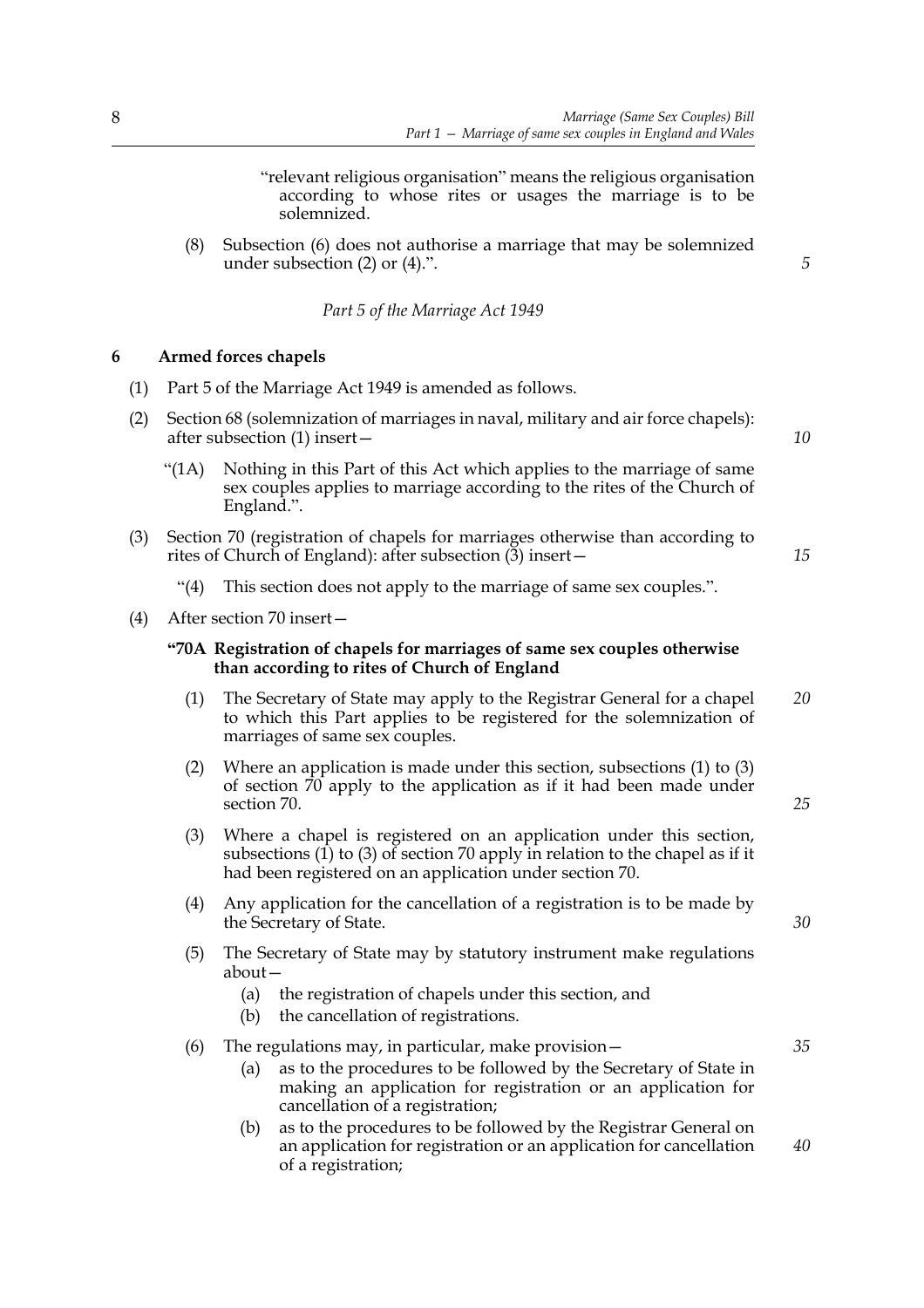- (c) as to consents required before an application for registration may be made (including such provision amending section 2 of the Marriage (Same Sex Couples) Act 2013 as the Secretary of State considers appropriate to secure that the giving of such a consent is an opt-in activity under that section).
- (7) A statutory instrument containing regulations under this section may not be made unless a draft of the instrument has been laid before, and approved by resolution of, each House of Parliament.
- (8) In this section a reference to the cancellation of a registration is a reference to the cancellation, under section 70(2) (as applied by this section), of a registration under this section.". *10*

*The Marriage (Registrar General's Licence) Act 1970*

# **7 Opt-in: "deathbed marriages"**

In section 1 of the Marriage (Registrar General's Licence) Act 1970 (marriages which may be solemnized by Registrar General's Licence), after subsection (2) insert— *15*

- "(3) A marriage of a same sex couple according to religious rites or usages may not be solemnized in accordance with this Act unless the relevant governing authority has given written consent to marriages of same sex couples according to those religious rites or usages.
- (4) For that purpose—

"relevant governing authority" means the person or persons recognised by the members of the relevant religious organisation as competent for the purpose of giving consent for the purposes of this section;

"relevant religious organisation" means the religious organisation according to whose rites or usages the marriage is to be solemnized.".

# *The Church in Wales*

# **8 Power to allow for marriage of same sex couples in Church in Wales**

- (1) This section applies if the Lord Chancellor is satisfied that the Governing Body of the Church in Wales has resolved that the law of England and Wales should be changed to allow for the marriage of same sex couples according to the rites of the Church in Wales.
- (2) The Lord Chancellor must, by order, make such provision as the Lord Chancellor considers appropriate to allow for the marriage of same sex couples according to the rites of the Church in Wales. *35*
- (3) The provision that may be made by an order under this section includes provision amending England and Wales legislation.
- (4) In making an order under this section, the Lord Chancellor must have regard to the terms of the resolution of the Governing Body mentioned in subsection (1). *40*

*5*

*20*

*25*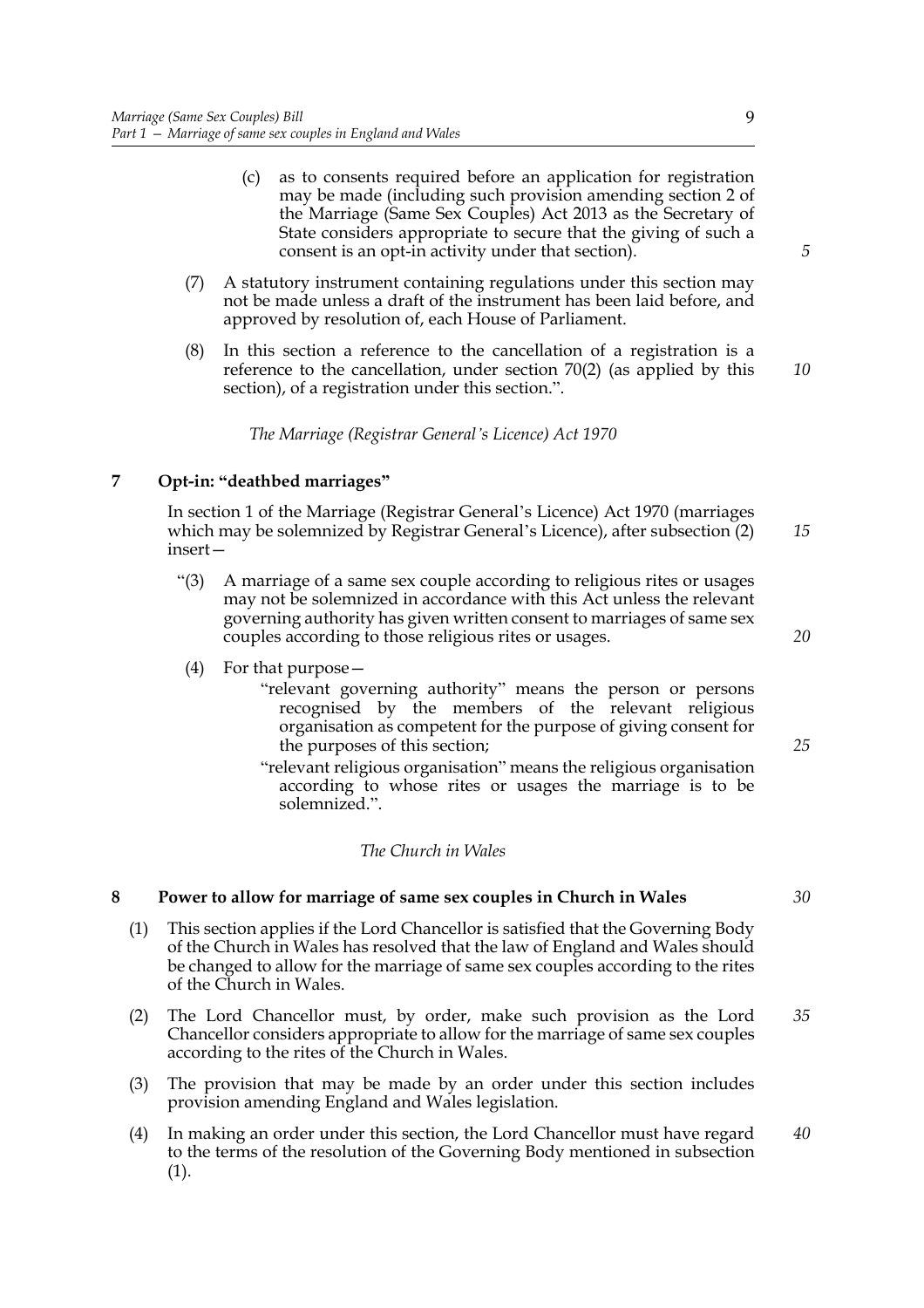- (5) If it appears to the Lord Chancellor—
	- (a) that a reference in this section to the Governing Body has ceased to be appropriate by reason of a change in the governance arrangements of the Church in Wales, the reference has effect as a reference to such person or persons as the Lord Chancellor thinks appropriate; or
	- (b) that a reference in this section to a resolution has ceased to be appropriate for that reason, the reference has effect as a reference to such decision or decisions as the Lord Chancellor thinks appropriate.
- (6) In Schedule 7 to the Constitutional Reform Act 2005 (functions of the Lord Chancellor which may not be transferred under the Ministers of the Crown Act 1975), in paragraph 4, at the end of Part A insert— *10*

# *"Marriage (Same Sex Couples) Act 2013*

Section 8".

*Other provisions relating to marriages of same sex couples*

# **9 Conversion of civil partnership into marriage**

- (1) The parties to an England and Wales civil partnership may convert their civil partnership into a marriage under a procedure established by regulations made by the Registrar General.
- (2) The parties to a civil partnership within subsection (3) may convert their civil partnership into a marriage under a procedure established by regulations made by the Secretary of State. *20*
- (3) A civil partnership is within this subsection if—
	- (a) it was formed outside the United Kingdom under an Order in Council made under Chapter 1 of Part 5 of the Civil Partnership Act 2004 (registration at British consulates etc or by armed forces personnel), and
	- (b) the part of the United Kingdom that was relevant for the purposes of section 210(2)(b) or (as the case may be) section 211(2)(b) of that Act was England and Wales.
- (4) Regulations under this section may in particular make—
	- (a) provision about the making by the parties to a civil partnership of an application to convert their civil partnership into a marriage; *30*
	- (b) provision about the information to be provided in support of an application to convert;
	- (c) provision about the making of declarations in support of an application to convert;
	- (d) provision for persons who have made an application to convert to appear before any person or attend at any place;
	- (e) in the case of regulations under subsection (1), provision conferring functions in connection with applications to convert on relevant officials, relevant armed forces personnel, or any other persons (other than the Secretary of State);
	- (f) in the case of regulations under subsection (2), provision conferring functions in connection with applications to convert on relevant officials, relevant armed forces personnel, the Secretary of State, or any other persons;

*5*

*15*

*25*

*35*

*45*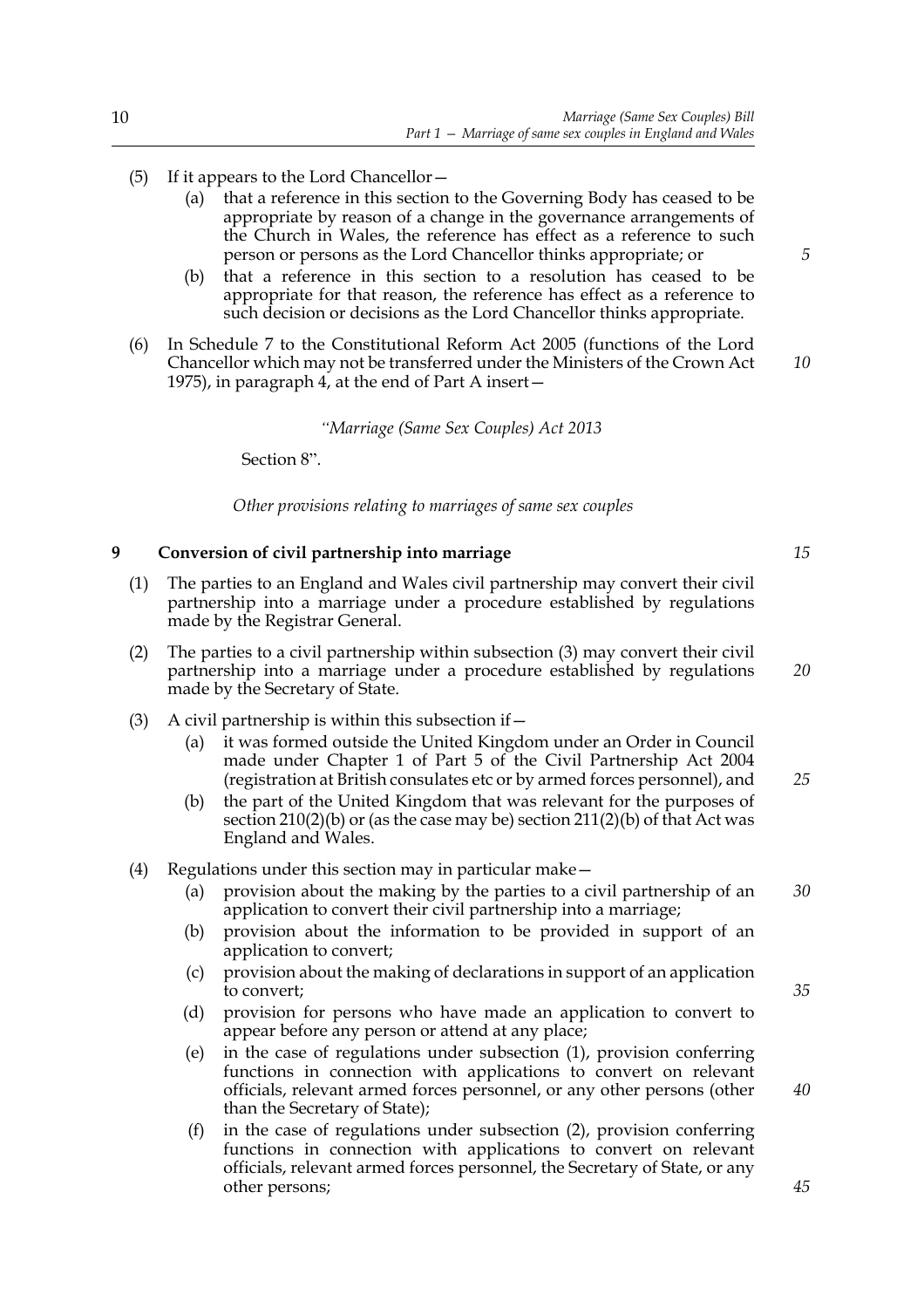|     | (g)               | (i)<br>(ii)                     | provision for fees, of such amounts as are specified in or determined in<br>accordance with the regulations, to be payable in respect of $-$<br>the making of an application to convert;<br>the exercise of any function conferred by virtue of paragraph (e)<br>or $(f)$ .                                                                                                                           | 5  |
|-----|-------------------|---------------------------------|-------------------------------------------------------------------------------------------------------------------------------------------------------------------------------------------------------------------------------------------------------------------------------------------------------------------------------------------------------------------------------------------------------|----|
| (5) | (a)<br>(b)<br>(c) |                                 | Functions conferred by virtue of paragraph (e) or (f) of subsection (4) may<br>include functions relating to -<br>the recording of information on the conversion of civil partnerships;<br>the issuing of certified copies of any information recorded;<br>the conducting of services or ceremonies (other than religious services<br>or ceremonies) following the conversion of a civil partnership. | 10 |
| (6) |                   | Secretary of State.             | Regulations under subsection (1) may not be made without the consent of the                                                                                                                                                                                                                                                                                                                           |    |
| (7) | (a)<br>(b)        |                                 | Where a civil partnership is converted into a marriage under this section $-$<br>the civil partnership ends on the conversion, and<br>the resulting marriage is to be treated as having subsisted since the date<br>the civil partnership was formed.                                                                                                                                                 | 15 |
| (8) |                   | In this section -               | "England and Wales civil partnership" means a civil partnership which is<br>formed by two people registering as civil partners of each other in<br>England or Wales (see Part 2 of the Civil Partnership Act 2004);<br>"relevant armed forces personnel" means-                                                                                                                                       | 20 |
|     |                   | (a)<br>(b)                      | a member of Her Majesty's forces;<br>a civilian subject to service discipline (within the meaning of the<br>Armed Forces Act 2006);<br>and for this purpose "Her Majesty's forces" has the same meaning as in<br>the Armed Forces Act 2006;                                                                                                                                                           | 25 |
|     |                   | (a)<br>(b)<br>(c)               | "relevant official" means-<br>the Registrar General;<br>a superintendent registrar;<br>a registrar;<br>(d) a consular officer in the service of Her Majesty's government in                                                                                                                                                                                                                           | 30 |
|     |                   | (e)                             | the United Kingdom;<br>a person authorised by the Secretary of State in respect of the<br>solemnization of marriages or formation of civil partnerships in<br>a country or territory in which Her Majesty's government in the<br>United Kingdom has for the time being no consular<br>representative.                                                                                                 | 35 |
| 10  |                   |                                 | <b>Extra-territorial matters</b>                                                                                                                                                                                                                                                                                                                                                                      |    |
| (1) | (a)               | A marriage under-<br>Wales), or | the law of any part of the United Kingdom (other than England and                                                                                                                                                                                                                                                                                                                                     | 40 |

(b) the law of any country or territory outside the United Kingdom,

is not prevented from being recognised under the law of England and Wales only because it is the marriage of a same sex couple.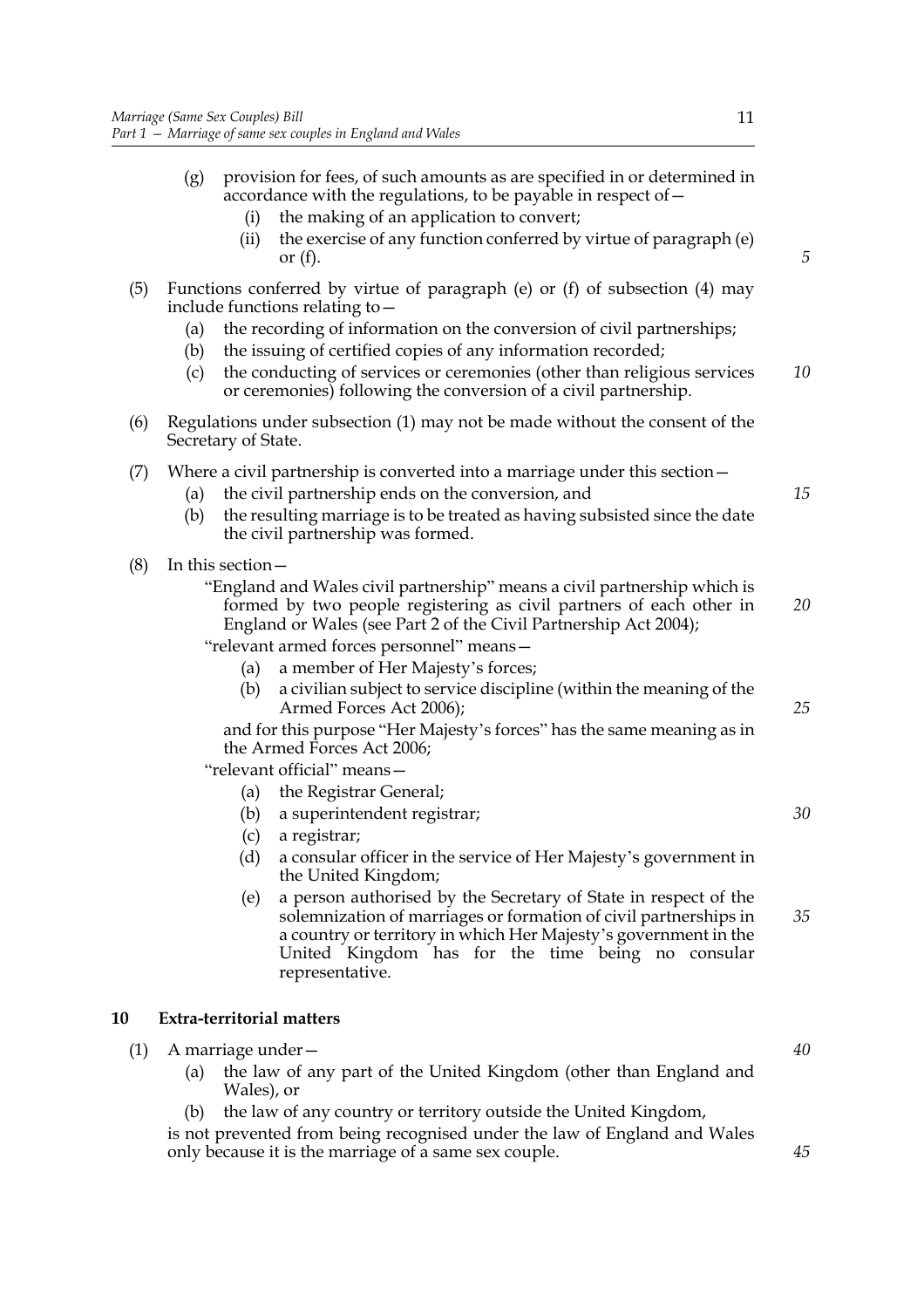- (2) For the purposes of this section it is irrelevant whether the law of a particular part of the United Kingdom, or a particular country or territory outside the United Kingdom—
	- (a) already provides for marriage of same sex couples at the time when this section comes into force, or
	- (b) provides for marriage of same sex couples from a later time.
- (3) Schedule 2 (extra-territorial matters) has effect.

# *Effect of extension of marriage*

# **11 Effect of extension of marriage**

- (1) In the law of England and Wales, marriage has the same effect in relation to same sex couples as it has in relation to opposite sex couples. *10*
- (2) The law of England and Wales (including all England and Wales legislation whenever passed or made) has effect in accordance with subsection (1).
- (3) Schedule 3 (interpretation of legislation) has effect.
- (4) Schedule 4 (effect of extension of marriage: further provision) has effect. *15*
- (5) Subsections (1) and (2) and Schedule 3 do not have any effect in relation to—
	- (a) Measures and Canons of the Church of England (whenever passed or made),
	- (b) subordinate legislation (whenever made) made under a Measure or Canon of the Church of England, or
	- (c) other ecclesiastical law (whether or not contained in England and Wales legislation, and, if contained in England and Wales legislation, whenever passed or made).
- (6) In this section and Schedules 3 and 4—
	- "existing England and Wales legislation" means—
		- (a) in the case of England and Wales legislation that is primary legislation, legislation passed before the end of the Session in which this Act is passed (excluding this Act), or
		- (b) in the case of England and Wales legislation that is subordinate legislation, legislation made on or before the day on which this Act is passed (excluding legislation made under this Act); *30*

"new England and Wales legislation" means—

- (a) in the case of England and Wales legislation that is primary legislation, legislation passed after the end of the Session in which this Act is passed, or
- (b) in the case of England and Wales legislation that is subordinate legislation, legislation made after the day on which this Act is passed.

*5*

*20*

*25*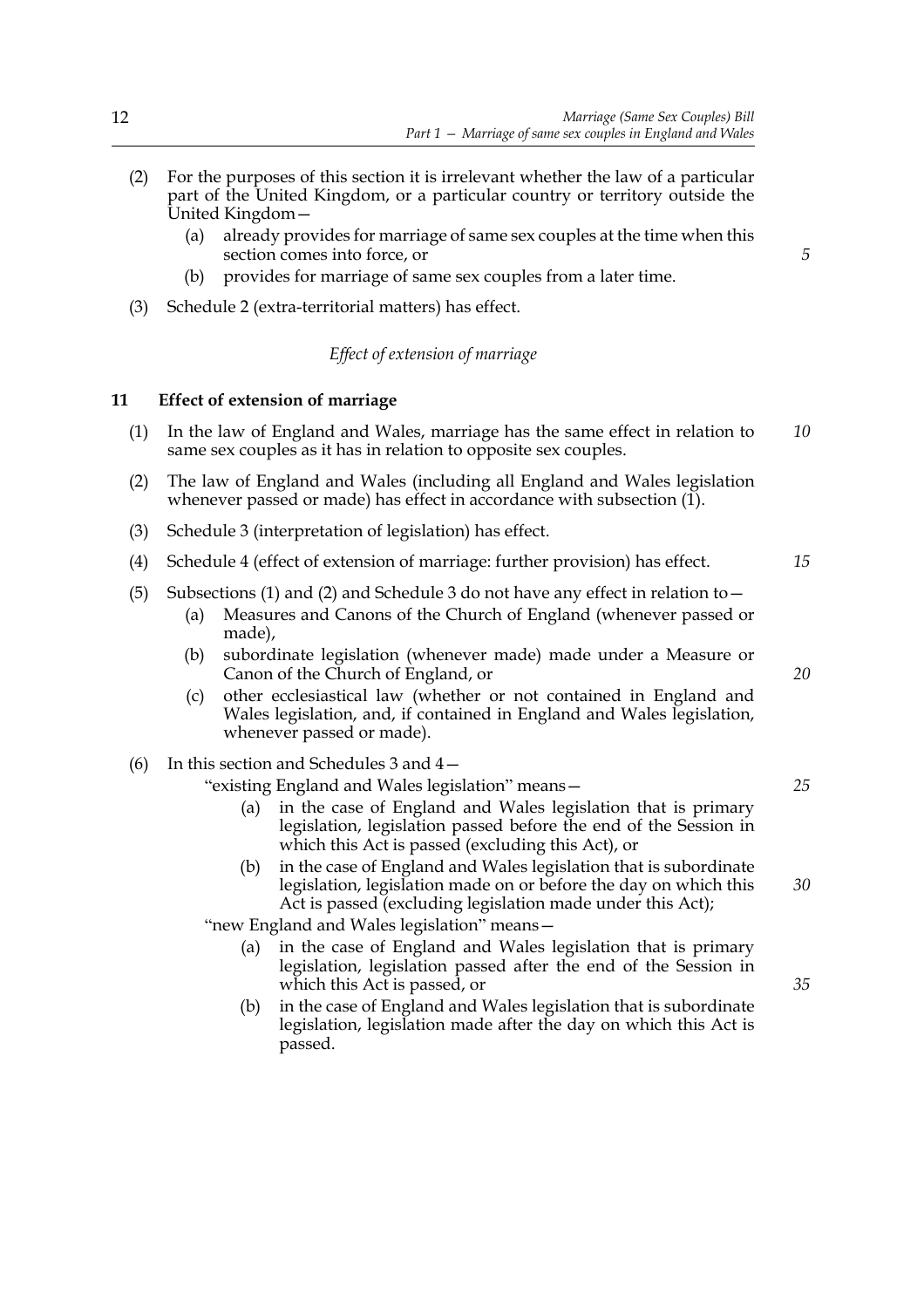# **PART 2**

OTHER PROVISIONS RELATING TO MARRIAGE AND CIVIL PARTNERSHIP

# **12 Change of gender of married persons or civil partners**

Schedule 5 (change of gender of married persons or civil partners) has effect.

# **13 Marriage overseas**

- (1) Schedule 6 (marriage overseas) has effect.
- (2) The Foreign Marriage Act 1892 is repealed.

# **14 Review of civil partnership**

- (1) The Secretary of State must arrange—
	- (a) for the operation and future of the Civil Partnership Act 2004 in England and Wales to be reviewed, and *10*
	- (b) for a report on the outcome of the review to be produced and published.
- (2) Subsection (1) does not prevent the review from also dealing with other matters relating to civil partnership.
- (3) The arrangements made by the Secretary of State must provide for the review to begin as soon as practicable and include a full public consultation.

# **PART 3**

#### FINAL PROVISIONS

# **15 Transitional and consequential provision**

- (1) The Secretary of State or Lord Chancellor may, by order, make such transitional, transitory or saving provision as the Secretary of State or Lord Chancellor considers appropriate in connection with the coming into force of any provision of this Act.
- (2) The Secretary of State or Lord Chancellor may, by order, make such provision as the Secretary of State or Lord Chancellor considers appropriate in consequence of this Act. *25*
- (3) The provision that may be made by an order under subsection (1) or (2) includes provision amending UK legislation.
- (4) Schedule 7 (transitional and consequential provision etc) has effect.

# **16 Orders and regulations**

(1) Any power of the Secretary of State, Lord Chancellor or Registrar General to make an order or regulations under this Act is exercisable by statutory instrument.

*20*

*15*

*30*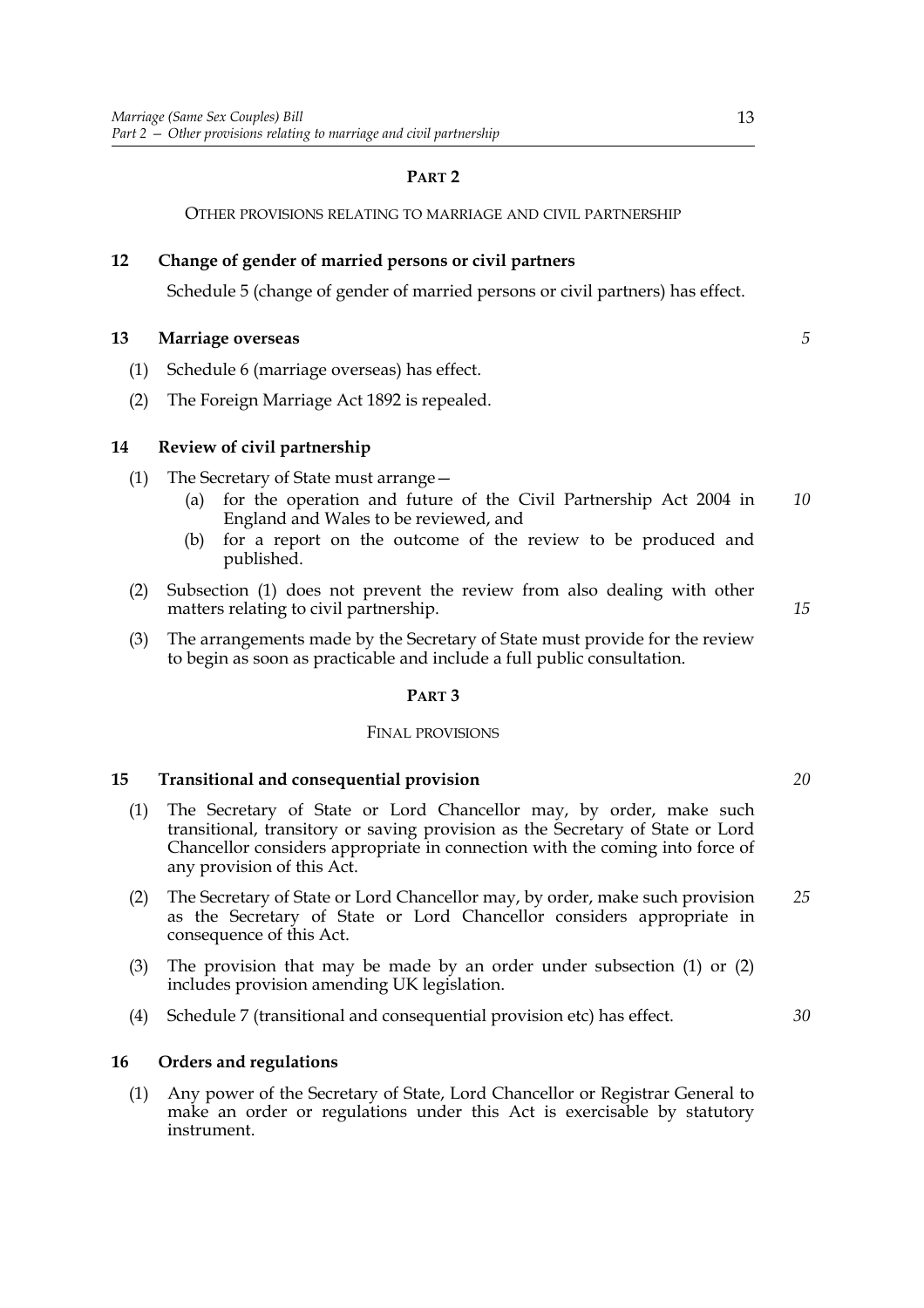| (2) | (a)<br>(b)<br>(c) | The following subordinate legislation may not be made unless a draft of the<br>statutory instrument containing the legislation has been laid before, and<br>approved by resolution of, each House of Parliament-<br>an order under section 8;<br>an order under section $15(1)$ or (2) which amends an Act of Parliament;<br>an order under paragraph 1 of Schedule 2 (except for an order which                              | 5        |
|-----|-------------------|-------------------------------------------------------------------------------------------------------------------------------------------------------------------------------------------------------------------------------------------------------------------------------------------------------------------------------------------------------------------------------------------------------------------------------|----------|
| (3) | (a)<br>(b)        | contains only provision under paragraph 1(2) of that Schedule).<br>The following subordinate legislation is subject to annulment in pursuance of<br>a resolution of either House of Parliament-<br>an order under section 15(1) or (2) (unless it amends an Act of<br>Parliament);<br>an order under paragraph 1(2) of Schedule 2 (unless the order also                                                                      | 10       |
|     | (c)<br>(d)        | contains provision made under paragraph 1(1) of that Schedule);<br>an order under paragraph 2 of Schedule 2;<br>an order under paragraph 27 of Schedule 4.                                                                                                                                                                                                                                                                    | 15       |
| (4) | (a)<br>(b)<br>(c) | An order or regulations made under this Act may –<br>make different provision for different purposes,<br>make transitional, transitory or saving provision, or<br>make consequential provision.                                                                                                                                                                                                                               |          |
| (5) |                   | Any power of the Secretary of State or Lord Chancellor under this Act to<br>amend legislation by subordinate legislation includes power to repeal or<br>revoke legislation (and any reference to the amendment of legislation by such<br>an order or regulations is to be read accordingly).                                                                                                                                  | 20       |
| (6) | (a)               | The Secretary of State or Lord Chancellor must-<br>obtain the consent of the Scottish Ministers before making any order or<br>regulations under this Act, except an order under section 19(3),<br>containing provision which would (if contained in an Act of the<br>Scottish Parliament) be within the legislative competence of that<br>Parliament;<br>obtain the consent of the Department of Finance and Personnel before | 25<br>30 |
|     | (b)               | making any order or regulations under this Act, except an order under<br>section 19(3), containing provision which would (if contained in an Act<br>of the Northern Ireland Assembly) be within the legislative competence<br>of that Assembly.                                                                                                                                                                               |          |
| 17  | Interpretation    |                                                                                                                                                                                                                                                                                                                                                                                                                               | 35       |
| (1) |                   | In this Act, an expression set out in an entry in the first column of this table has<br>the meaning given in the corresponding entry in the second column.                                                                                                                                                                                                                                                                    |          |
|     |                   |                                                                                                                                                                                                                                                                                                                                                                                                                               |          |

| Expression          | Meaning                                                                                                                                                                                                                                             |
|---------------------|-----------------------------------------------------------------------------------------------------------------------------------------------------------------------------------------------------------------------------------------------------|
| primary legislation | - an Act of Parliament<br>- an Act of the National Assembly for Wales<br>- a Measure of the National Assembly for Wales<br>- an Act of the Scottish Parliament<br>- an Act of the Northern Ireland Assembly<br>- a Measure of the Church of England |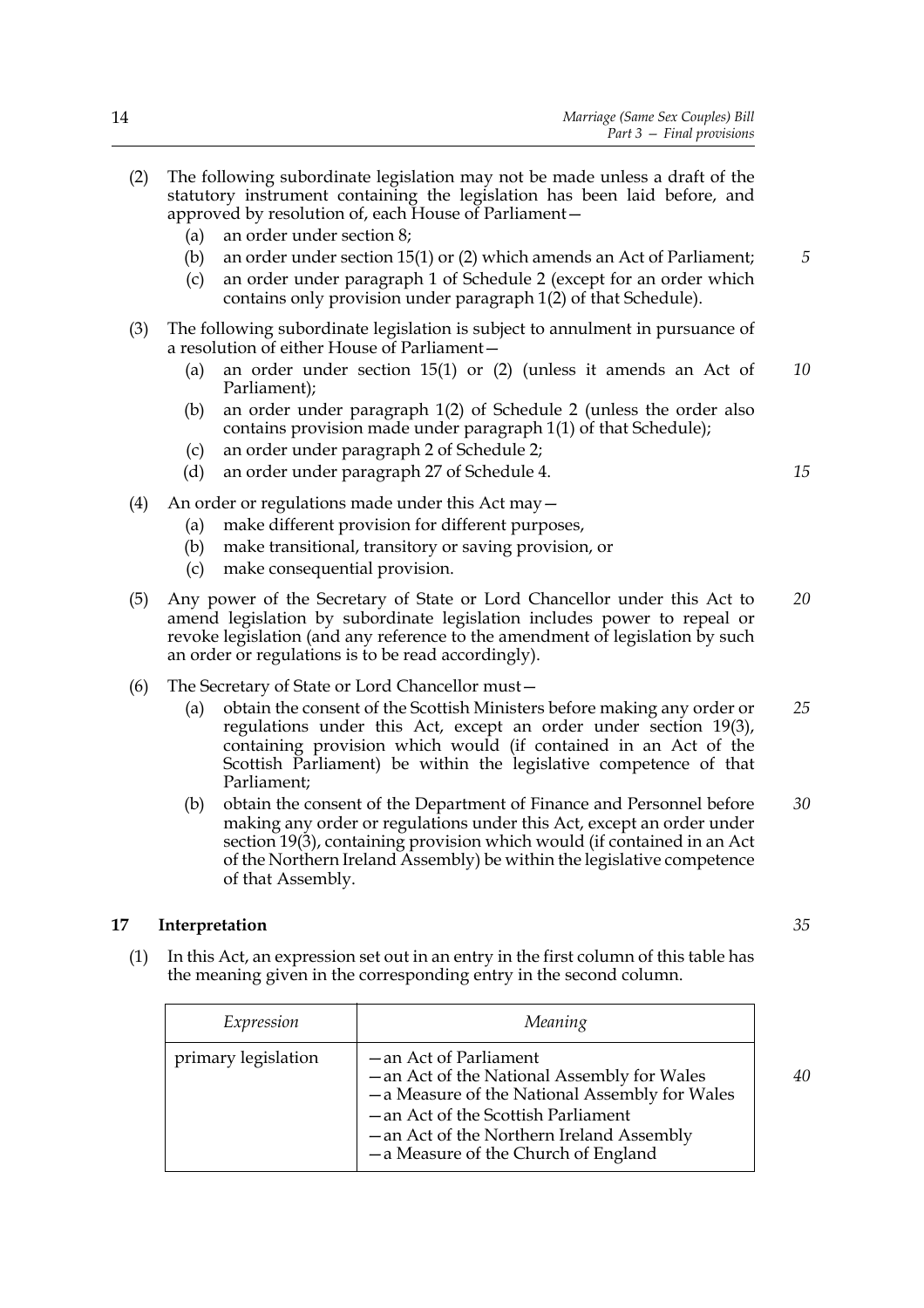| Expression                         | Meaning                                                                                                                                                                                                                       |  |
|------------------------------------|-------------------------------------------------------------------------------------------------------------------------------------------------------------------------------------------------------------------------------|--|
| subordinate legislation            | - a Canon of the Church of England<br>-any Order in Council, order, rules, regulations,<br>schemes, warrants, byelaws and<br>other<br>instruments made under primary legislation or<br>under a Canon of the Church of England |  |
| England and Wales<br>legislation   | primary legislation and subordinate legislation<br>which forms part of the law of England and Wales<br>(whether or not it also forms part of the law of<br>another jurisdiction)                                              |  |
| Ireland<br>Northern<br>legislation | primary legislation and subordinate legislation<br>which forms part of the law of Northern Ireland<br>(whether or not it also forms part of the law of<br>another jurisdiction)                                               |  |
| Scottish legislation               | primary legislation and subordinate legislation<br>which forms part of the law of Scotland (whether<br>or not it also forms part of the law of another<br>jurisdiction)                                                       |  |
| UK legislation                     | -England and Wales legislation<br>-Scottish legislation<br>-Northern Ireland legislation                                                                                                                                      |  |

(2) In this Act—

"existing England and Wales legislation" has the meaning given in section 11;

"new England and Wales legislation" has the meaning given in section 11; "registrar" means a registrar of births, deaths and marriages; *25*

"Registrar General" means the Registrar General of England and Wales.

(3) For further interpretation provision relating to this Act, see paragraph 5 of Schedule 3.

# **18 Extent**

- (1) This Act extends to England and Wales.
- (2) These provisions of this Act also extend to Scotland—
	- (a) in Part 1, section 10(3) and Schedule 2;
	- (b) Part 2, except for section 14;
	- (c) Part 3.
- (3) These provisions of this Act also extend to Northern Ireland—
	- (a) in Part 1, section 10(3) and Schedule 2;
	- (b) Part 2, except for section 14;
	- (c) Part 3.
- (4) Subsections (1) to (3) are subject to subsections (5) and (6).
- (5) An amendment or repeal or revocation made by this Act has the same extent as the provision amended or repealed or revoked.

*30*

*35*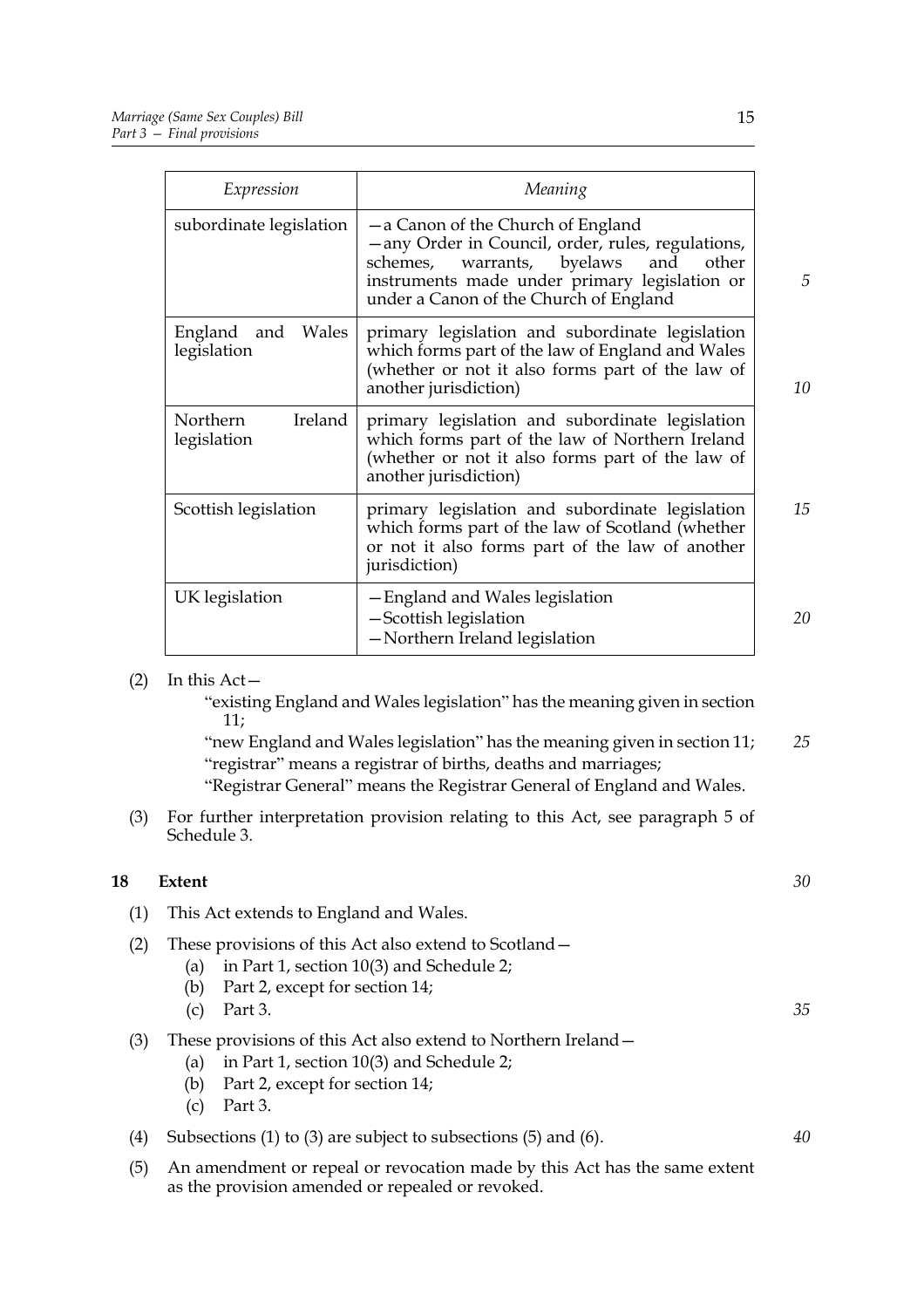- (6) But any amendment of the following Acts extends to England and Wales  $only -$ 
	- (a) the Social Security Contributions and Benefits Act 1992;
	- (b) the Pension Schemes Act 1993;
	- (c) the Human Fertilisation and Embryology Act 2008.

*5*

# **19 Short title and commencement**

- (1) This Act may be cited as the Marriage (Same Sex Couples) Act 2013.
- (2) This section and section 14 come into force on the day on which this Act is passed.
- (3) Subject to that, this Act comes into force on such day as the Secretary of State may by order appoint; and different days may be appointed for different purposes. *10*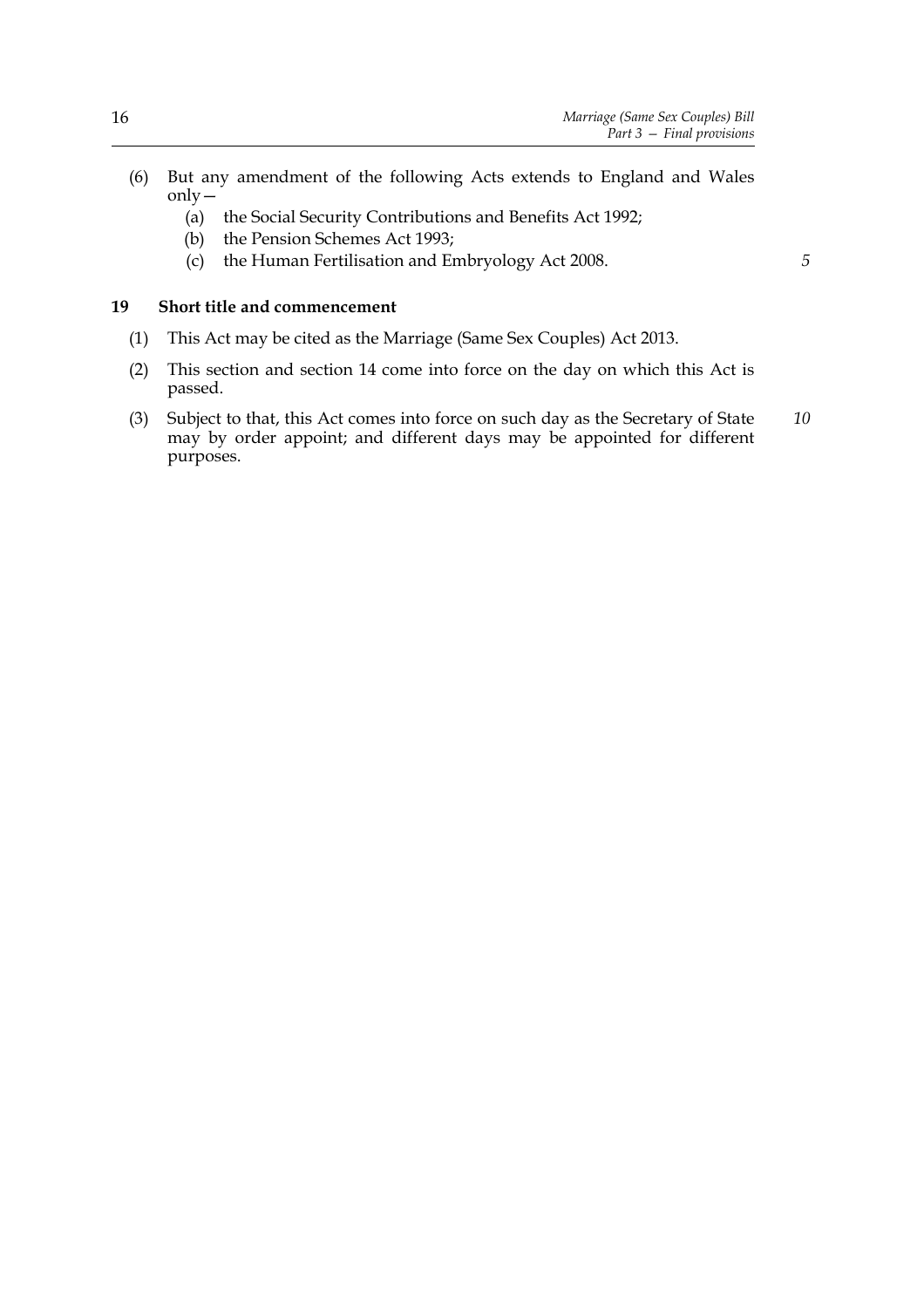# SCHEDULES

# SCHEDULE 1 Section 4

REGISTRATION OF BUILDINGS ETC

1 Part 3 of the Marriage Act 1949 is amended in accordance with this Schedule.

2 After section 43 insert—

# **"43A Registration of buildings: marriage of same sex couples**

- (1) A building that has been certified as required by law as a place of religious worship may be registered under this section for the solemnization of marriages of same sex couples.
- (2) Any application for registration of a building under this section is to be made— *10*
	- (a) by a proprietor or trustee of the building;
	- (b) to the superintendent registrar of the registration district in which the building is situated.
- (3) An application for registration of a building under this section must be accompanied by— *15*
	- (a) a certificate, given by the applicant and dated not earlier than one month before the making of the application, that the persons who are the relevant governing authority in relation to the building have given written consent to marriages of same sex couples as mentioned in section 26A(3), *20*
	- (b) a copy of that consent, and
	- (c) if the building is not already registered under section 41, a certificate of use for religious worship.
- (4) The superintendent registrar must send to the Registrar General— *25*
	- (a) the certificate or certificates, and
	- (b) the copy of the consent,

which accompany an application under this section.

- (5) The Registrar General must then register the building.
- (6) A building may be registered for the solemnization of marriages under this section whether it is a separate building or forms part of another building. *30*
- (7) In this section, in relation to an application under this section, "certificate of use for religious worship" means a certificate given by at least twenty householders and dated not earlier than one month before the making of the application, stating that they— *35*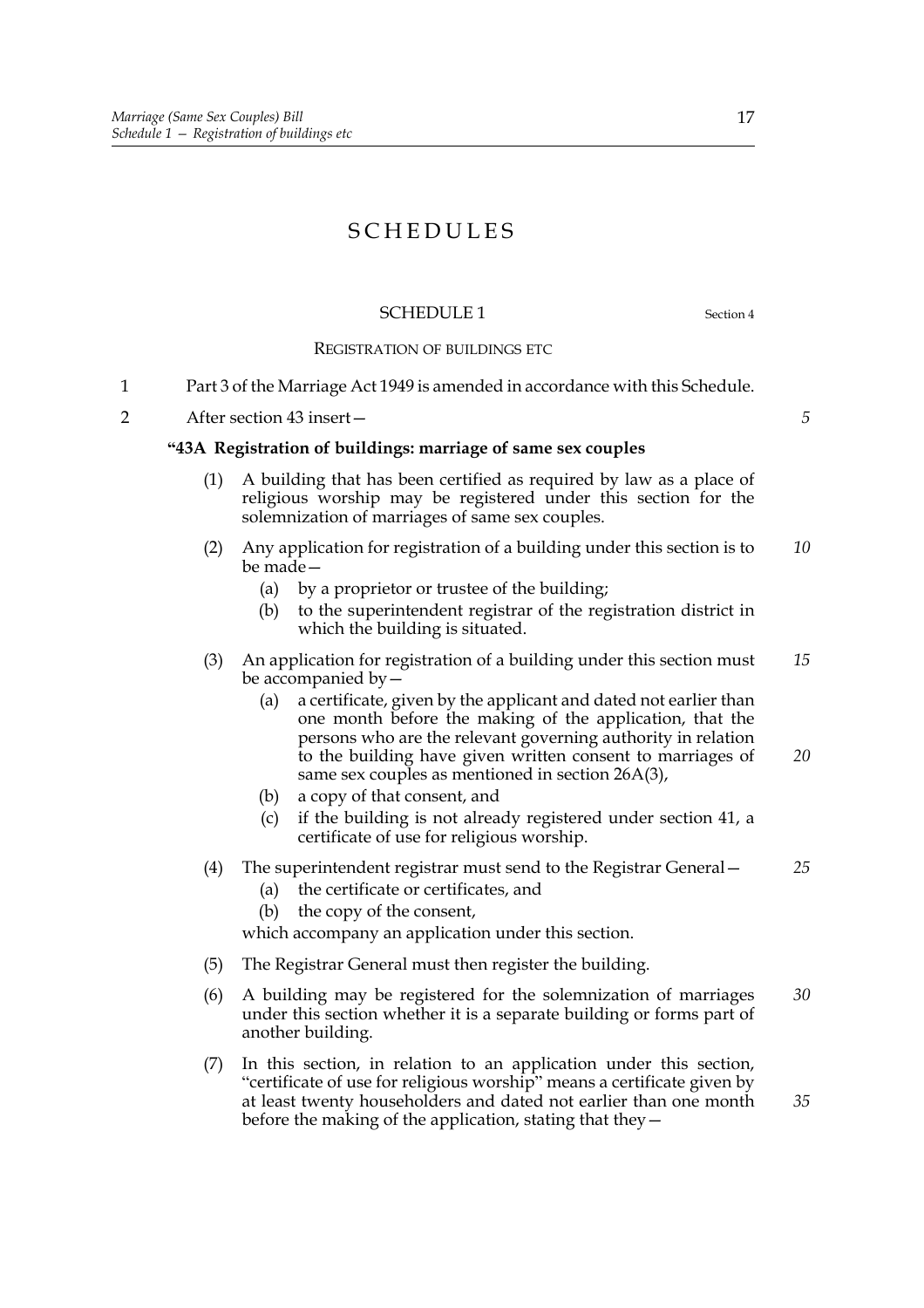- (a) use the building as their usual place of public religious worship, and
- (b) wish the building to be registered under this section.

# **43B Buildings registered under section 43A: appointment of authorised persons**

- (1) For the purpose of enabling marriages to be solemnized in a building registered under section 43A without the presence of a registrar, the trustees or governing body of that building may authorise a person to be present at the solemnization of marriages in that building.
- (2) Where a person is so authorised in respect of any building registered under section 43A, the trustees or governing body of that building must certify the name and address of the person so authorised to— *10*
	- (a) the Registrar General, and
	- (b) the superintendent registrar of the registration district in which the building is situated.
- (3) The power conferred by this section may only be exercised after the end of the relevant one year period (and, if that period has ended before the date of the registration under section 43A, the power may accordingly be exercised immediately).
- (4) The relevant one year period is the period of one year beginning with the date of the registration of the building under section 43A (the "new registration"). *20*
- $(5)$  But if  $-$ 
	- (a) there is any earlier registration of the building under section 41 which is still in force at the date of the new registration, or
	- (b) there has been any earlier qualifying registration of a previous building,

the relevant one year period is the period of one year beginning with the date of that registration (or the earlier of those dates).

- (6) For that purpose there is a qualifying registration of a previous building if— *30*
	- (a) the congregation on whose behalf the new registration is made previously used another building for the purpose of public religious worship,
	- (b) that building was registered under section 41 or 43A, and
	- (c) that registration was cancelled not more than one month before the date of the new registration.
- (7) A reference in this section to the solemnization of marriage is a reference to the solemnization of marriage of a same sex couple.
- (8) Nothing in this section is to be taken to relate or have any reference to marriages solemnized according to the usages of the Society of Friends or of persons professing the Jewish religion. *40*

# **43C Cancellation of registration under section 43A**

- (1) The registration of a building under section 43A may be cancelled under this section.
- (2) Any application under this section is to be made—

*15*

*5*

*25*

*35*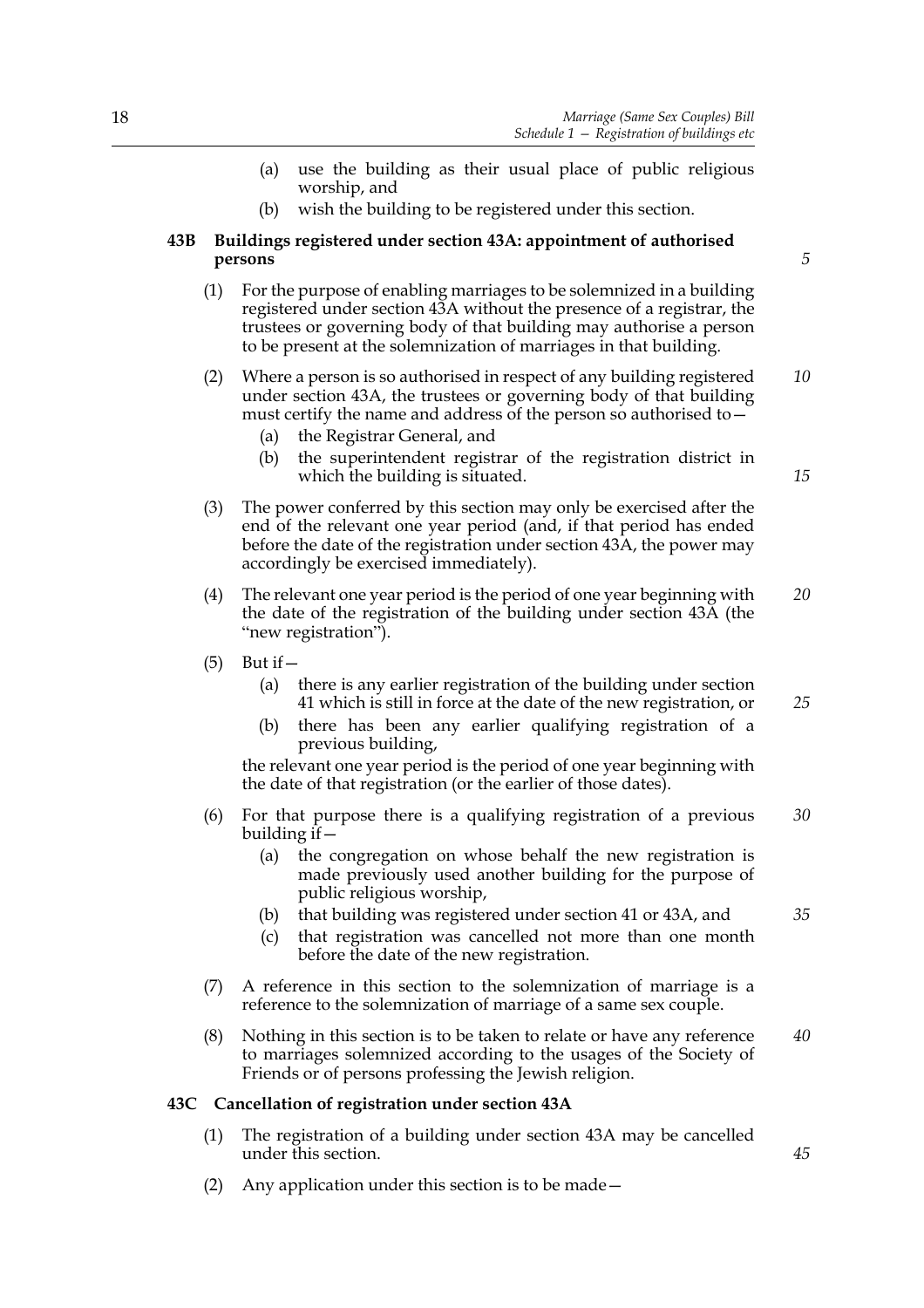- (a) by a proprietor or trustee of the building;
- (b) to the superintendent registrar of the registration district in which the building is situated.
- (3) The superintendent registrar must forward any application under this section to the Registrar General; and the Registrar General must then cancel the registration of the building.
- (4) This section is subject (in particular) to sections 44A to 44C (registration of shared buildings for marriage of same sex couples) and regulations made under any of those sections.

# **43D Regulations about sections 41 and 43 and 43A to 43C**

- (1) The Registrar General, with the approval of the Secretary of State, may by statutory instrument make—
	- (a) regulations modifying the application of section 41 or 43 in relation to buildings which are already registered under section 43A;
	- (b) regulations supplementing the provision made by any of sections 43A, 43B and 43C.
- (2) Regulations under subsection (1)(b) may, in particular, make provision—
	- (a) as to the procedures to be followed by the person making an application under section 43A or 43C or giving an authorisation under section 43B; *20*
	- (b) as to the procedures to be followed by superintendent registrars or the Registrar General on an application under section 43A or 43C or on the certification of an authorisation under section 43B; *25*
	- (c) about cases where a person makes applications under sections 41 and 43A, or gives or certifies authorisations under sections 43 and 43B, in respect of the same building at the same time (including provision modifying any requirement imposed by any of those sections); *30*
	- (d) as to the payment of fees.".
- 3 After section 44 insert—

*"Registration of shared buildings for marriage of same sex couples*

#### **44A Building subject to Sharing of Church Buildings Act 1969: registration** *35*

- (1) This section applies to a registration application relating to a building that is—
	- (a) subject to a sharing agreement, or
	- (b) used as mentioned in section 6(4) of the 1969 Act.
- (2) The registration application must be made in accordance with section 43A (as read with section 26A(3)). *40*
- (3) But those provisions have effect subject to the following provisions of this section.
- (4) Each of the sharing churches is a relevant religious organisation for the purposes of section 26A(3).

*5*

*10*

*15*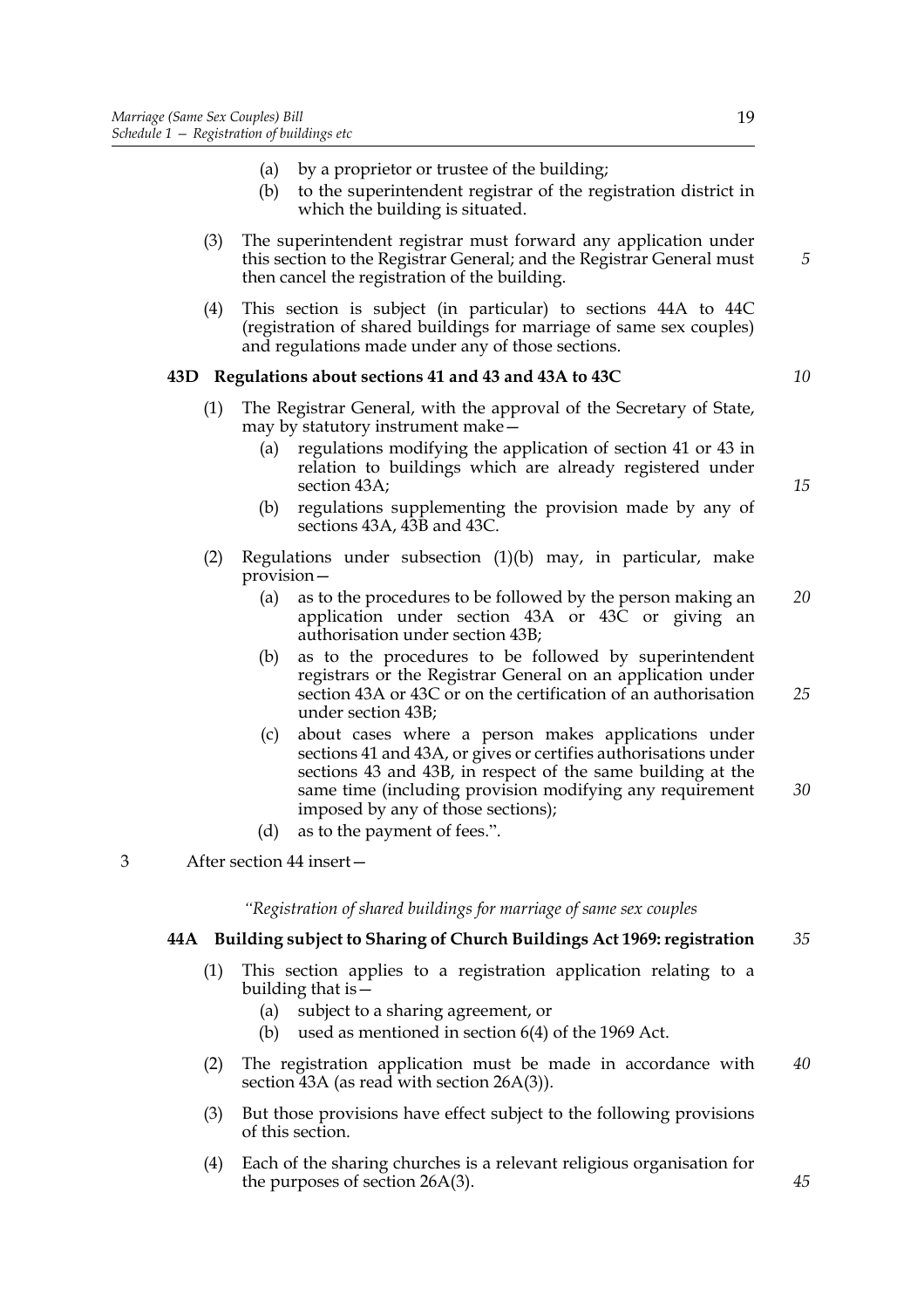| (5)  | A consent given under section $26A(3)$ (a "consent to marriages of<br>same sex couples") by the relevant governing authority of any of the<br>sharing churches is therefore sufficient for the registration<br>application to be made in compliance with section $26A(3)$ (and<br>references to the consent of the relevant governing authority in<br>section 43A are to be read accordingly). | 5  |
|------|------------------------------------------------------------------------------------------------------------------------------------------------------------------------------------------------------------------------------------------------------------------------------------------------------------------------------------------------------------------------------------------------|----|
| (6)  | But the registration application may not be made unless the relevant<br>governing authorities of each of the sharing churches (other than<br>those which have given consents to marriages of same sex couples)<br>have given a separate written consent to the use of the shared<br>building for the solemnization of marriages of same sex couples (a<br>"consent to use").                   | 10 |
| (7)  | The registration application must also be accompanied by $-$<br>a certificate, given by the applicant and dated not more than<br>(a)<br>one month before the making of the application, that the<br>relevant governing authorities mentioned in subsection (6)<br>have given written consents to use, and<br>copies of those consents.<br>(b)                                                  | 15 |
| (8)  | The superintendent registrar must also send to the Registrar<br>General-<br>(a) the certificate, and<br>the copies of the consents,<br>(b)<br>which accompany the application in accordance with subsection (7).                                                                                                                                                                               | 20 |
| (9)  | The Registrar General must not register the shared building unless<br>and until subsection (8) and the requirements of section 43A have<br>been complied with.                                                                                                                                                                                                                                 | 25 |
| (10) | The Secretary of State may by statutory instrument make regulations<br>containing such provision supplementing this section as the<br>Secretary of State thinks appropriate.                                                                                                                                                                                                                   |    |
| 44 B | Building subject to sharing of Church Buildings Act 1969: cancellation                                                                                                                                                                                                                                                                                                                         | 30 |
| (1)  | This section applies to a cancellation application relating to a<br>building that is -<br>subject to a sharing agreement, or<br>(a)<br>used as mentioned in section $6(4)$ of the 1969 Act.<br>(b)                                                                                                                                                                                             |    |
| (2)  | The cancellation application must be made in accordance with<br>section 43C.                                                                                                                                                                                                                                                                                                                   | 35 |
| (3)  | But section 43C has effect subject to the following provisions of this<br>section.                                                                                                                                                                                                                                                                                                             |    |
| (4)  | The cancellation application may be made either -<br>by a proprietor or trustee of the building, or<br>(a)<br>by the relevant governing authority of any of the sharing<br>(b)<br>churches.                                                                                                                                                                                                    | 40 |
| (5)  | For that purpose, in relation to a sharing church, "relevant governing<br>authority" means the person or persons recognised by the members<br>of the sharing church as competent for the purpose of making an                                                                                                                                                                                  | 45 |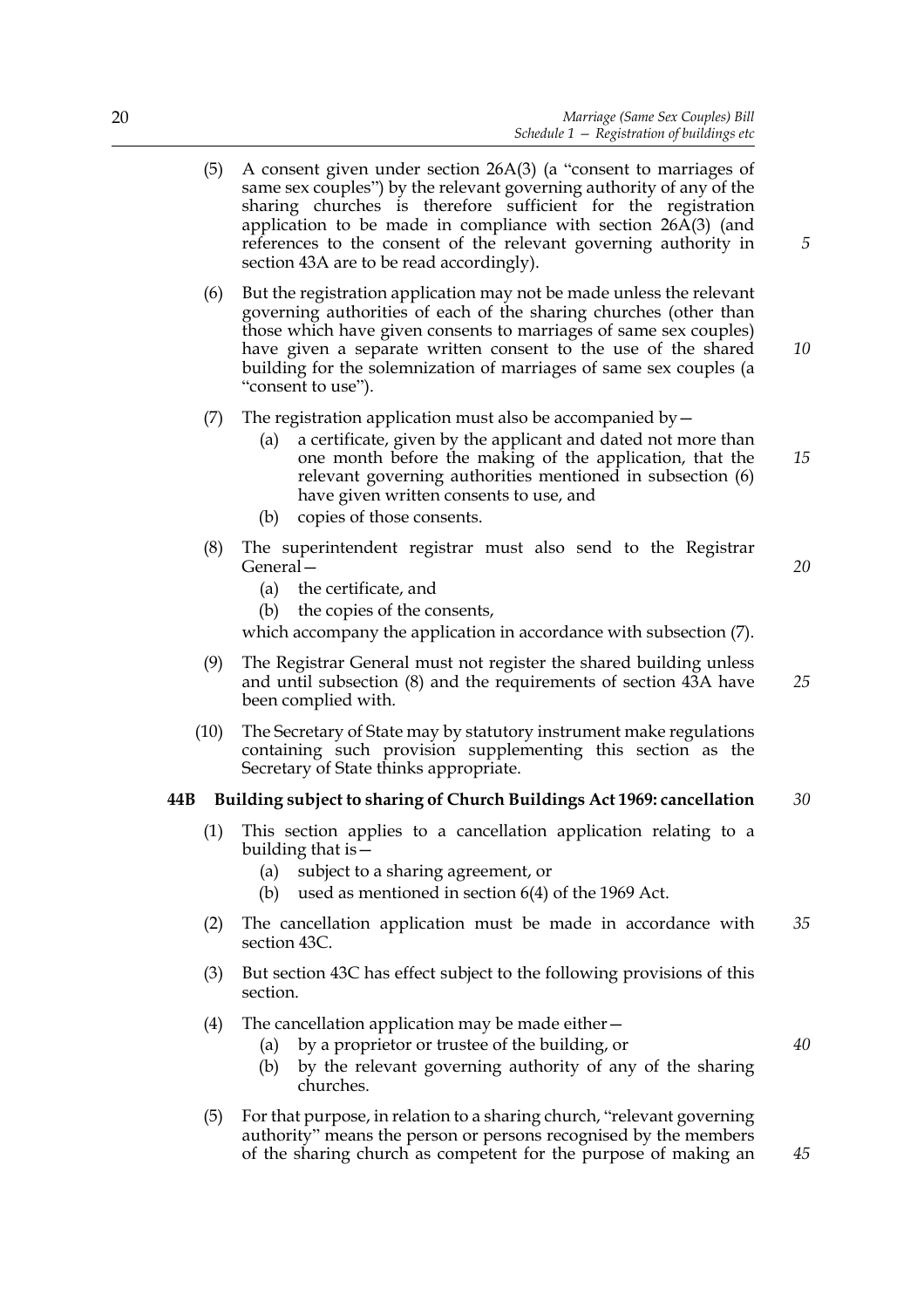application under section 43C in the circumstances to which this section applies.

- (6) In a case where the cancellation application is made by a relevant governing authority in accordance with subsection  $(4)(b)$  –
	- (a) the application must be accompanied by a certificate, given by persons making the application, that they are the relevant governing authority of one of the sharing churches; and
	- (b) the superintendent registrar must (in addition to forwarding the application in accordance with section  $43C(3)$ ) send a copy of that certificate to the Registrar General.
- (7) The Secretary of State may by statutory instrument make regulations containing such provision supplementing this section as the Secretary of State thinks appropriate.

# **44C Other shared buildings: registration and cancellation**

| 15 |
|----|
|    |
|    |
|    |

- (a) subject to a sharing agreement, nor
- (b) used as mentioned in section 6(4) of the 1969 Act.
- (2) Regulations under this section may, in particular, make provision about— *20*
	- (a) registration applications, and
	- (b) cancellation applications,

relating to such buildings.

# **44D Sections 44A to 44C: supplementary provision**

- (1) In sections  $44A$  to  $44C$  (and this section)
	- "1969 Act" means the Sharing of Church Buildings Act 1969;
	- "cancellation application" means an application under section 43C for the cancellation of the registration of a building;
	- "registration application" means an application under section 43A for the registration of a building; *30*
	- "sharing agreement" has the meaning given in section 1 of the 1969 Act;

"shared building" means a building that is—

- (a) subject to a sharing agreement,
- (b) used as mentioned in section 6(4) of the 1969 Act, or
- (c) otherwise shared;

"shared building provisions" means sections 44A to 44C; "sharing churches" means—

- (a) in the case of a building subject to a sharing agreement, the churches that have made the agreement; *40*
- (b) in the case of a building used as mentioned in section 6(4) of the 1969 Act, the churches who so use it;
- (c) in the case of any other shared building, the religious organisations (whether Christian or of another faith) which share it. *45*

*5*

*10*

*25*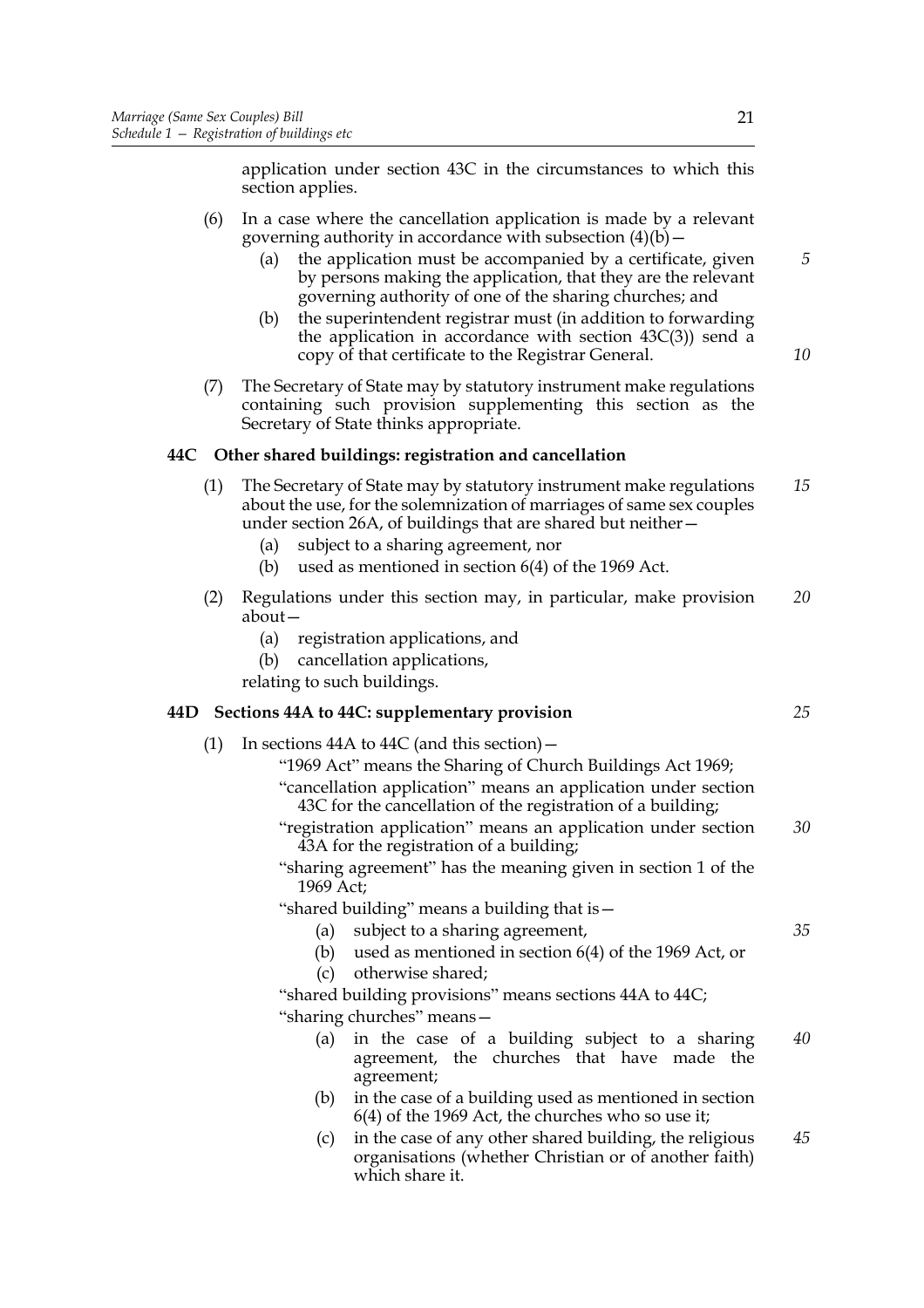| (2) | Regulations under any of the shared building provisions may<br>provide for a registration application relating to a shared building to<br>be made otherwise than by the proprietor or trustee of the building<br>(whether or not the proprietor or trustee retains power to make such<br>an application).                                                              |    |  |
|-----|------------------------------------------------------------------------------------------------------------------------------------------------------------------------------------------------------------------------------------------------------------------------------------------------------------------------------------------------------------------------|----|--|
| (3) | Regulations under any of the shared building provisions may make<br>provision about any of these cases -<br>the case where a building registered under section 43A<br>(a)                                                                                                                                                                                              |    |  |
|     | becomes a shared building;<br>the case where a building registered under section 43A ceases<br>(b)<br>to be a shared building;                                                                                                                                                                                                                                         | 10 |  |
|     | the case where a building is registered under section 43A and<br>(c)<br>there is a change in the churches which are sharing churches;<br>and the provision that may be made about such a case includes<br>provision for the modification, suspension or cancellation of the<br>registration under section 43A.                                                         | 15 |  |
| (4) | Regulations under any of the shared building provisions may make<br>provision about the use of shared buildings for the solemnization<br>$of -$                                                                                                                                                                                                                        |    |  |
|     | marriages of same sex couples according to the usages of the<br>(a)<br>Society of Friends (commonly called Quakers), and<br>marriages of same sex couples professing the Jewish religion<br>(b)<br>according to the usages of the Jews.                                                                                                                                | 20 |  |
| (5) | The provision that may be made about the use of shared buildings<br>for the solemnization of such marriages includes -<br>provision about the giving of consent by the relevant<br>(a)<br>governing authority for the purposes of a registration<br>application or cancellation application (including provision<br>for identifying the relevant governing authority); | 25 |  |
|     | provision corresponding to, or applying, any provision of<br>(b)<br>section 43B (with or without modifications).                                                                                                                                                                                                                                                       | 30 |  |
| (6) | Regulations under any of the shared buildings provisions may<br>amend any England and Wales legislation.                                                                                                                                                                                                                                                               |    |  |
| (7) | Subsections (2) to (6) do not limit the power under any of the shared<br>building provisions to make regulations.                                                                                                                                                                                                                                                      | 35 |  |

(8) A statutory instrument containing regulations under any of the shared building provisions may not be made unless a draft of the instrument has been laid before, and approved by resolution of, each House of Parliament.".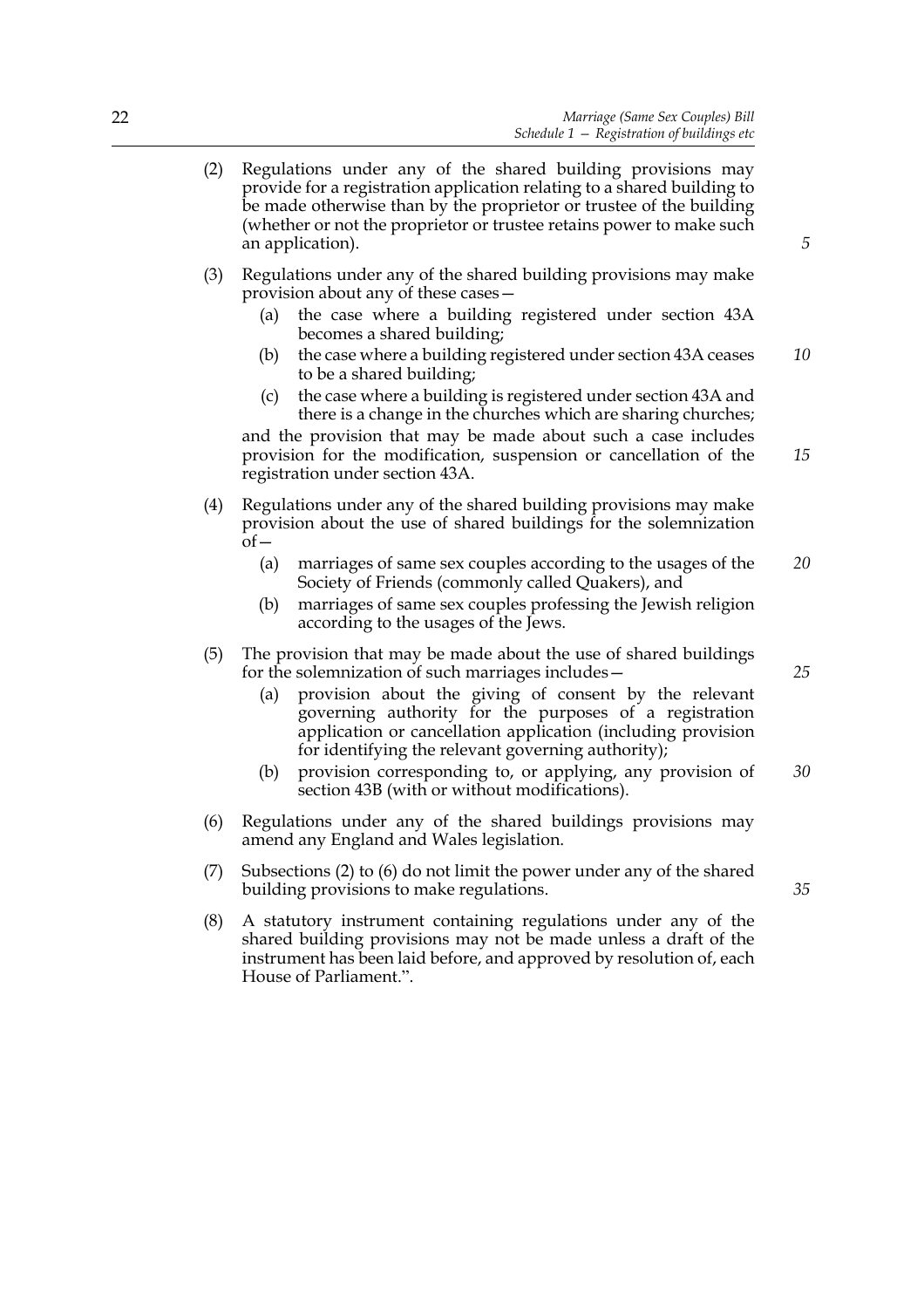#### SCHEDULE 2 Section 10

#### EXTRA-TERRITORIAL MATTERS

#### PART 1

# ENGLISH & WELSH MARRIAGES OF SAME SEX COUPLES: TREATMENT IN SCOTLAND AND NORTHERN IRELAND

#### *Scotland*

- 1 (1) The Secretary of State may, by order, provide that, under the law of Scotland, a marriage of a same sex couple under the law of England and Wales is to be treated as a civil partnership formed under the law of England and Wales (and that, accordingly, the spouses are to be treated as civil partners).
	- (2) The Secretary of State may by order—
		- (a) provide for the treatment of a marriage as a civil partnership (by virtue of an order under sub-paragraph (1)) to have effect subject to provision made by the order;
		- (b) specify cases in which a marriage is not to be treated as a civil partnership by virtue of an order under sub-paragraph (1).
	- (3) The power conferred by sub-paragraph (1) may only be exercised if marriage of same sex couples is not lawful under the law of Scotland.
	- (4) If marriage of same sex couples becomes lawful under the law of Scotland, that does not— *20*
		- (a) affect the validity of any order made under this paragraph; or
		- (b) prevent the revocation of any such order (with or without transitional, transitory or saving provision being made) using the powers conferred by this paragraph.

#### *Northern Ireland*

- 2 (1) Under the law of Northern Ireland, a marriage of a same sex couple under the law of England and Wales is to be treated as a civil partnership formed under the law of England and Wales (and accordingly, the spouses are to be treated as civil partners).
	- (2) The Secretary of State may by order—
		- (a) provide for the treatment of a marriage as a civil partnership (by virtue of sub-paragraph (1)) to have effect subject to provision made by the order;
		- (b) specify cases in which a marriage is not to be treated as a civil partnership by virtue of sub-paragraph (1). *35*

# *Contrary provision*

- 3 (1) The treatment of a marriage as a civil partnership by virtue of an order under paragraph 1(1), or by virtue of paragraph 2, is subject to  $-$ 
	- (a) any order made under paragraph 1(2) or 2(2), and
	- (b) any other contrary provision made by—
		- (i) the other provisions of this Act,

*5*

*10*

*15*

23

*30*

*25*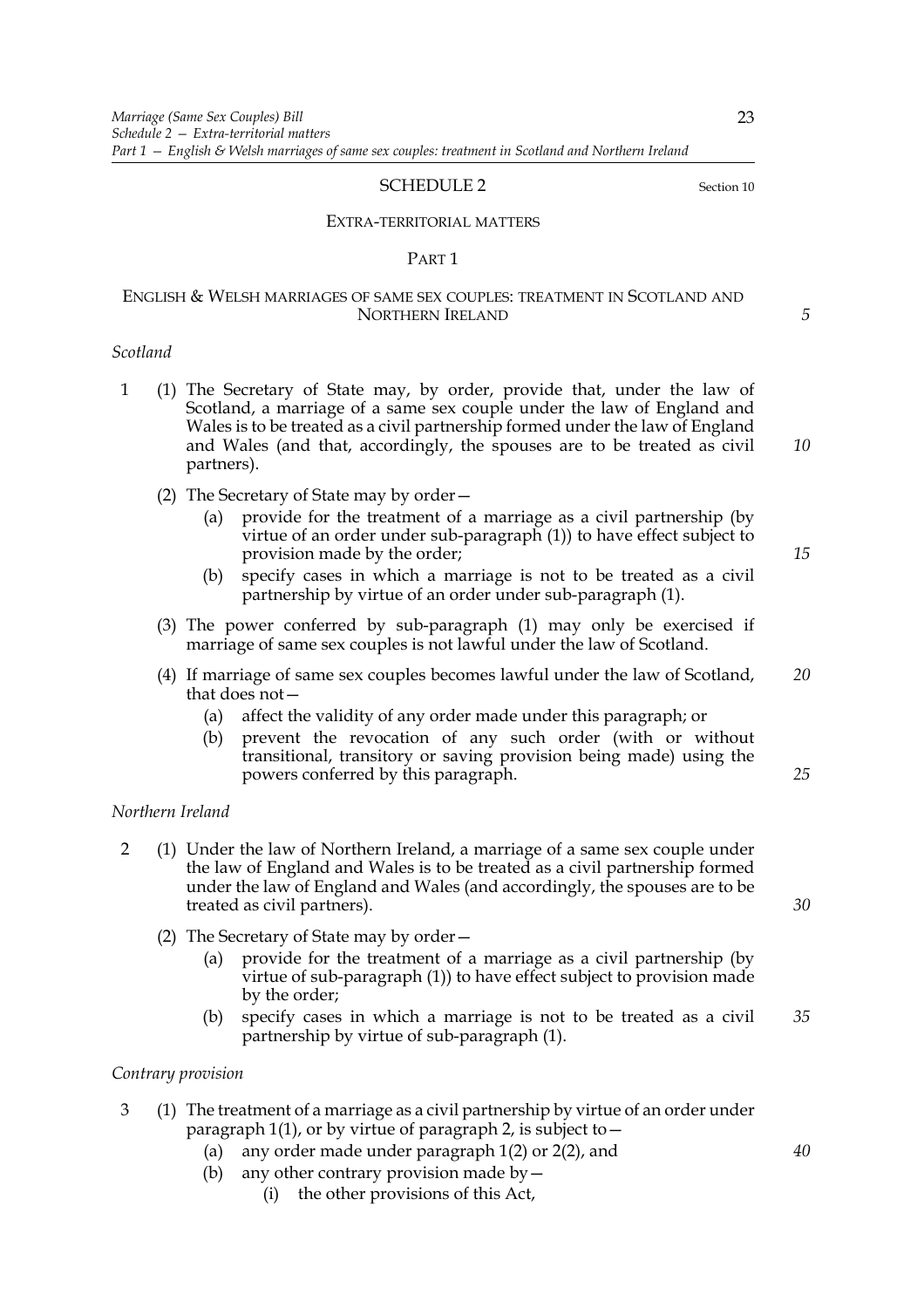- (ii) any other subordinate legislation made under this Act, and
- (iii) any new UK legislation,

including any such contrary provision contained in amendments of existing UK legislation.

(2) In this paragraph—

"existing UK legislation" means—

- in the case of UK legislation that is primary legislation, legislation passed before the end of the Session in which this Act is passed (excluding this Act), or
- (b) in the case of UK legislation that is subordinate legislation, legislation made on or before the day on which this Act is passed (excluding legislation made under this Act); *10*
- "new UK legislation" means—
	- (a) in the case of UK legislation that is primary legislation, legislation passed after the end of the Session in which this Act is passed, or *15*
	- (b) in the case of UK legislation that is subordinate legislation, legislation made after the day on which this Act is passed.

# PART 2

#### MARRIAGE TREATED AS CIVIL PARTNERSHIP: DISSOLUTION, ANNULMENT OR SEPARATION *20*

*Order made in relation to civil partnership: validity in relation to marriage*

- 4 (1) This paragraph applies in a case where a marriage of a same sex couple under the law of England and Wales is—
	- (a) by virtue of an order under paragraph 1, treated under the law of Scotland as a civil partnership, or
	- (b) by virtue of paragraph 2, treated under the law of Northern Ireland as a civil partnership.
	- $(2)$  If  $-$ 
		- (a) a final order is made in relation to the deemed civil partnership, and
		- (b) the validity of that order is recognised throughout the United Kingdom, *30*

that order has, throughout the United Kingdom, the same effect in relation to the actual marriage that it has in relation to the deemed civil partnership.

- $(3)$  If
	- (a) a separation order is made in relation to the relevant couple as parties to the deemed civil partnership, and *35*
	- (b) the validity of that order is recognised throughout the United Kingdom,

that order has, throughout the United Kingdom, the same effect in relation to the couple as parties to the actual marriage that it has in relation to them as parties to the deemed civil partnership (and has effect in relation to any other persons accordingly). *40*

- (4) In this paragraph—
	- "actual marriage" means the marriage of the same sex couple under the law of England and Wales;

*25*

*5*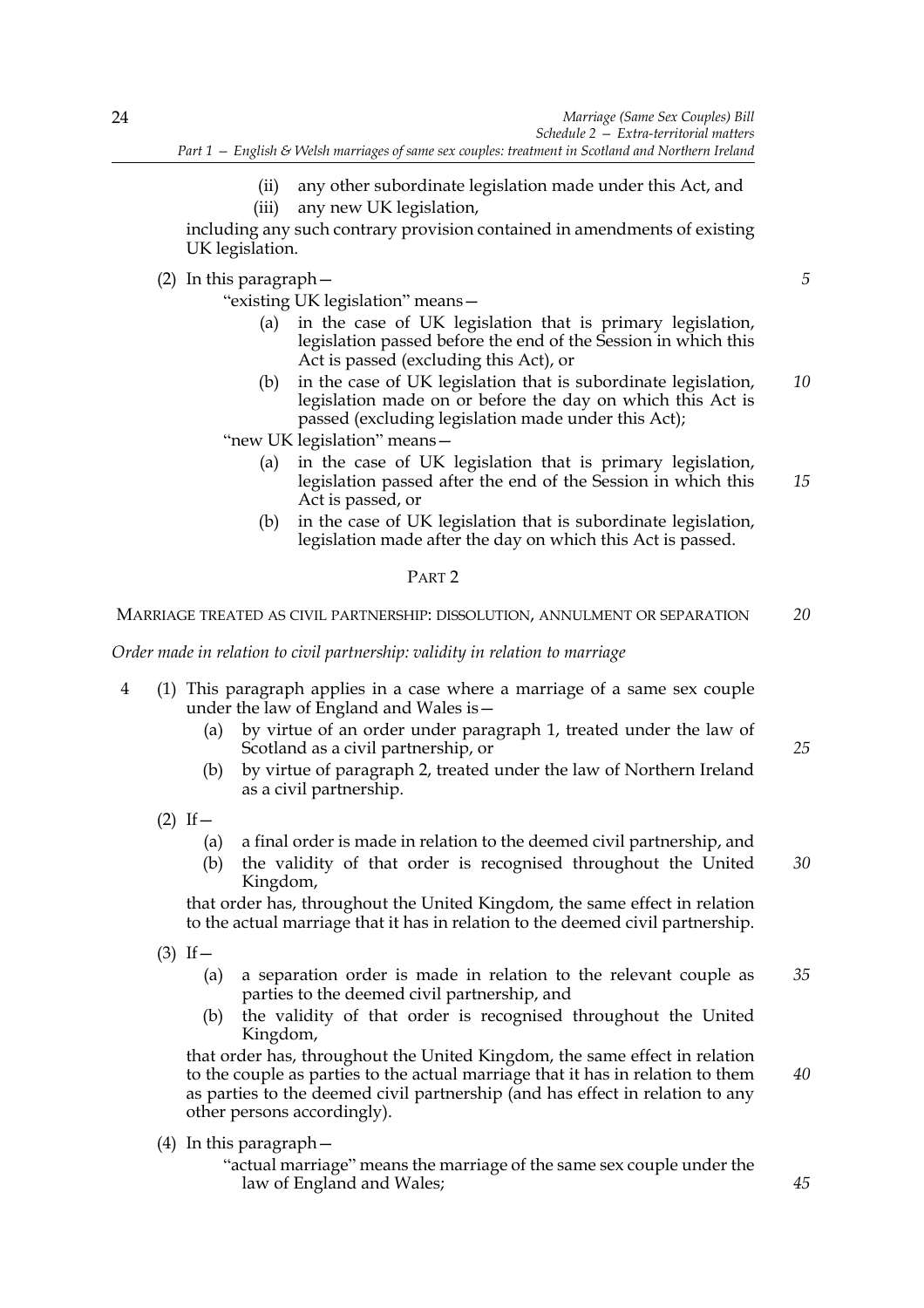"deemed civil partnership" means the civil partnership which the actual marriage is treated as being; "final order" means-

- (a) the dissolution or annulment of a civil partnership obtained from a court of civil jurisdiction in any part of the United Kingdom;
	- an overseas dissolution or annulment;
- "relevant couple" means the same sex couple who are parties to the actual marriage;

"separation order" means—

- a legal separation of the parties to a civil partnership obtained from a court of civil jurisdiction in any part of the United Kingdom;
- (b) an overseas legal separation of the parties to a civil partnership.

#### PART 3

ENGLAND AND WALES: "OVERSEAS RELATIONSHIPS" IN CIVIL PARTNERSHIP ACT 2004

*Marriage not an "overseas relationship" in England and Wales*

- 5 (1) The Civil Partnership Act 2004 is amended as follows.
	- (2) Section 213 (specified relationships): after subsection (1) insert—
		- "(1A) But, for the purposes of the application of this Act to England and Wales, marriage is not an overseas relationship.".

# SCHEDULE 3 Section 11

# INTERPRETATION OF LEGISLATION

# PART 1

#### EXISTING ENGLAND AND WALES LEGISLATION

# *Interpretation of existing England and Wales legislation*

- 1 (1) In existing England and Wales legislation—
	- (a) a reference to marriage is to be read as including a reference to marriage of a same sex couple;
	- (b) a reference to a married couple is to be read as including a reference to a married same sex couple; and
	- (c) a reference to a person who is married is to be read as including a reference to a person who is married to a person of the same sex.
	- (2) Where sub-paragraph (1) requires a reference to be read in a particular way, any related reference (such as a reference to a marriage that has ended, or a reference to a person whose marriage has ended) is to be read accordingly. *35*
	- (3) For the purposes of sub-paragraphs (1) and (2) it does not matter how a reference is expressed.

*5*

*10*

*15*

*20*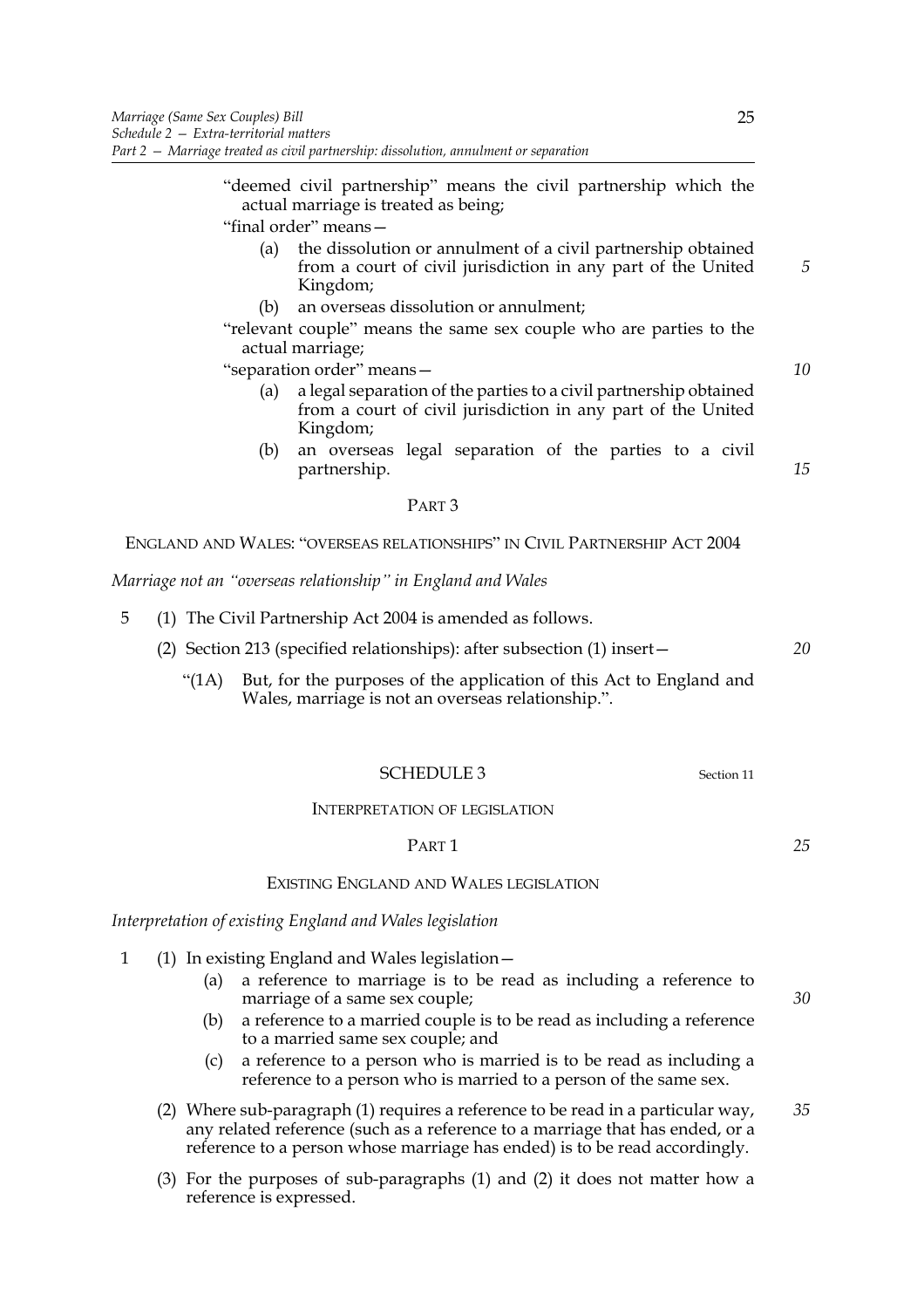| 26 | Marriage (Same Sex Couples) Bill                |
|----|-------------------------------------------------|
|    | Schedule 3 – Interpretation of legislation      |
|    | Part 1 – Existing England and Wales legislation |

*Interpretation of legislation about couples living together as if married*

- 2 (1) In existing England and Wales legislation—
	- (a) a reference to persons who are not married but are living together as a married couple is to be read as including a reference to a same sex couple who are not married but are living together as a married couple;

*5*

*30*

*35*

*40*

- (b) a reference to a person who is living with another person as if they were married is to be read as including a reference to a person who is living with another person of the same sex as if they were married.
- (2) Where sub-paragraph (1) requires a reference to be read in a particular way, any related reference (such as a reference to persons formerly living together as a married couple) is to be read accordingly. *10*
- (3) For the purposes of sub-paragraphs (1) and (2) it does not matter how a reference is expressed.
- 3 (1) This paragraph applies to existing England and Wales legislation which deals differently with— *15*
	- (a) a man and a woman living together as if married, and
	- (b) two men, or two women, living together as if civil partners.
	- (2) If two men, or two women, are living together as if married, that legislation applies to them in the way that it would apply to them if they were living together as civil partners. *20*

# *General*

4 This Part of this Schedule does not limit section 11(1) or (2).

#### PART 2

#### NEW ENGLAND AND WALES LEGISLATION *25*

- 5 (1) This paragraph applies to provision made by—
	- (a) this Act and any subordinate legislation made under it, or
	- (b) new England and Wales legislation,

including any such provision which amends existing England and Wales legislation.

# (2) The following expressions have the meanings given—

- (a) "husband" includes a man who is married to another man;
- (b) "wife" includes a woman who is married to another woman;
- (c) "widower" includes a man whose marriage to another man ended with the other man's death;
- (d) "widow" includes a woman whose marriage to another woman ended with the other woman's death;

and related expressions are to be construed accordingly.

# (3) A reference to marriage of same sex couples is a reference to  $-$

- (a) marriage between two men, and
- (b) marriage between two women.
- (4) A reference to a marriage of a same sex couple is a reference to  $-$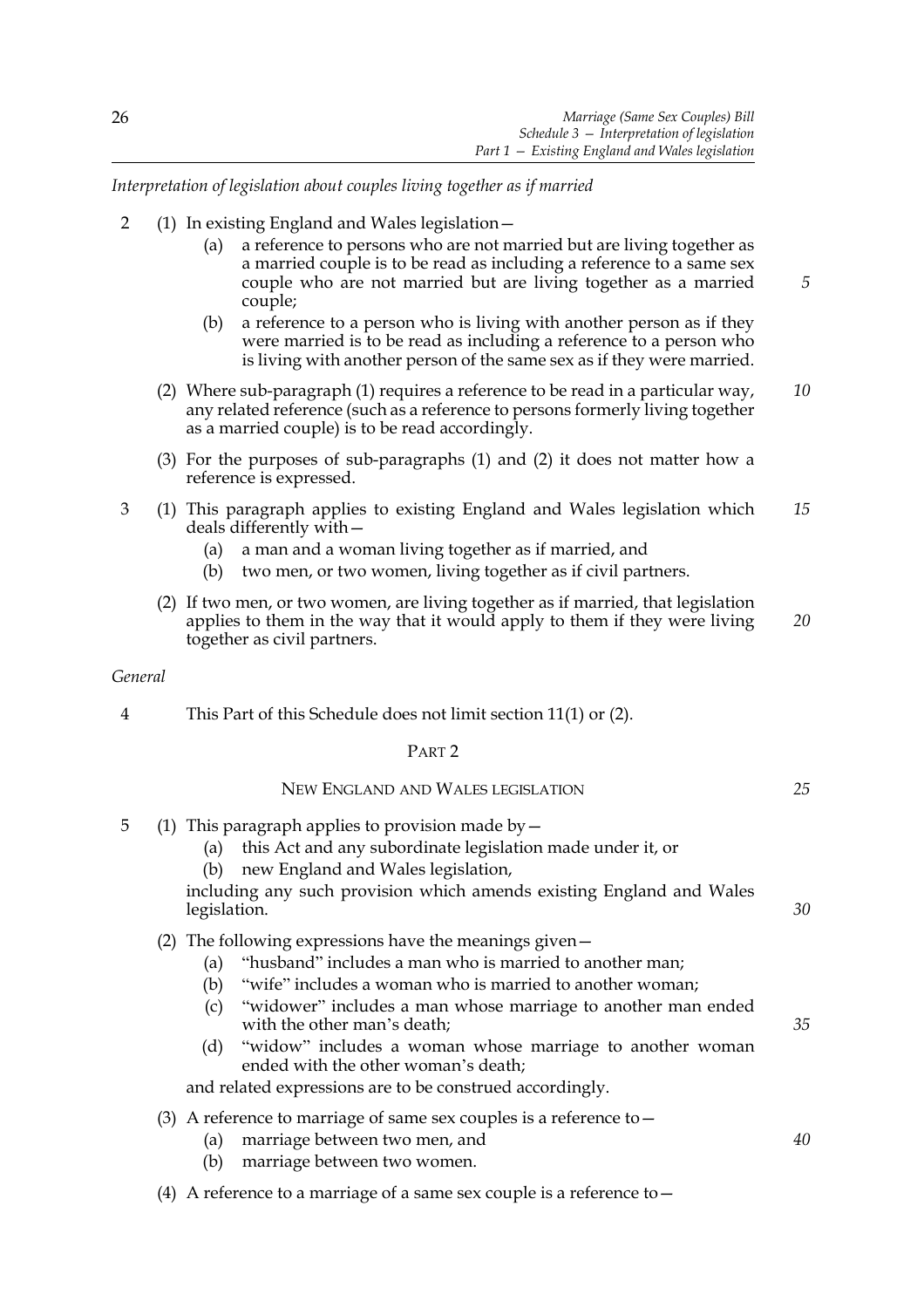- (a) a marriage between two men, or
- (b) a marriage between two women.
- (5) A reference to a same sex couple who are not married but are living together as a married couple is a reference to—
	- (a) two men who are not married but are living together as a married couple, or
	- (b) two women who are not married but are living together as a married couple.
- (6) This Part of this Schedule does not limit section 11(1) or (2).

#### SCHEDULE 4 Section 11

#### EFFECT OF EXTENSION OF MARRIAGE: FURTHER PROVISION

# PART 1

#### PRIVATE LEGAL INSTRUMENTS

#### *Existing instruments*

|  | (1) Section 11 does not alter the effect of any private legal instrument made<br>before that section comes into force. | 15 |
|--|------------------------------------------------------------------------------------------------------------------------|----|
|  | (2) In this paragraph "private legal instrument" includes $-$                                                          |    |

- (a) a will,
- (b) an instrument (including a private Act) which settles property,
- (c) an instrument (including a private Act) which provides for the use, disposal or devolution of property, and *20*
- (d) an instrument (including a private Act) which—
	- (i) establishes a body, or
	- (ii) regulates the purposes and administration of a body,

(whether the body is incorporated or not and whether it is charitable or not); *25*

but (with the exception of the kinds of private Act mentioned above) it does not include England and Wales legislation.

#### PART 2

#### PRESUMPTION ON BIRTH OF CHILD TO MARRIED WOMAN *30*

#### *Common law presumption*

- 2 (1) Section 11 does not extend the common law presumption that a child born to a woman during her marriage is also the child of her husband.
	- (2) Accordingly, where a child is born to a woman during her marriage to another woman, that presumption is of no relevance to the question of who the child's parents are.

*5*

*10*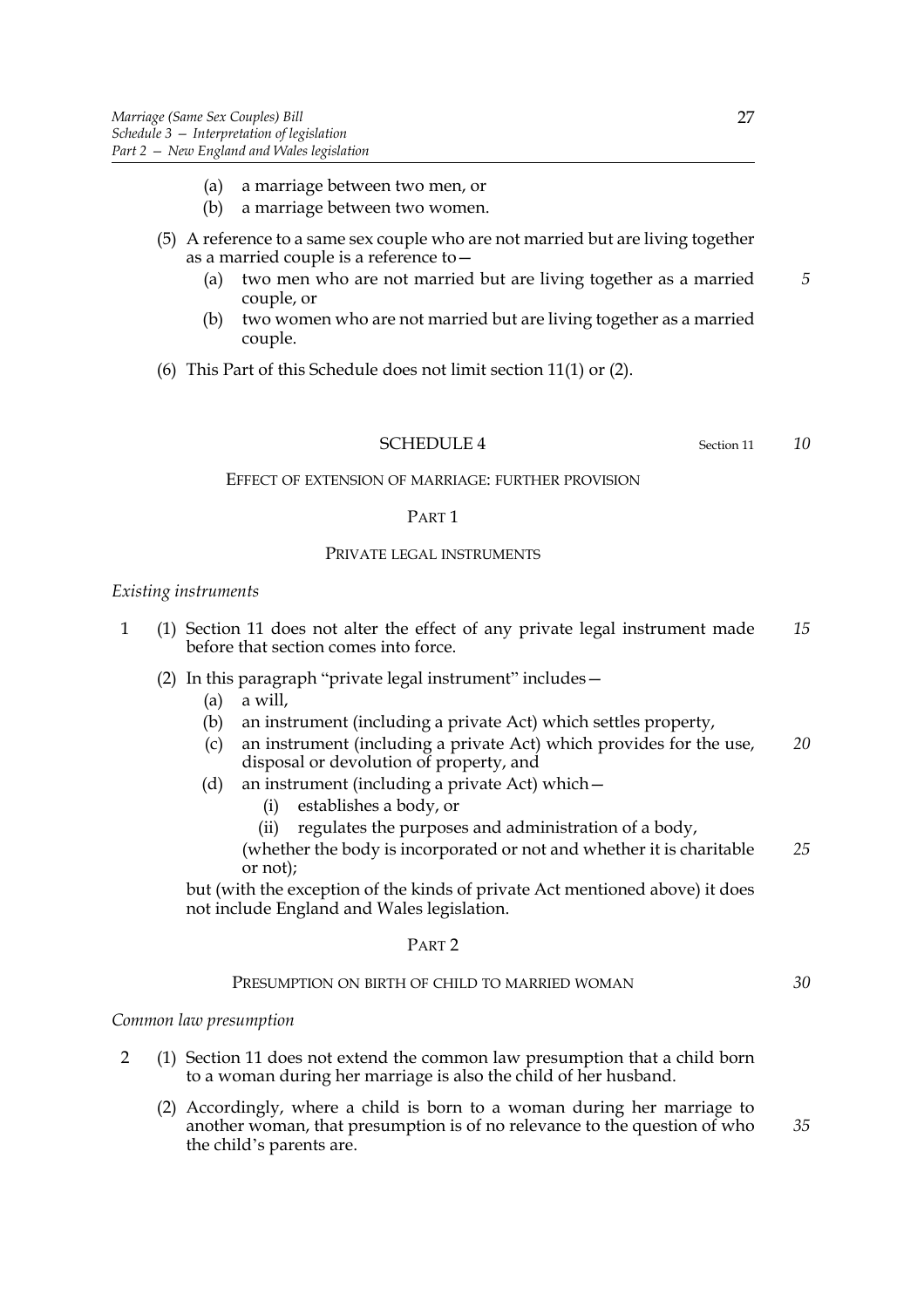# PART 3

#### DIVORCE AND ANNULMENT OF MARRIAGE

# *Divorce*

- 3 (1) Section 1 of the Matrimonial Causes Act 1973 (divorce on breakdown of marriage) is amended as follows.
	- (2) After subsection (5) insert—
		- "(6) Only conduct between the respondent and a person of the opposite sex may constitute adultery for the purposes of this section.".

# *Annulment of marriage*

- 4 (1) Section 12 of the Matrimonial Causes Act 1973 (grounds on which a marriage is voidable) is amended as follows. *10*
	- (2) The existing provision of section 12 becomes subsection (1) of that section.
	- (3) After that subsection (1) insert—
		- "(2) Paragraphs (a) and (b) of subsection (1) do not apply to the marriage of a same sex couple.".

# *15*

*5*

#### PART 4

#### MATRIMONIAL PROCEEDINGS

*Amendment of the Domicile and Matrimonial Proceedings Act 1973*

- 5 The Domicile and Matrimonial Proceedings Act 1973 is amended as follows.
- 6 (1) Section 5 (jurisdiction of High Court and county courts) is amended in accordance with this paragraph. *20*
	- (2) Subsection (1): after "entertain" insert "any of the following proceedings in relation to a marriage of a man and a woman".
	- (3) After subsection (5) insert—
		- "(5A) Schedule A1 (jurisdiction in relation to marriage of same sex couples) has effect.". *25*
	- (4) Subsection (6): after "Wales" insert "(whether the proceedings are in respect of the marriage of a man and a woman or the marriage of a same sex couple)".
- 7 Section 6 (miscellaneous amendments, transitional provision and savings), subsection (3): after "Act" (in the first place) insert ", or by virtue of Schedule A1 to this Act,". *30*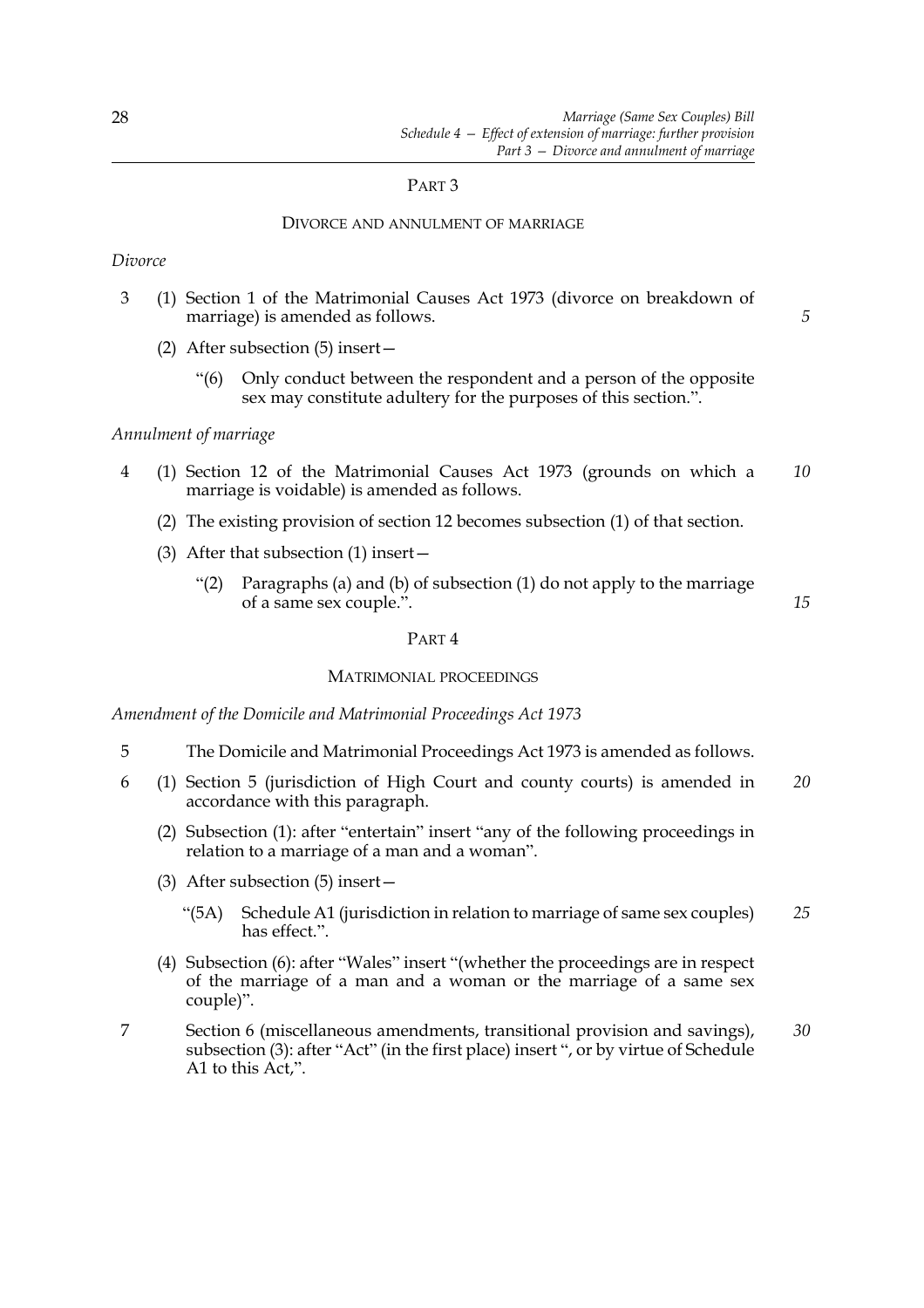# 8 Before Schedule 1 insert—

#### "SCHEDULE A1

#### JURISDICTION IN RELATION TO MARRIAGE OF SAME SEX COUPLES

# *Introduction*

- 1 This Schedule shall have effect, subject to section 6(3) and (4), with respect to the jurisdiction of the court to entertain any of the following proceedings in relation to a marriage of a same sex couple— *5*
	- (a) proceedings for divorce, judicial separation or nullity of marriage;
	- (b) proceedings for an order which ends a marriage on the ground that one of the couple is dead; and
	- (c) proceedings for a declaration of validity.

*Divorce, judicial separation or annulment*

- 2 (1) The court has jurisdiction to entertain proceedings for divorce or judicial separation if (and only if)— *15*
	- (a) the court has jurisdiction under regulations under paragraph 5,
	- (b) no court has, or is recognised as having, jurisdiction under regulations under paragraph 5 and either of the married same sex couple is domiciled in England and Wales on the date when the proceedings are begun, or *20*
	- (c) the following conditions are met  $-$ 
		- (i) the two people concerned married each other under the law of England and Wales,
		- (ii) no court has, or is recognised as having, jurisdiction under regulations under paragraph 5, and
		- (iii) it appears to the court to be in the interests of justice to assume jurisdiction in the case.
	- (2) The court has jurisdiction to entertain proceedings for nullity of marriage if (and only if)—
		- (a) the court has jurisdiction under regulations under paragraph 5,
		- (b) no court has, or is recognised as having, jurisdiction under regulations under paragraph 5 and either of the married same sex couple— *35*
			- (i) is domiciled in England and Wales on the date when the proceedings are begun, or
			- (ii) died before that date and either was at death domiciled in England and Wales or had been habitually resident in England and Wales throughout the period of 1 year ending with the date of death, or *40*
		- (c) the following conditions are met $-$

*25*

*30*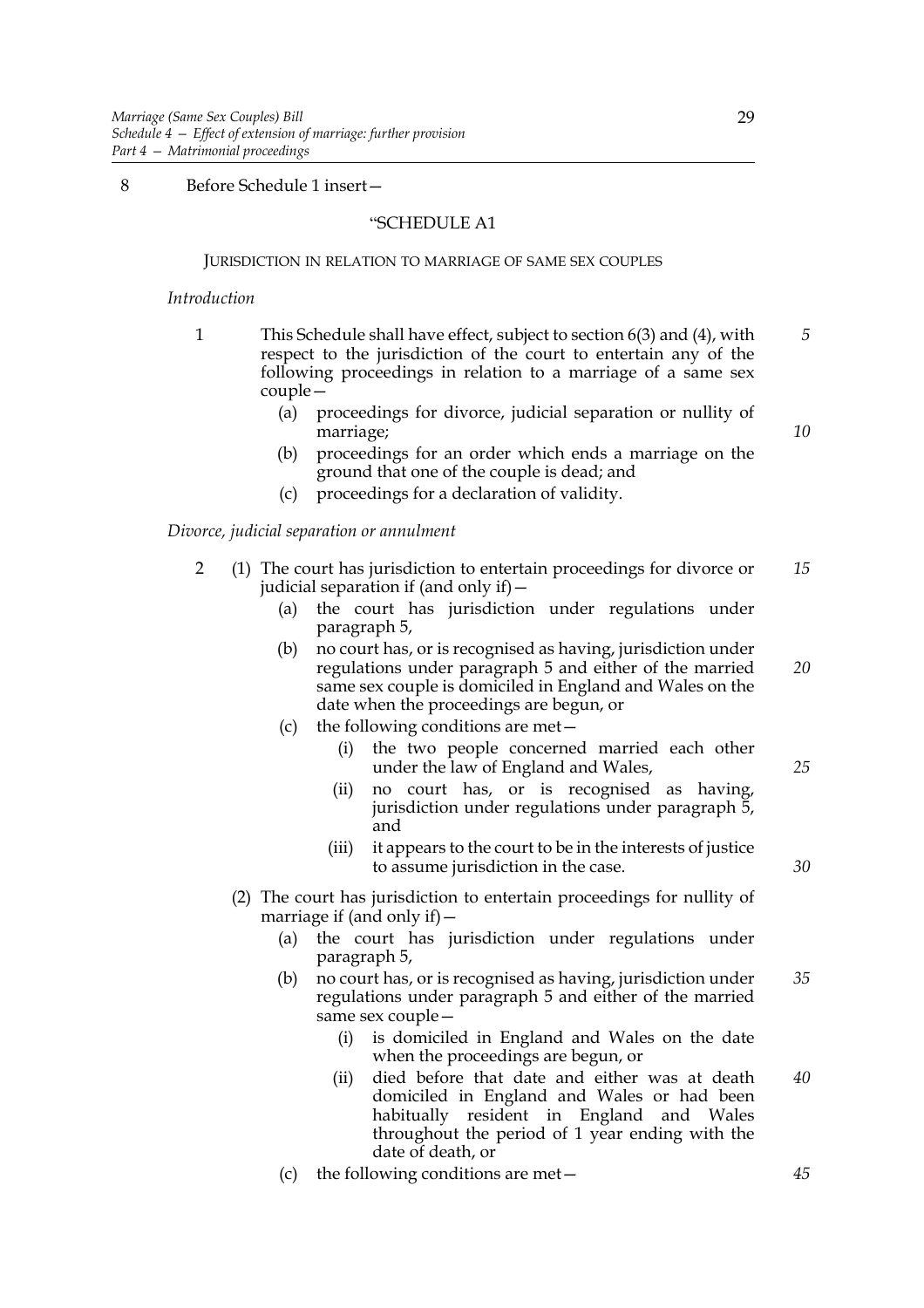- (i) the two people concerned married each other under the law of England and Wales,
- (ii) no court has, or is recognised as having, jurisdiction under regulations under paragraph 5, and
- (iii) it appears to the court to be in the interests of justice to assume jurisdiction in the case.
- (3) At any time when proceedings are pending in respect of which the court has jurisdiction by virtue of sub-paragraph (1) or (2) (or this sub-paragraph), the court also has jurisdiction to entertain other proceedings, in respect of the same marriage, for divorce, judicial separation or nullity of marriage, even though that jurisdiction would not be exercisable under subsection (1) or (2).

# *Presumption of death order*

- 3 The court has jurisdiction to entertain proceedings for an order which ends a marriage on the ground that one of the couple is dead on an application made by the other of the couple ("the applicant") if (and only if)— *15*
	- (a) at the time the application is made, the High Court does not have jurisdiction to entertain an application by the applicant under section 1 of the Presumption of Death Act 2013 for a declaration that the applicant's spouse is presumed to be dead, and
	- (b) the two people concerned married each other under the law of England and Wales and it appears to the court to be in the interests of justice to assume jurisdiction in the case.

#### *Declaration of validity*

- 4 The court has jurisdiction to entertain an application for a declaration of validity if (and only if)—
	- (a) either of the parties to the marriage to which the application relates— *30*
		- (i) is domiciled in England and Wales on the date of the application,
		- (ii) has been habitually resident in England and Wales throughout the period of 1 year ending with that date, or
		- (iii) died before that date and either was at death domiciled in England and Wales or had been habitually resident in England and Wales throughout the period of 1 year ending with the date of death, or
	- (b) the two people concerned married each other under the law of England and Wales and it appears to the court to be in the interests of justice to assume jurisdiction in the case.

*Power to make provision corresponding to EC Regulation 2201/2003*

5 (1) The Lord Chancellor may by regulations make provision—

*5*

*10*

*20*

*25*

*35*

*40*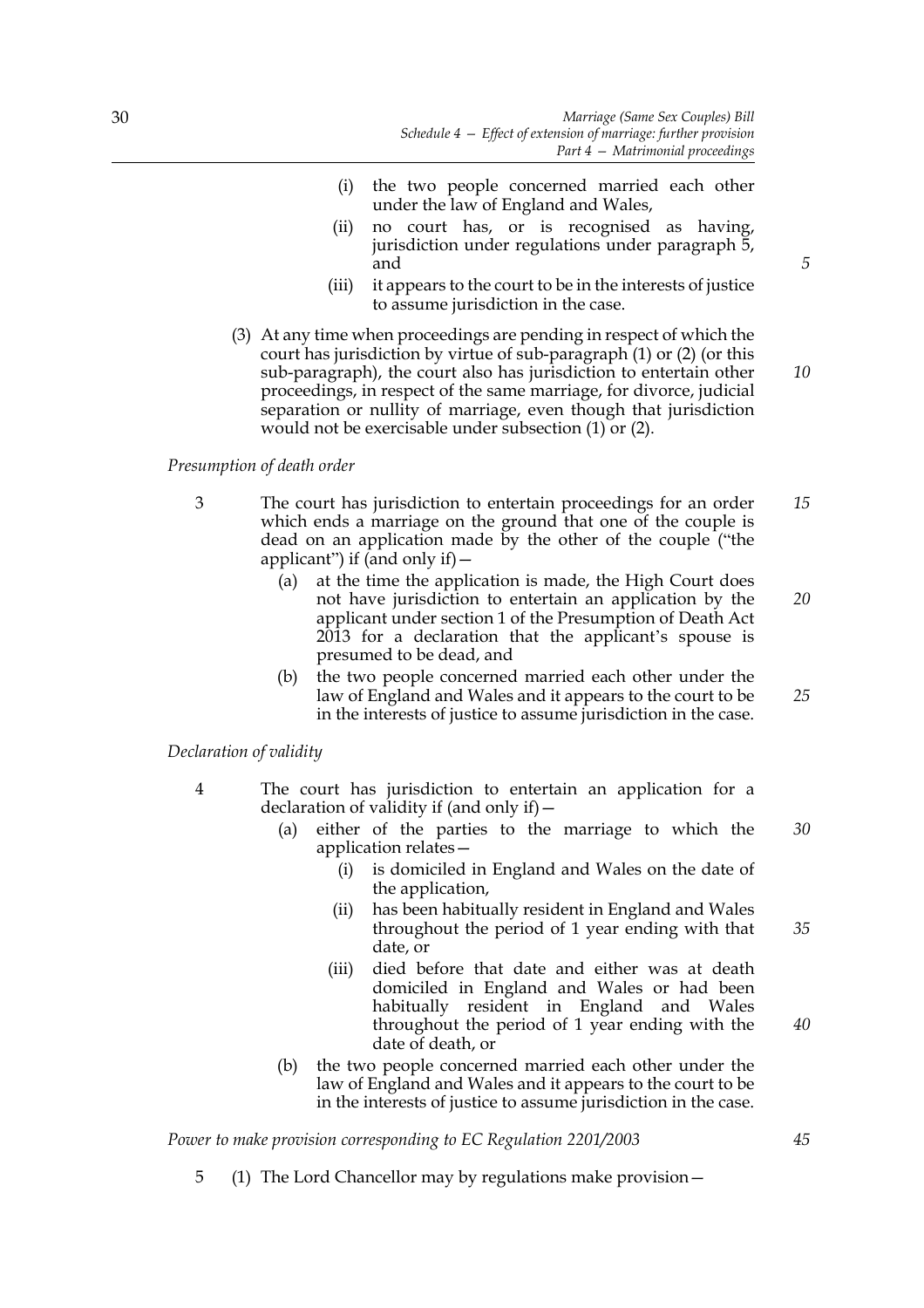- (a) as to the jurisdiction of courts in England and Wales in proceedings for the divorce of, or annulment of the marriage of, a same sex couple or for judicial separation of a married same sex couple where one of the couple—
	- (i) is or has been habitually resident in a member State, *5*
	- (ii) is a national of a member State, or
	- (iii) is domiciled in a part of the United Kingdom or the Republic of Ireland, and
- (b) as to the recognition in England and Wales of any judgment of a court of another member State which orders the divorce of, or annulment of a marriage of, a same sex couple or the judicial separation of a married same sex couple. *10*
- (2) The regulations may in particular make provision corresponding to that made by Council Regulation (EC) No 2201/2003 of 27th November 2003 in relation to jurisdiction and the recognition and enforcement of judgments in matrimonial matters. *15*
- (3) The regulations may provide that for the purposes of the regulations "member State" means—
	- (a) all member States with the exception of such member States as are specified in the regulations, or
	- (b) such member States as are specified in the regulations.
- (4) The regulations may make provision under sub-paragraph (1)(b) which applies even if the date of the divorce, annulment or judicial separation is earlier than the date on which this paragraph comes into force. *25*
- (5) Regulations under this paragraph are to be made by statutory instrument.
- (6) A statutory instrument containing regulations under this paragraph may not be made unless a draft of the statutory instrument containing the order or regulations has been laid before, and approved by resolution of, each House of Parliament. *30*

*Interpretation*

| In this Schedule "declaration of validity" means -  |  |
|-----------------------------------------------------|--|
| (a) a declaration as to the validity of a marriage, |  |

- (b) a declaration as to the subsistence of a marriage, or
- (c) a declaration as to the validity of a divorce, annulment or judicial separation obtained outside England and Wales in respect of a marriage.".
- 9 Schedule 1 (staying of matrimonial proceedings in England and Wales: interpretation), paragraph 2: after "kinds" insert "(whether relating to a marriage of a man and a woman or a marriage of a same sex couple)".

# *Transitory provision until commencement of Presumption of Death Act 2013*

10 (1) This paragraph applies if section 1 of the Presumption of Death Act 2013 has not come into force at the time when the amendments of the Domicile and *45*

*20*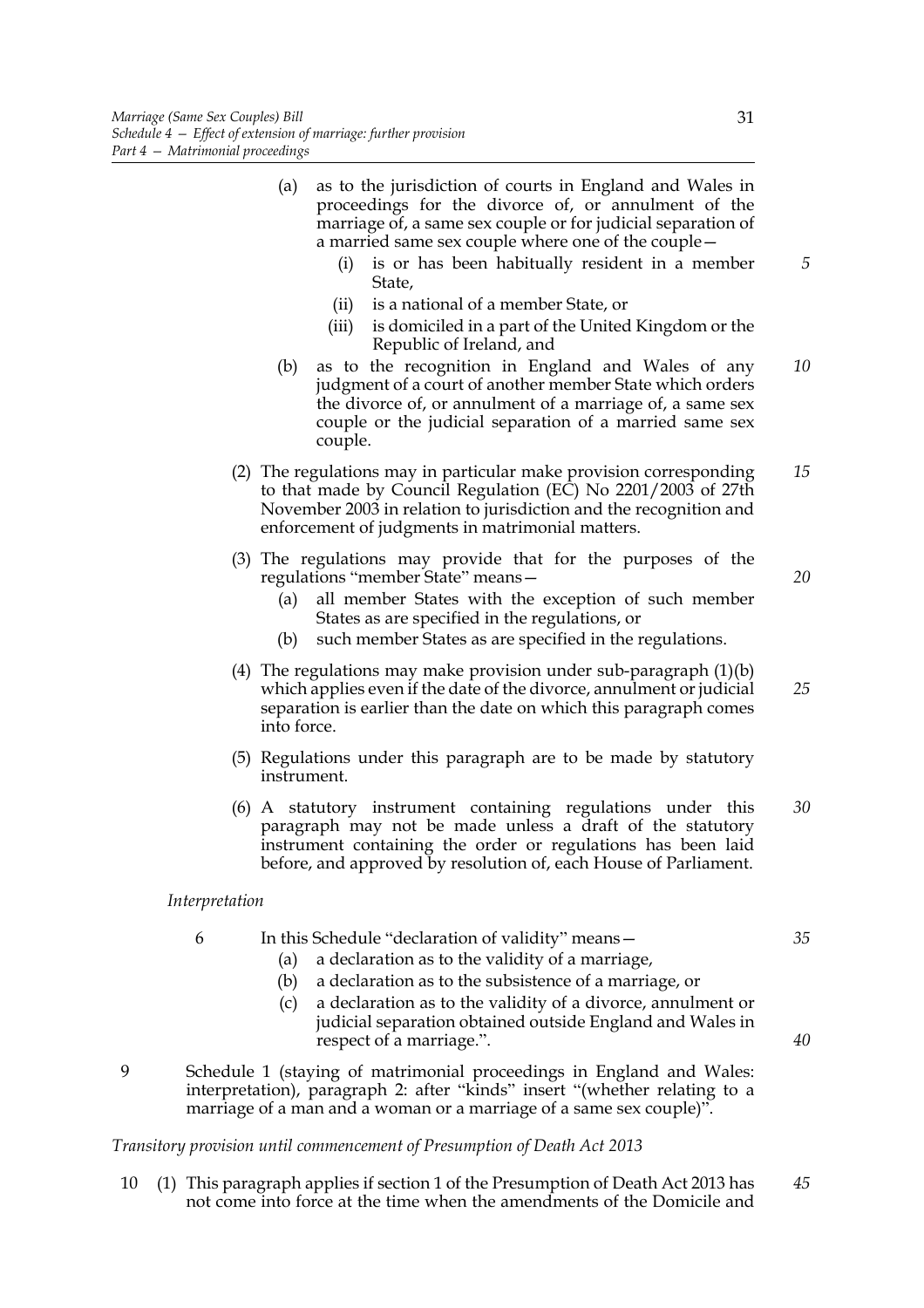Matrimonial Proceedings Act 1973 made by the other provisions of this Part of this Schedule come into force.

- (2) Schedule A1 to the Domicile and Matrimonial Proceedings Act 1973 has effect with the following modifications until section 1 of the Presumption of Death Act 2013 comes into force.
- (3) Paragraph 1 has effect with the following provision substituted for paragraph (b)—
	- "(b) proceedings for death to be presumed and a marriage to be dissolved in pursuance of section 19 of the Matrimonial Causes Act 1973; and".
- (4) Schedule A1 has effect with the following provision substituted for paragraph 3—
	- "3 The court has jurisdiction to entertain proceedings for death to be presumed and a marriage to be dissolved if (and only if)—
		- (a) the applicant is domiciled in England and Wales on the date when the proceedings are begun, *15*
		- (b) the applicant was habitually resident in England and Wales throughout the period of 1 year ending with that date, or
		- (c) the two people concerned married each other under the law of England and Wales and it appears to the court to be in the interests of justice to assume jurisdiction in the case.". *20*

# PART 5

#### STATE PENSIONS

*Category B retirement pension for married person*

- 11 (1) Section 48A of the 1992 Act (Category B retirement pension for married person) does not confer a right to a Category B retirement pension on a person by reason of the person being married to a person of the same sex who was born before 6th April 1950.
	- (2) But that does not prevent section 48A from conferring a right to such a pension on a woman by reason of her marriage to another woman ("the spouse") if  $-$ 
		- (a) the spouse is a woman by virtue of a full gender recognition certificate having been issued under the Gender Recognition Act 2004, and *35*
		- (b) the marriage subsisted before the time when that certificate was issued.
	- (3) In section 48A of the 1992 Act—
		- (a) in subsection  $(2ZA)$ 
			- (i) in paragraph (a) for "married man who" substitute "man married to a woman and the spouse";
			- (ii) after paragraph (b) insert—
				- "(c) in a case where the spouse is a woman born before 6th April 1945 who is married to a woman and subsection *45*

*25*

*5*

*10*

*30*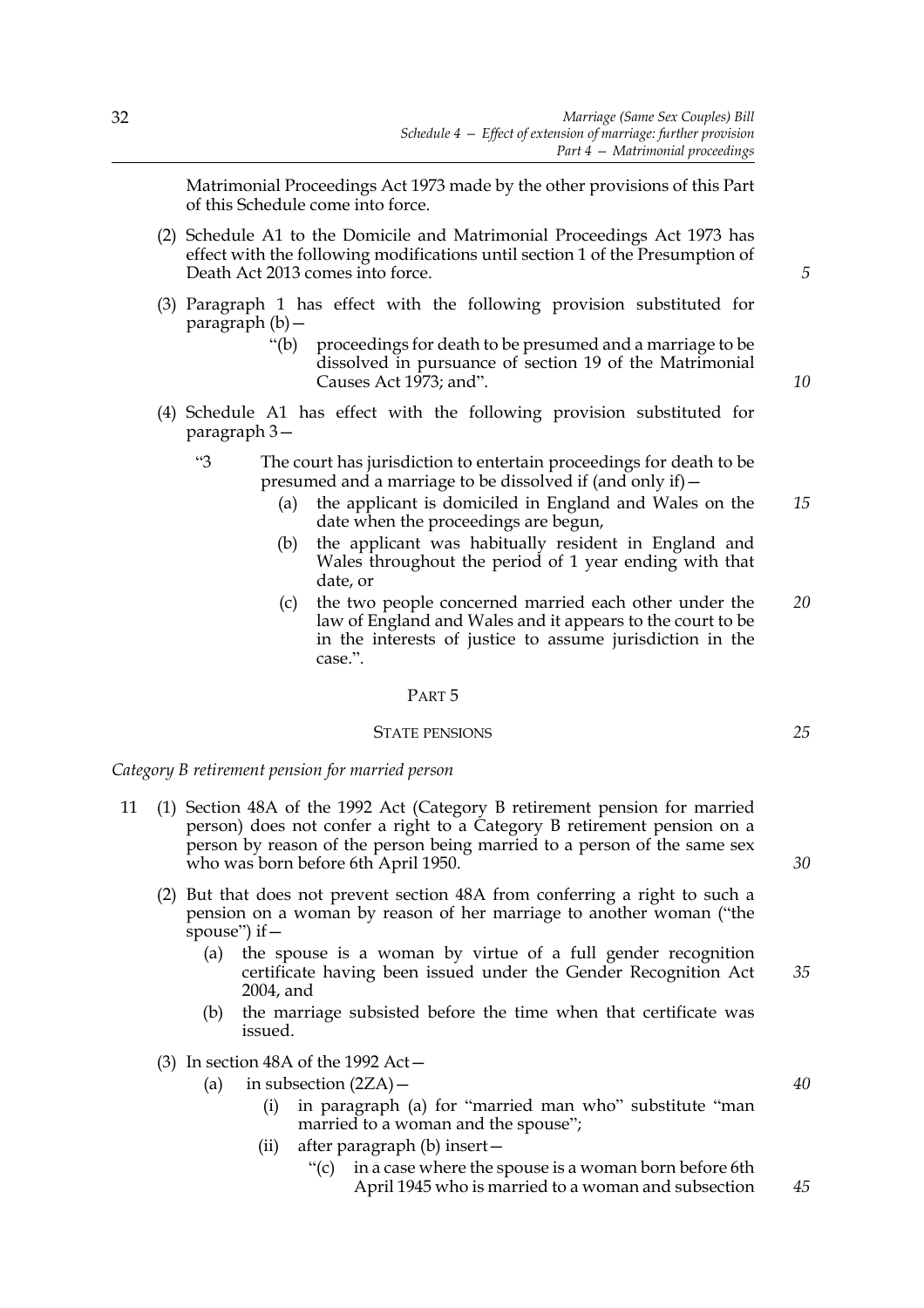(2ZB) applies, the conditions specified in Schedule 3, Part 1, paragraph 5;

- (d) in a case where the spouse is a woman born on or after 6th April 1945 but before 6th April 1950 who is married to a woman and subsection (2ZB) applies, the condition specified in Schedule 3, Part 1, paragraph 5A.";
- (b) after subsection (2ZA) insert—
	- "(2ZB) This subsection applies where—
		- (a) the spouse is a woman by virtue of a full gender recognition certificate having been issued under the Gender Recognition Act 2004, and *10*
		- (b) the marriage subsisted before the time when that certificate was issued."
- (4) In paragraph 5A of Schedule 3 to the 1992 Act, at the end of sub-paragraph (1)(b) insert "or in a case of the kind mentioned in subsection (2ZA)(d) of that section". *15*
- (5) In this paragraph "the 1992 Act" means the Social Security Contributions and Benefits Act 1992.

# *Category B retirement pension for widows and widowers*

- 12 (1) Section 48B of the 1992 Act (Category B retirement pension for widows and widowers) does not confer a right to a Category B retirement pension on a woman who attains pensionable age before 6th April 2010 by reason of her marriage to another woman.
	- (2) But that does not prevent section 48B from conferring a right to such a pension on a woman by reason of her marriage to another woman ("the spouse") if— *25*
		- (a) the spouse was, at the time of her death, a woman by virtue of a full gender recognition certificate having been issued under the Gender Recognition Act 2004, and
		- (b) the marriage subsisted before the time when that certificate was issued.
	- (3) In section  $48B$  of the 1992 Act-
		- (a) in subsection  $(1ZA)$ , in paragraph  $(a)(ii)$  after "date" (in the second place where it appears) insert "and the case does not fall within paragraph (c)"; *35*
		- (b) in subsection  $(1ZA)$ , after paragraph (b) insert  $-$ 
			- "(c) in a case where  $-$ 
				- (i) the spouse died on or after 6th April 2010,
				- (ii) the spouse was born on or after 6th April 1945 but before 6th April 1950, *40*
				- (iii) the spouse was, at the time of her death, a woman and the pensioner in question is a woman, and
				- (iv) subsection (1ZB) applies,

the condition specified in Schedule 3, Part 1, paragraph 5A.";

*30*

*5*

33

*20*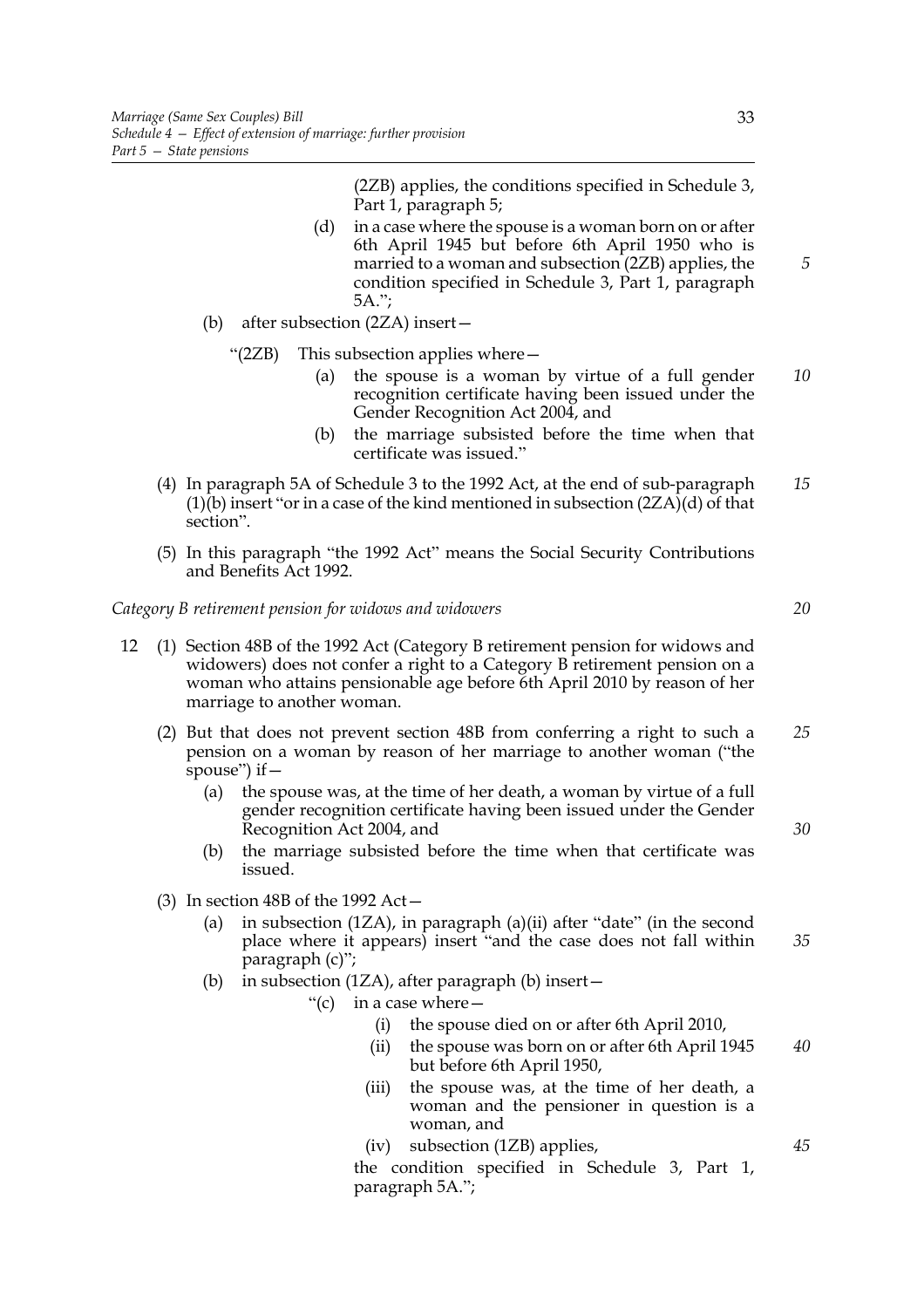*5*

- (c) after subsection (1ZA) insert—
	- "( $1ZB$ ) This subsection applies where  $-$ 
		- (a) the spouse was, at the time of her death, a woman by virtue of a full gender recognition certificate having been issued under the Gender Recognition Act 2004, and
		- (b) the marriage subsisted before the time when that certificate was issued."
- (4) In paragraph 5A of Schedule 3 to the 1992 Act, at the end of sub-paragraph  $(1)(c)$  insert "or in a case of the kind mentioned in subsection  $(1ZA)(c)$  of that section". *10*
- (5) In this paragraph "the 1992 Act" means the Social Security Contributions and Benefits Act 1992.

#### *Category B retirement pension for widowers*

- 13 (1) Section 51 of the 1992 Act (Category B retirement pension for widowers) is amended in accordance with sub-paragraphs (2) to (4). *15*
	- (2) After subsection (1) insert—
		- "(1ZA) A party to a marriage of a same sex couple shall be entitled to a Category B retirement pension if—
			- (a) the other party has died and they were married to each other at the time of that death, *20*
			- (b) they were both over pensionable age at the time of that death, and
			- (c) before that death the deceased party satisfied the contribution conditions for a Category A retirement pension in Schedule 3, Part 1, paragraph 5.". *25*
	- (3) Subsection (2): after "wife" insert ", husband".
	- (4) Subsection (3): after "2002" insert ", surviving party to a same sex marriage".
	- (5) Section 51(1ZA) of the 1992 Act does not confer a right to a Category B retirement pension on a person if the person attains pensionable age on or after 6th April 2010. *30*
	- (6) Section 51(1ZA) of the 1992 Act does not confer a right to a Category B retirement pension on a woman by reason of her marriage to another woman ("the spouse") if—
		- (a) the spouse was, at the time of her death, a woman by virtue of a full gender recognition certificate having been issued under the Gender Recognition Act 2004, and *35*
		- (b) the marriage subsisted before the time when that certificate was issued.
	- (7) In this paragraph "the 1992 Act" means the Social Security Contributions and Benefits Act 1992. *40*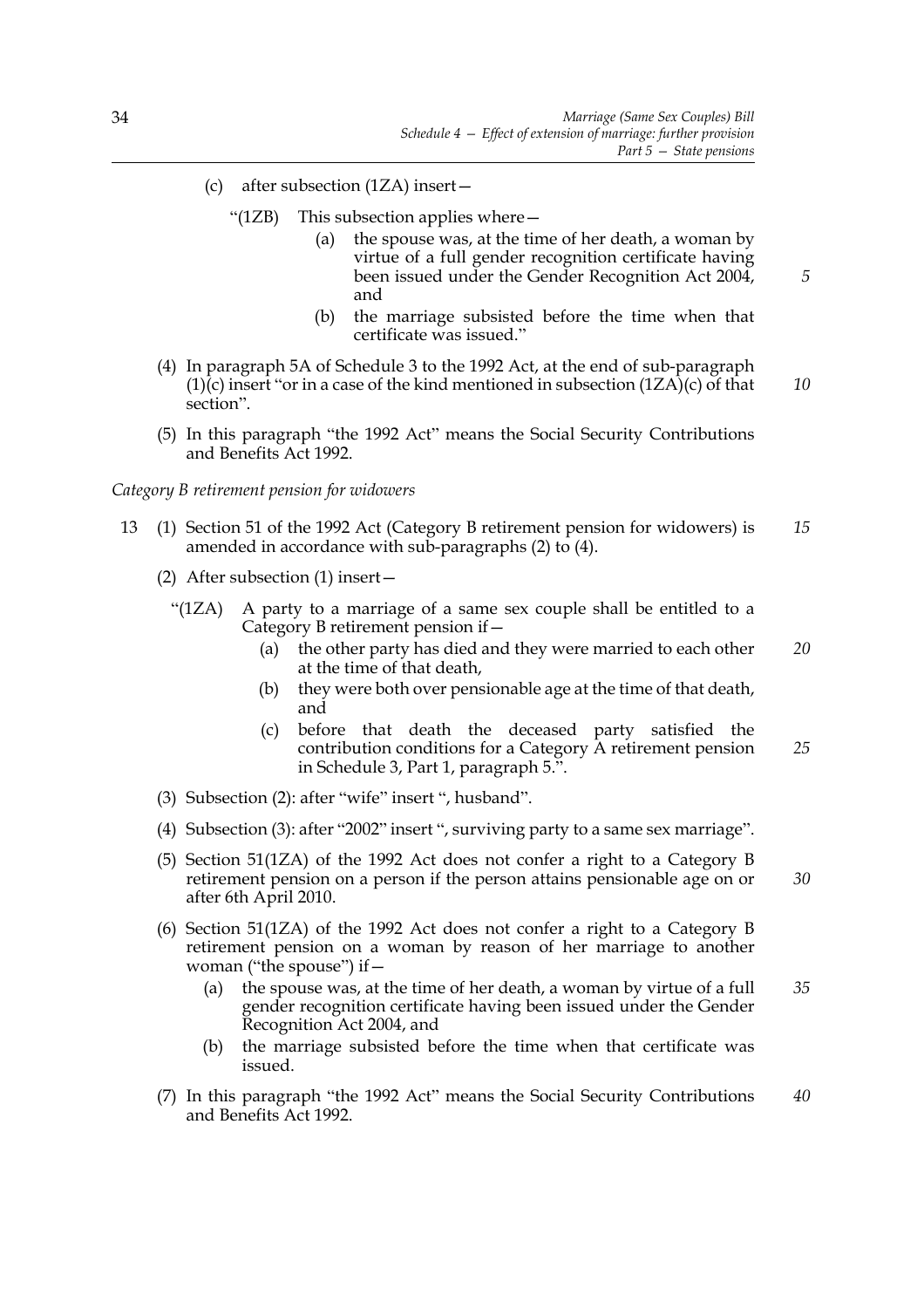*Graduated retirement benefit*

- 14 (1) Section 62 of the Social Security Contributions and Benefits Act 1992 (graduated retirement benefit) is amended as follows.
	- (2) Subsection (1): after paragraph (ac) insert—
		- "(ad) for extending section 37 of that Act (increase of woman's retirement pension by reference to her late husband's graduated retirement benefit) to— *5*
			- (i) men and their late husbands, and
			- (ii) women and their late wives,

and for that section (except subsection (5)) so to apply as it applies to women and their late husbands; *10*

- (ae) for extending section 37 of that Act (increase of woman's retirement pension by reference to her late husband's graduated retirement benefit) to—
	- (i) men and their late husbands, and
	- (ii) women and their late wives,

who attain pensionable age before 6th April 2010 and for that section (except subsection  $(5)$ ) so to apply as it applies to men and their late wives;".

- (3) After subsection (2) insert—
	- "(3) In relevant gender change cases, women and their late wives are to be treated for the purposes of sections 36 and 37 of the National Insurance Act 1965 in the same way as women and their late husbands.
	- (4) For that purpose "relevant gender change case", in relation to a woman ("the pensioner") and her late wife, means a case where— *25*
		- (a) the late wife was, at the time of her death, a woman by virtue of a full gender recognition certificate having been issued under the Gender Recognition Act 2004, and
		- (b) the marriage of the pensioner and her late wife subsisted before the time when the certificate was issued." *30*

*Adult dependency increases*

- 15 (1) In a case where a full gender recognition certificate is issued to a person under the Gender Recognition Act 2004—
	- (a) section 83 of the 1992 Act (pension increase (wife)) does not cease to apply by virtue of the change of gender; and *35*
	- (b) in the continued application of section 83 in such a case, references to a pension payable to a man, or references to his wife, are to be construed accordingly.
	- (2) In a case where a full gender recognition certificate is issued to a person under the Gender Recognition Act 2004— *40*
		- (a) section 84 of the 1992 Act (pension increase (husband)) does not cease to apply by virtue of the change of gender; and
		- (b) in the continued application of section 84 in such a case, references to a pension payable to a woman, or references to her husband, are to be construed accordingly.

*20*

*45*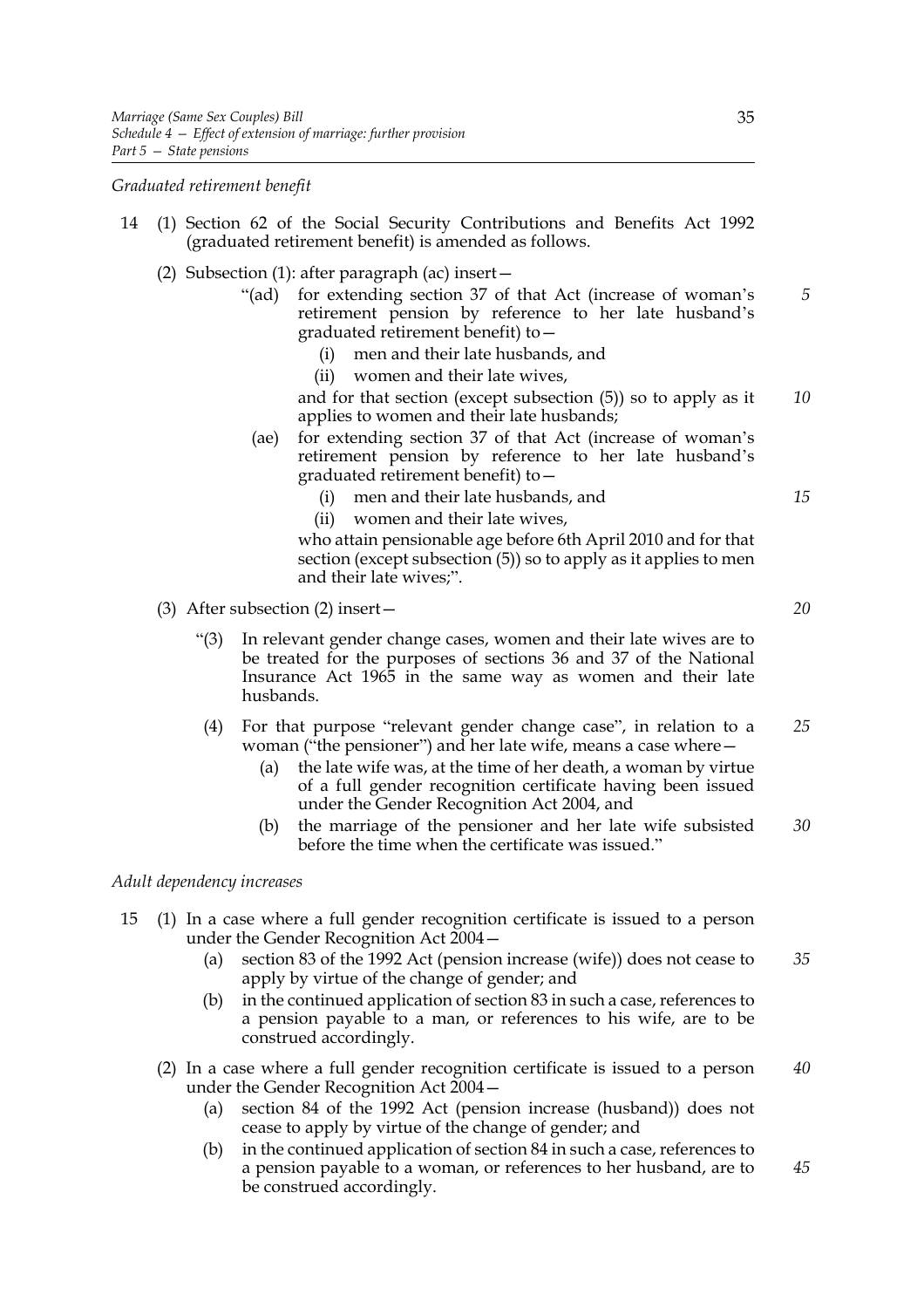(3) In this paragraph "the 1992 Act" means the Social Security Contributions and Benefits Act 1992.

# *Converted civil partnerships*

- 16 (1) This paragraph applies where a civil partnership is converted into a marriage under section 9.
	- (2) For the purposes of section 48A of, and paragraph 5A(1)(b) of Schedule 3 to, the Social Security Contributions and Benefits Act 1992—
		- (a) the civil partnership is to be treated as having subsisted during the period that begins with the day when it was formed and ends with the day before the conversion day, and
		- (b) the marriage is to be treated as subsisting only from the conversion day.
	- (3) In this paragraph "conversion day" means the day when the civil partnership is converted into a marriage.

PART 6

# OCCUPATIONAL PENSIONS AND SURVIVOR BENEFITS

*Benefits dependent on marriage of same sex couples*

- 17 (1) Paragraph 18 of Schedule 9 to the Equality Act 2010 (work: exceptions) is amended as follows.
	- (2) Sub-paragraph (1): for "married" substitute "within sub-paragraph (1A)". *20*
	- (3) After sub-paragraph (1) insert—
		- "(1A) A person is within this sub-paragraph if the person is  $-$ 
			- (a) a man who is married to a woman, or
			- (b) a woman who is married to a man, or
			- (c) married to a person of the same sex in a relevant gender change case. *25*
		- (1B) The reference in sub-paragraph (1A)(c) to a relevant gender change case is a reference to a case where—
			- (a) the married couple were of the opposite sex at the time of their marriage, and
			- (b) a full gender recognition certificate has been issued to one of the couple under the Gender Recognition Act 2004.".

#### *Pension Schemes Act 1993*

- 18 The Pension Schemes Act 1993 is amended in accordance with paragraphs 19 to 26.
- 19 In section 8(2) (meaning of certain terms), in the definition of "guaranteed minimum pension", after "widower's" insert ", surviving same sex spouse's".
- 20 (1) Section 17 (minimum pensions for widows and widowers) is amended as follows.

*15*

*10*

*5*

*35*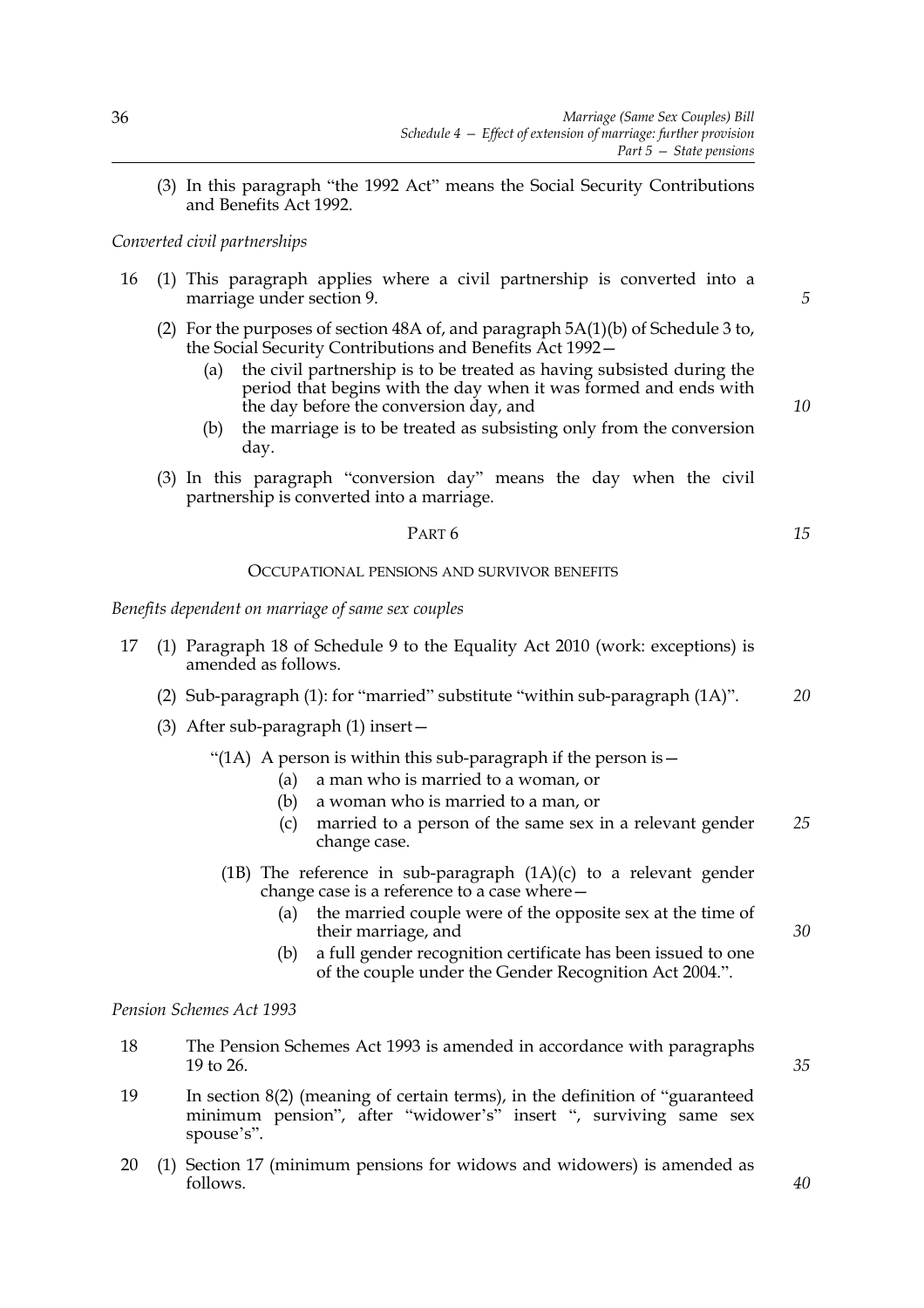- (2) Subsection  $(2)$ 
	- (a) paragraph (a): after "man" insert ", or a woman in a relevant gender change case,";
	- (b) after paragraph (c) insert—
		- "(d) if the earner is a man who has a guaranteed minimum under that section, the weekly rate of the widower's pension will not be less than the surviving same sex spouse's guaranteed minimum;
		- (e) if the earner is a woman (other than in a relevant gender change case) who has a guaranteed minimum under that section, the weekly rate of the widow's pension will not be less than the surviving same sex spouse's guaranteed minimum.". *10*
- (3) Subsection (4): after "partner's" insert "or surviving same sex spouse's".
- (4) Subsection (5): at the beginning insert "In the case of a woman who is the widow of a man,". *15*
- (5) Subsection  $(6)$ 
	- (a) at the beginning insert "In any other case,";
	- (b) after "widower's" insert ", widow's".
- (6) After subsection (9) insert—
	- "(10) In relation to an earner who is a woman, a reference in this section to a relevant gender change case is a reference to a case where—
		- (a) the earner is a woman by virtue of a full gender recognition certificate having been issued under the Gender Recognition Act 2004, and
		- (b) the marriage of the earner and her widow (that ends with the earner's death) subsisted before the time when the certificate was issued.
	- (11) This section is subject to regulations under section 38A.".
- 21 (1) Section 24D (survivors' benefits) is amended as follows.
	- (2) Subsection (2): after "earner" insert "is a man married to a woman or a woman married to a woman in a relevant gender change case, and the earner".
	- (3) Subsection  $(3)$ 
		- (a) after "earner" insert "is a married woman (other than in a relevant gender change case), a man married to a man, or a civil partner, and the earner"; *35*
		- (b) after "widower" insert ", widow".
	- (4) After subsection (3) insert—
		- "(4) In relation to an earner who is a woman, a reference in this section to a relevant gender change case is a reference to a case where— *40*
			- (a) the earner is a woman by virtue of a full gender recognition certificate having been issued under the Gender Recognition Act 2004, and

*25*

*30*

*20*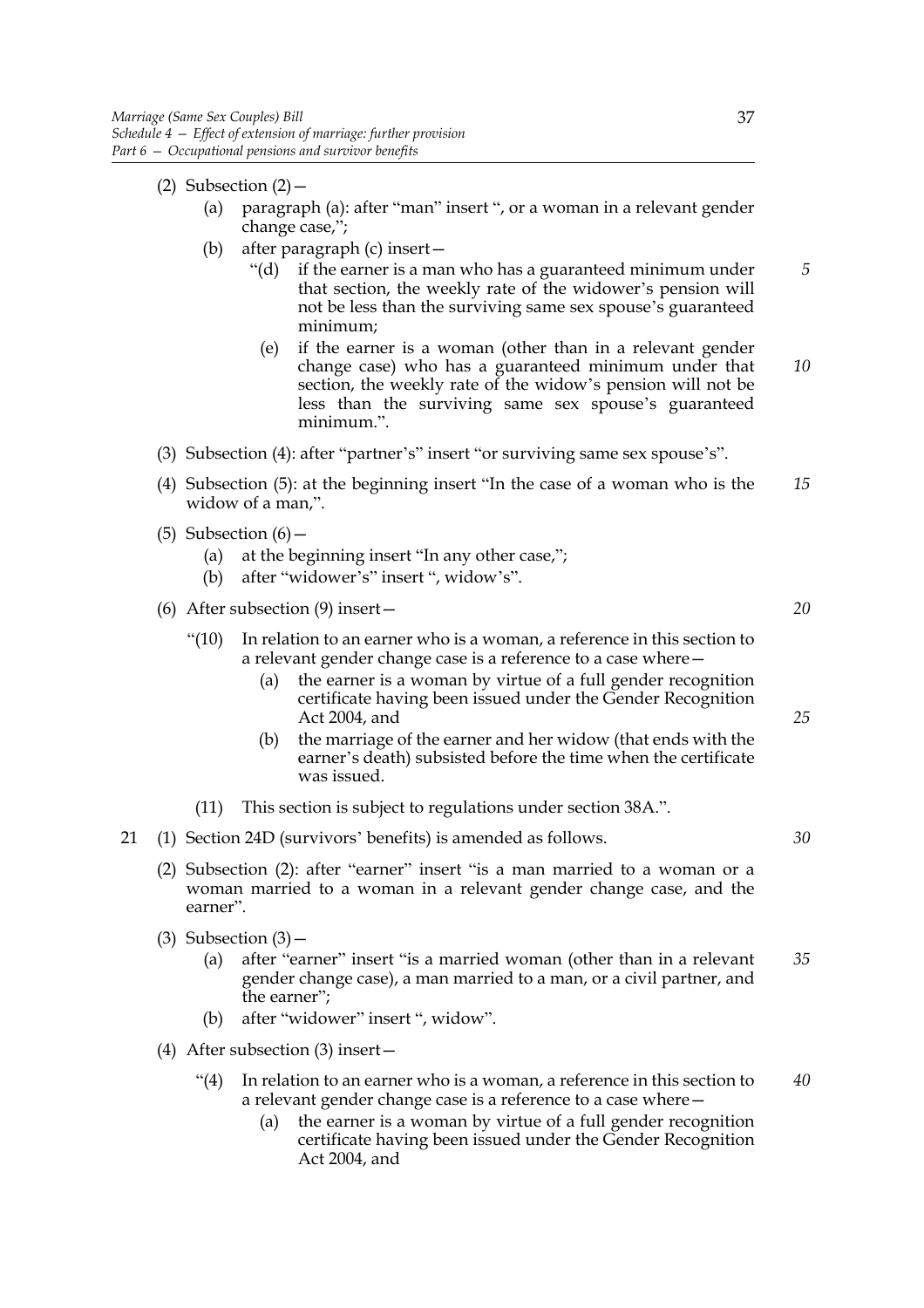- (b) the marriage of the earner and her widow (that ends with the earner's death) subsisted before the time when the certificate was issued.
- (5) This section is subject to regulations under section 38A.".
- 22 (1) Section 37 (alteration of rules of contracted-out schemes) is amended as follows. *5*
	- (2) For subsection (4) substitute  $-$ 
		- "(4) The reference in subsection (3) to a person entitled to receive benefits under a scheme includes a person who is so entitled by virtue of a qualifying relationship only in such cases as may be prescribed.
		- (5) For that purpose a person is entitled to receive benefits by virtue of a qualifying relationship if the person is so entitled by virtue of being—
			- (a) the widower of a female earner;
			- (b) the widower of a male earner;
			- (c) the widow of a female earner, except where it is a relevant gender change case; or
			- (d) the survivor of a civil partnership with an earner.
		- (6) In relation to a widow of a female earner, the reference in subsection (5)(c) to a relevant gender change case is a reference to a case where— *20*
			- (a) the earner is a woman by virtue of a full gender recognition certificate having been issued under the Gender Recognition Act 2004, and
			- (b) the marriage of the earner and her widow (that ends with the earner's death) subsisted before the time when the certificate was issued. *25*
		- (7) This section is subject to regulations under section 38A.".
- 23 Before section 39 insert—

# **"38A Regulations about relevant gender change cases**

- (1) The Secretary of State may, by regulations, make provision for—
	- (a) section 17,
	- (b) section 24D, or
	- (c) section 37,

to have its special effect in relevant gender change cases only if conditions prescribed in the regulations are met. *35*

- (2) Regulations under subsection (1) may, in particular, prescribe conditions that relate to the provision of information by—
	- (a) one or both of the members of married same sex couples, or
	- (b) the survivors of such couples.
- (3) The Secretary of State may, by regulations, make further provision about cases where (because of regulations under subsection  $(1)$ ) –
	- (a) section 17,
	- (b) section 24D, or
	- (c) section 37,

*15*

*10*

*30*

*40*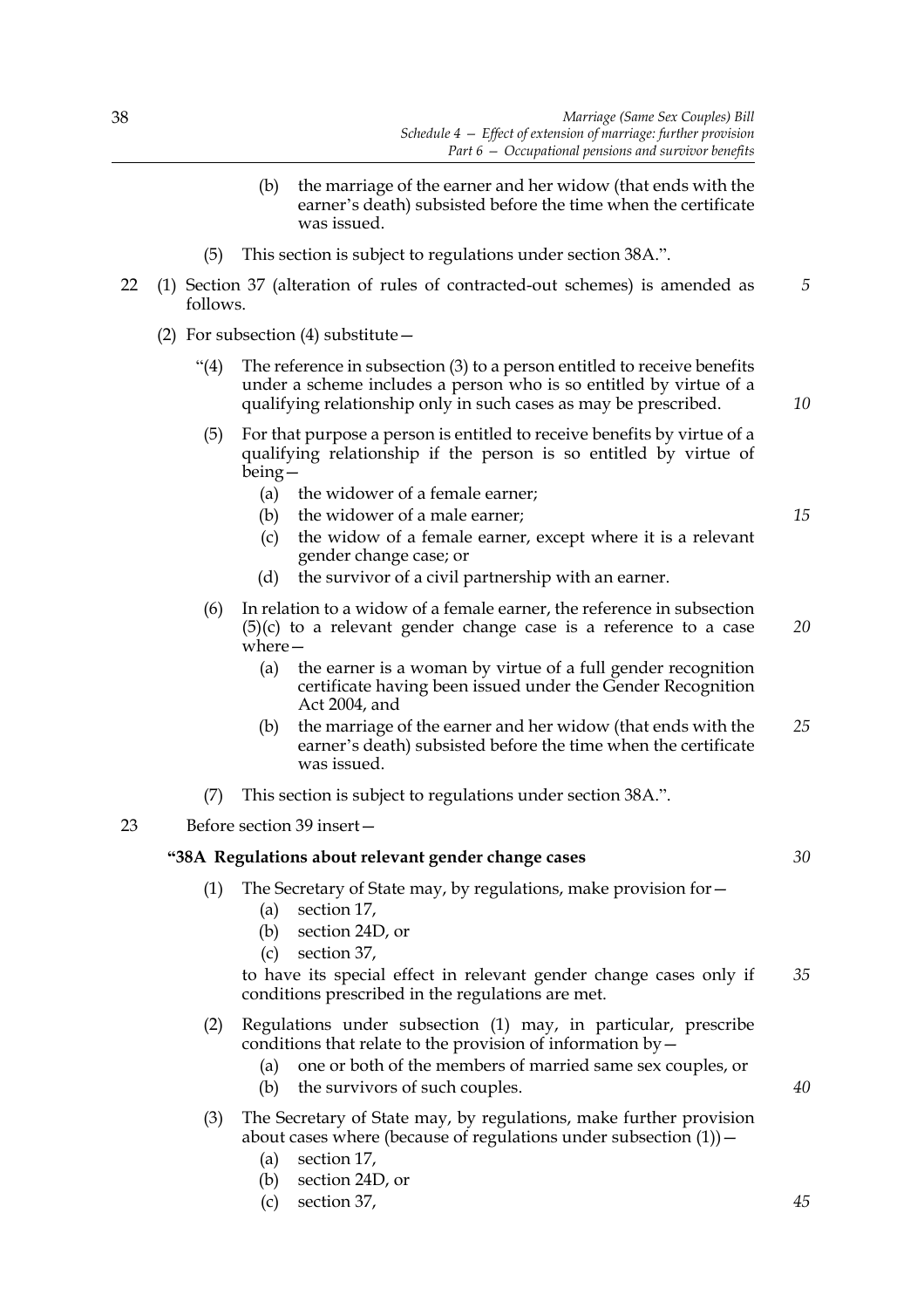does not have its special effect in relevant gender change cases.

| (4) Regulations under subsection (3) may, in particular, provide for the |  |  |  |  |
|--------------------------------------------------------------------------|--|--|--|--|
| section in question to have its ordinary effect in relevant gender       |  |  |  |  |
| change cases.                                                            |  |  |  |  |

- (5) Regulations under subsection (1) or (3) may, in particular, modify or disapply any enactment that concerns information relating to— *5*
	- (a) the gender or sex of a person, or
	- (b) the change of gender or sex of a person,

including any enactment that concerns requests for, or disclosure of, such information.

# (6) In this section, in relation to section 17, 24D or 37—

- (a) "relevant gender change case" has the same meaning as in that section;
- (b) "special effect" means the effect which the section has (if regulations under subsection (1) of this section are ignored) in relation to relevant gender change cases, insofar as that effect is different from the section's ordinary effect; *15*
- (c) "ordinary effect" means the effect which the section has in relation to same sex married couples in cases that are not relevant gender change cases.".
- 24 In section 47 (further provisions about effect of entitlement to guaranteed minimum pension on payment of social security benefits), in subsection (1) after "widower" insert ", surviving same sex spouse".
- 25 In section 84 (basis of revaluation), in subsection (5), after "widower" insert ", surviving same sex spouse".
- 26 In Schedule 3 (methods of revaluing accrued pension benefits), in paragraph 1(1E)(b), after "widower" insert ", surviving same sex spouse".

#### PART 7

#### **GENERAL**

# *Contrary provision*

- 27 (1) The relevant enactments are subject to—
	- (a) the preceding provisions of this Schedule, and
	- (b) any order under sub-paragraph (3).
	- (2) The relevant enactments are subject to any other contrary provision made  $by -$ 
		- (a) the other provisions of this Act,
		- (b) any other subordinate legislation made under this Act, and
		- (c) any new England and Wales legislation,

including any such contrary provision contained in amendments of existing England and Wales legislation.

- (3) The Secretary of State may by order—
	- (a) provide that a relevant enactment has effect subject to provision made by the order, or

*10*

*20*

*25*

*40*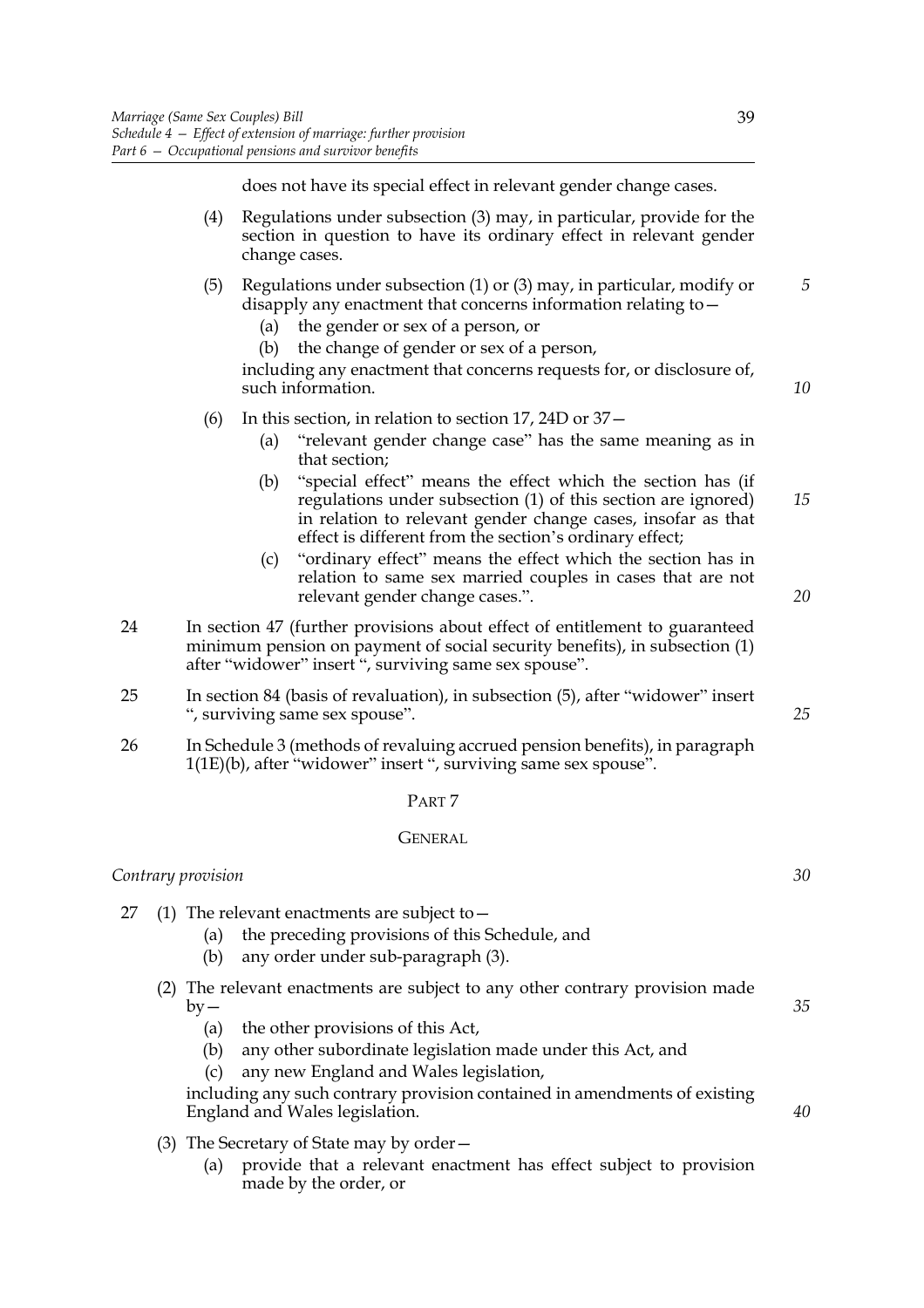- (b) specify cases in which a relevant enactment does not apply.
- (4) In this paragraph "relevant enactment" means—
	- (a) section 11(1) and (2) and Schedule 3 (equivalence of all marriages in law), or
	- (b) section 9(7)(b) (marriage arising from conversion of civil partnership treated as having subsisted from formation of civil partnership).

#### SCHEDULE 5 Section 12

CHANGE OF GENDER OF MARRIED PERSONS OR CIVIL PARTNERS

#### *Introduction*

1 The Gender Recognition Act 2004 is amended in accordance with this Schedule. *10*

# *Evidence*

- 2 Section 3 (evidence): after subsection (6) insert—
	- "(6A) If the applicant is married, an application under section 1(1) must include a statutory declaration as to whether the marriage is a marriage under the law of England and Wales, of Scotland, of Northern Ireland, or of a country or territory outside the United Kingdom.
	- (6B) If the applicant is married, and the marriage is a protected marriage, an application under section 1(1) must also include—
		- (a) a statutory declaration of consent by the applicant's spouse (if the spouse has made such a declaration), or
		- (b) a statutory declaration by the applicant that the applicant's spouse has not made a statutory declaration of consent (if that is the case).
	- (6C) If an application includes a statutory declaration of consent by the applicant's spouse, the Gender Recognition Panel must give the spouse notice that the application has been made.".

#### *Successful applications*

#### 3 Section 4 (successful applications): for subsections (2) and (3) substitute— *30*

- "(2) The certificate is to be a full gender recognition certificate if  $-$ 
	- (a) the applicant is neither a civil partner nor married,
	- (b) the applicant is a party to a protected marriage and the applicant's spouse consents to the marriage continuing after the issue of a full gender recognition certificate, or
	- (c) the applicant is a party to a protected civil partnership and the Panel has decided to issue a full gender recognition certificate to the other party to the civil partnership.
- (3) The certificate is to be an interim gender recognition certificate if  $-$

*5*

*15*

*20*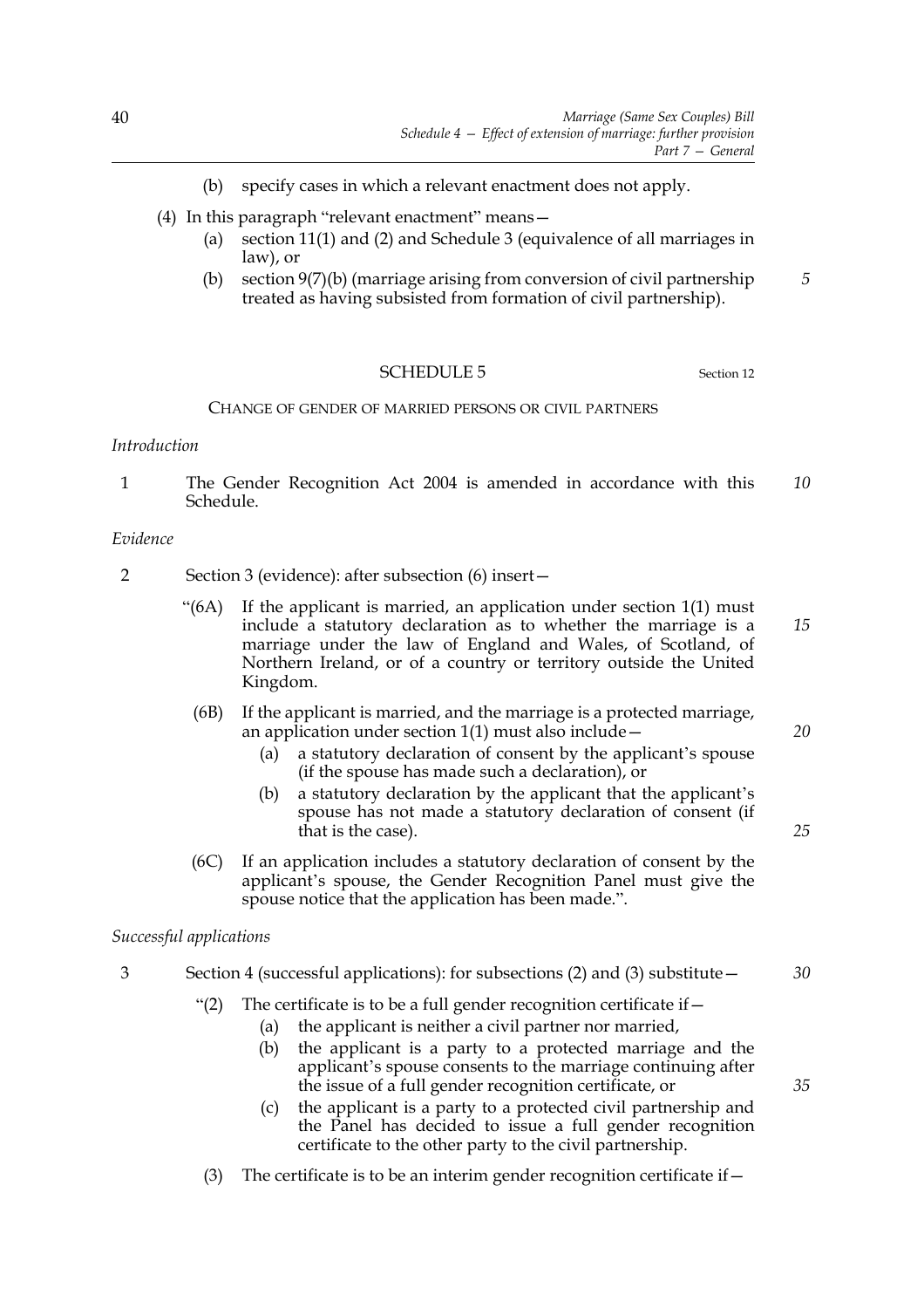- (a) the applicant is a party to a protected marriage and the applicant's spouse does not consent to the marriage continuing after the issue of a full gender recognition certificate,
- (b) the applicant is a party to a marriage that is not a protected marriage,
- (c) the applicant is a party to a protected civil partnership and the other party to the civil partnership has not made an application under section 1(1),
- (d) the applicant is a party to a protected civil partnership and the Panel has decided not to issue a full gender recognition certificate to the other party to the civil partnership, or *10*
- (e) the applicant is a party to a civil partnership that is not a protected civil partnership.
- (3A) If a Gender Recognition Panel issues a full gender recognition certificate under this section to an applicant who is a party to a protected marriage, the Panel must give the applicant's spouse notice of the issue of the certificate. *15*
- (3B) Subsection  $(2)(c)$  is subject to section 5B.".

*Issue of full certificate after interim certificate: applicant married*

4 After section 4 insert—

*"Issue of full certificate after interim certificate: applicant married*

# **4A Married person with interim certificate: issue of full certificate**

- (1) A Gender Recognition Panel must issue a full gender recognition certificate to a person in either of the following cases.
- (2) Case A is where, on an application by the person, the Panel is satisfied that—
	- (a) an interim gender recognition certificate has been issued to the person;
	- (b) the person was a party to a protected marriage at the time when the interim gender recognition certificate was issued; *30*
	- (c) the person is a party to a protected marriage; and
	- (d) the person's spouse now consents to the marriage continuing after the issue of the full gender recognition certificate.
- (3) Case B is where, on an application by the person, the Panel is satisfied that— *35*
	- (a) an interim gender recognition certificate has been issued to the person;
	- (b) the person was a party to a civil partnership at the time when the interim gender recognition certificate was issued;
	- (c) a conversion application has been made within the period of six months beginning with the day on which that certificate was issued;
	- (d) the conversion application has resulted in the civil partnership being converted into a marriage;

*5*

*20*

*25*

*40*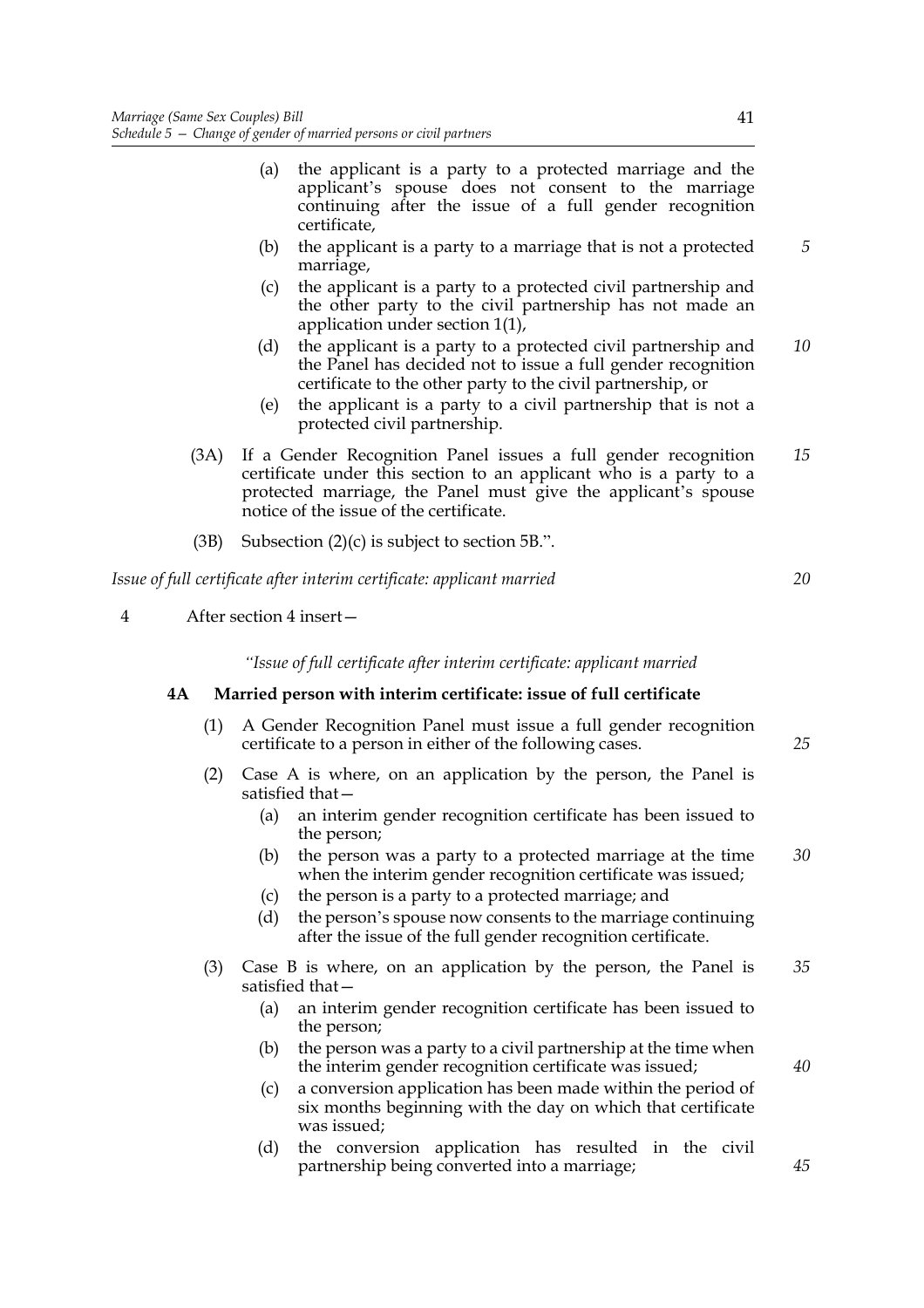- (e) the person is a party to that marriage; and
- (f) the person's spouse consents to the marriage continuing after the issue of the full gender recognition certificate.
- (4) If, on an application under subsection (2) or (3), the Panel is not satisfied as mentioned in that subsection, the Panel must reject the application.
- (5) An application under subsection (2) must be made within the period of six months beginning with the day on which the interim gender recognition certificate is issued.
- (6) An application under subsection (3) must be made within the period of six months beginning with the day on which the civil partnership is converted into a marriage. *10*
- (7) An application under subsection (2) or (3) must include a statutory declaration of consent made by the person's spouse.
- (8) An application under subsection (3) must also include—
	- (a) evidence of the date on which the conversion application was made, and
	- (b) evidence of the conversion of the civil partnership into a marriage.
- (9) If an application is made under this section, the Gender Recognition Panel must give the applicant's spouse— *20*
	- (a) notice of the application; and
	- (b) if the Panel grants the application, notice of the issue of the full gender recognition certificate.
- (10) In this section "conversion application" means an application for the conversion of a civil partnership into a marriage under regulations under section 9 of the Marriage (Same Sex Couples) Act 2013. *25*

# **4B Application under section 4A: death of spouse**

- (1) In a case where an application is made under section  $4A(2)$  or (3) and the applicant's spouse dies before the application is determined—
	- (a) the application is to be treated as an application, made under section 5(2) in a case where a spouse has died, for a full gender recognition certificate to be issued; and
	- (b) that application is to be treated as having been made at the time when the application under section 4A was made.
- (2) The Gender Recognition Panel determining the application must specify the period within which the applicant is to produce the required evidence in support of the new application.
- (3) In this section—
	- "new application" means the application under section 5(2) which the person is, by virtue of subsection (1), treated as having made;
	- "required evidence" means the evidence required by section  $5(4)$ .

*35*

*40*

*30*

*5*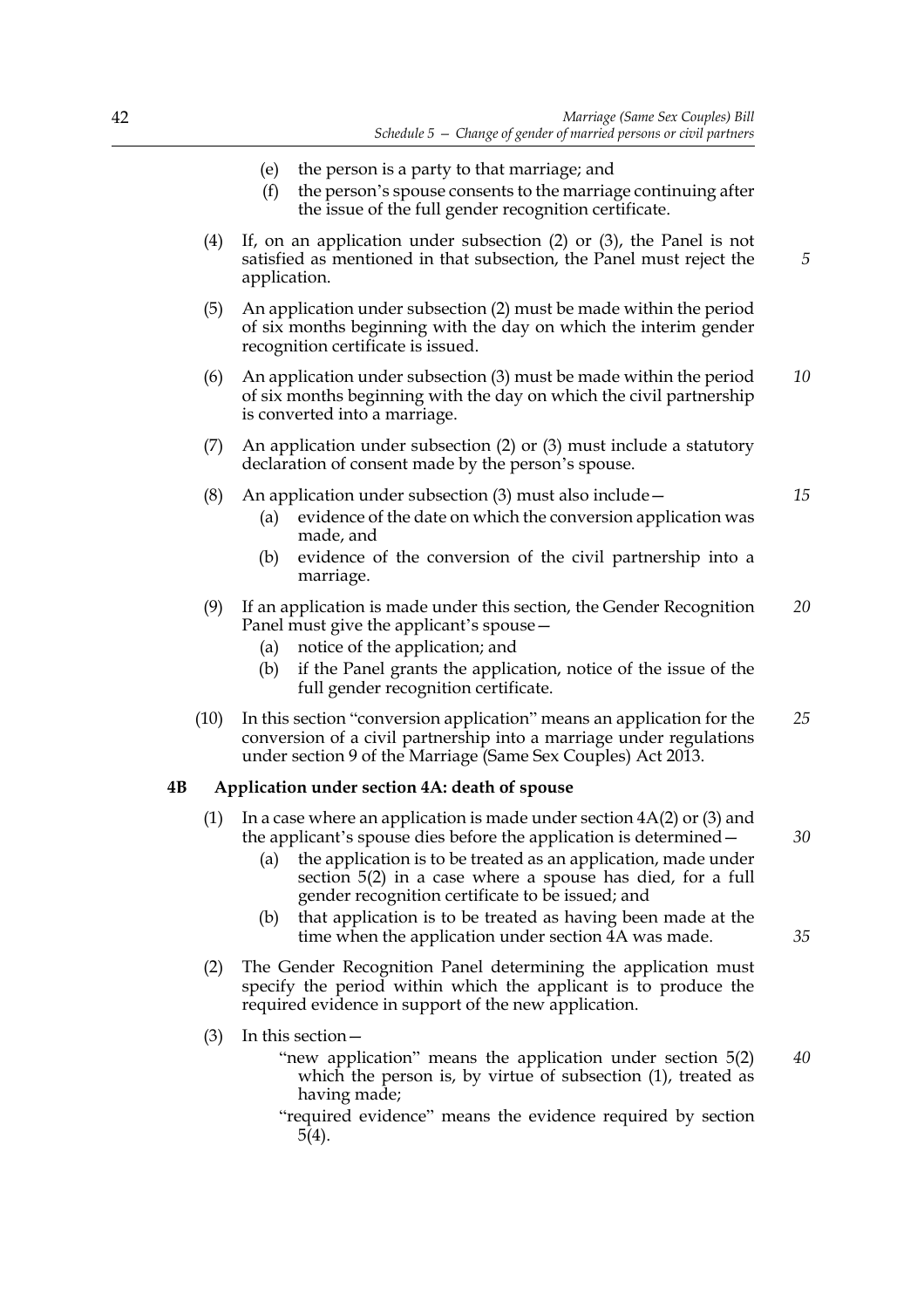*Issue of full certificate after interim certificate: applicant no longer married or civil partner".*

*Applications by both civil partners*

5 After section 5A insert—

*"Other provision about applications and certificates*

# **5B Applications by both civil partners**

- (1) This section applies where the Panel decides to issue a full gender recognition certificate to a party to a protected civil partnership.
- (2) The Panel must not issue the full gender recognition certificate to that person unless the Panel issues a full gender recognition certificate to the other party to the protected civil partnership.
- (3) In such a case, the Panel must issue both certificates on the same day.
- (4) Those certificates take effect at the beginning of the day on which they are issued.".

*Errors in certificates*

- 6 Section 6 (errors in certificates)—
	- (a) for the title substitute "**Errors**";
	- (b) for subsection  $(1)$  substitute  $-$ 
		- "(1) Where a gender recognition certificate has been issued to a person, the person or the Secretary of State may make an application for—
			- (a) an interim gender recognition certificate, on the ground that a full gender recognition certificate has incorrectly been issued instead of an interim certificate;
			- (b) a full gender recognition certificate, on the ground that an interim gender recognition certificate has incorrectly been issued instead of a full certificate; or
			- (c) a corrected certificate, on the ground that the certificate which has been issued contains an error.";
	- (c) subsection (3): for paragraph (a) substitute  $-$ 
		- "(a) must grant the application if satisfied that the ground on which the application is made is correct, and";
	- (d) subsection (4): for "a corrected" substitute "a correct, or a corrected,".

# *Applications: supplementary*

7 Section 7 (applications: supplementary), subsection (1): after "1(1)," insert "4A,".

# *Appeals etc*

- 8 Section 8 (appeals etc)—
	- (a) subsection (1): after "1(1)," insert "4A,";

*30*

# *35*

*40*

*10*

*5*

*15*

*20*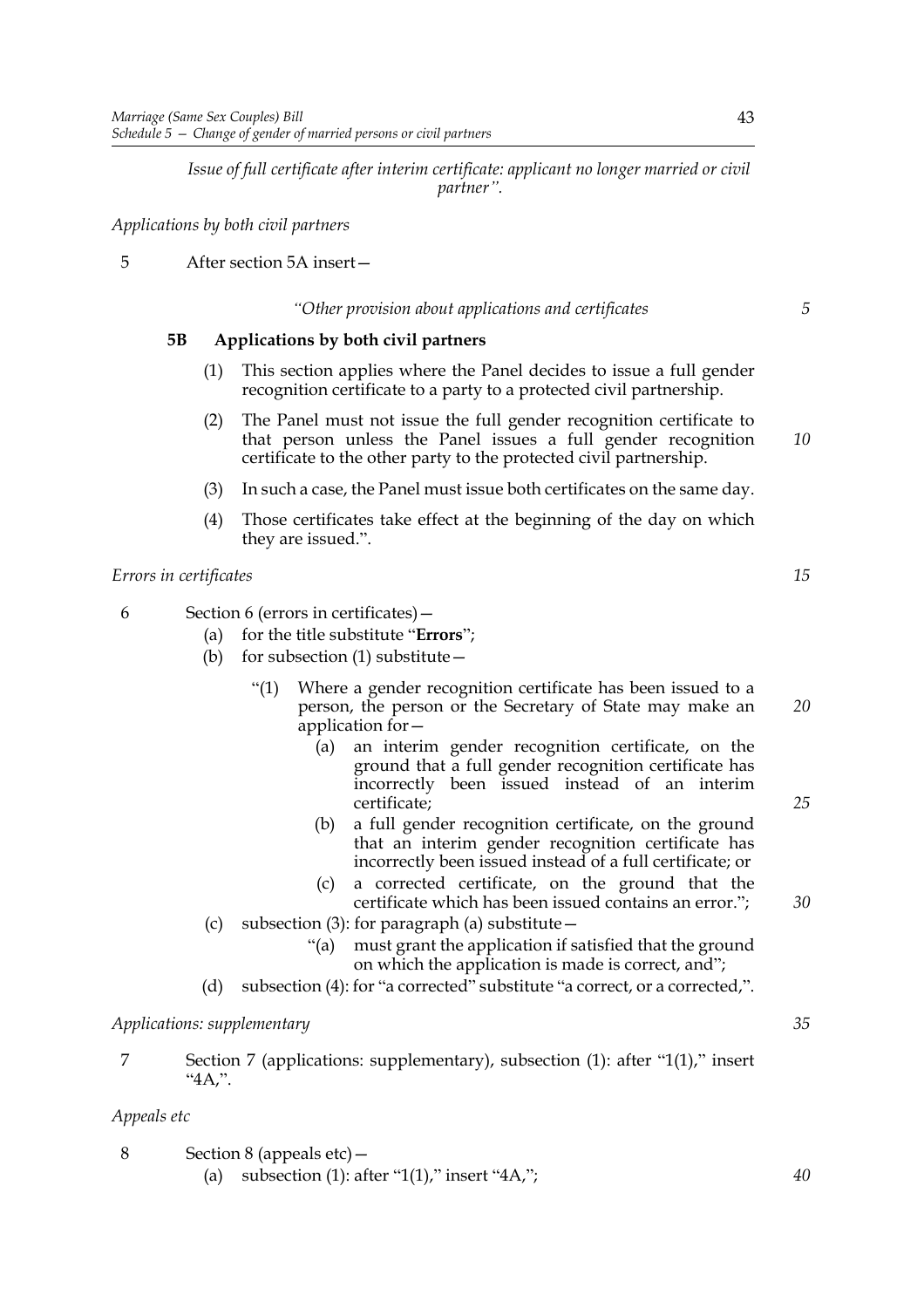- (b) subsection  $(5)$ : after "1(1)," insert "4A,";
- (c) after subsection (5) insert—
	- "(5A) If an application under section 1(1), 4A, 5(2), 5A(2) or 6(1) is granted, the applicant's spouse may apply to the High Court or Court of Session to quash the decision to grant the application on the grounds that its grant was secured by fraud.";
- (d) subsection (6): after "subsection (5)" insert "or an application under subsection (5A)".

*Change in gender of party to marriage*

9 After section 11 insert—

# **"11A Change in gender of party to marriage**

- (1) This section applies in relation to a protected marriage if (by virtue of section 4(2)(b) or 4A) a full gender recognition certificate is issued to a party to the marriage.
- (2) The continuity of the protected marriage is not affected by the relevant change in gender.
- (3) If the protected marriage is a foreign marriage—
	- (a) the continuity of the marriage continues by virtue of subsection (2) notwithstanding any impediment under the proper law of the marriage;
	- (b) the proper law of the marriage is not affected by its continuation by virtue of subsection (2).

(4) In this section—

- "foreign marriage" means a marriage under the law of a country or territory outside the United Kingdom; *25*
- "impediment" means anything which affects the continuation of a marriage merely by virtue of the relevant change in gender;
- "proper law", in relation to a protected marriage, means the law of the country or territory under which the marriage was entered into; *30*
- "relevant change in gender" means the change or changes of gender occurring by virtue of the issue of the full gender recognition certificate or certificates.".

*Registration*

- 10 (1) Section 10 (registration): after subsection (1) insert—
	- "(1A) Where a full gender recognition certificate is issued to a person who is a party to—
		- (a) a marriage under the law of England and Wales, or
		- (b) a civil partnership under that law,

the Secretary of State must send a copy of the certificate to the Registrar General for England and Wales.".

*5*

*10*

*15*

*20*

*35*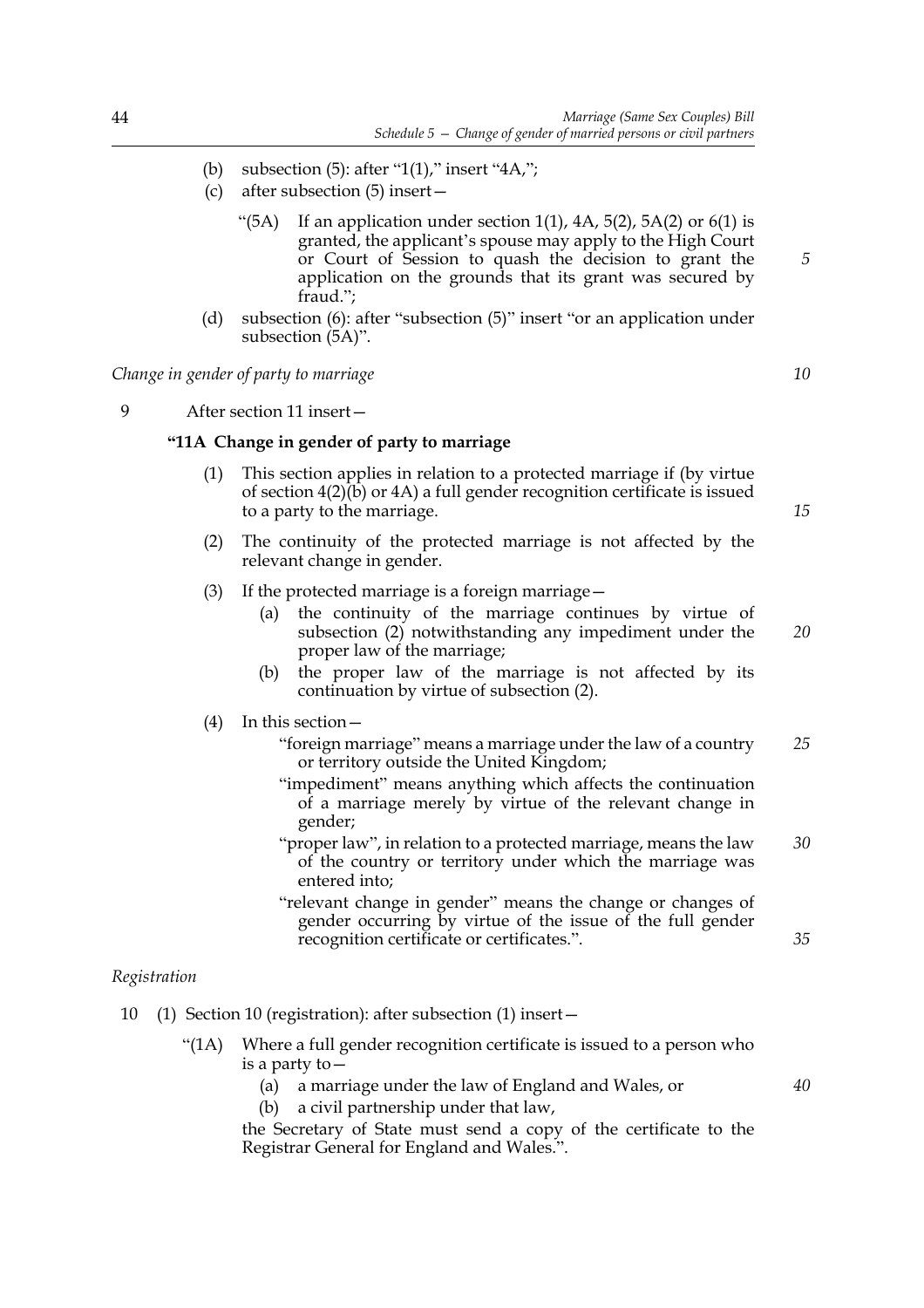(2) Schedule 3 (registration), Part 1 (England and Wales): at end insert—

*"Registration of marriages and civil partnerships*

- 11A (1) The Registrar General may make regulations about—
	- (a) the registration of qualifying marriages, and
	- (b) the registration of qualifying civil partnerships.
	- (2) The regulations may, in particular, provide for the maintenance  $of$ 
		- (a) a separate register in relation to qualifying marriages, and
		- (b) a separate register in relation to qualifying civil partnerships.
	- (3) In this paragraph—
		- "qualifying civil partnership" means a civil partnership under the law of England and Wales in a case where a full gender recognition certificate has been issued to each of the civil partners;
		- "qualifying marriage" means a marriage under the law of England and Wales in a case where a full gender recognition certificate has been issued to one, or each, of the spouses.".

*Change in gender of civil partners*

11 After section 11A (inserted by paragraph 9) insert—

# **"11B Change in gender of civil partners**

The continuity of a civil partnership is not affected by the issuing of full gender recognition certificates (by virtue of section  $4(2)(c)$ ) to both civil partners.".

*Foreign gender change and marriage*

12 Section 21 (foreign gender change and marriage)—

- (a) after subsection (1) insert—
	- "(1A) Subsections (2) to (5) apply only in Scotland and Northern Ireland.";
- (b) subsection (2): for "Accordingly," substitute "In accordance with subsection (1),".

*Prohibition on disclosure of information*

13 Section 22 (prohibition on disclosure of information), subsection (2)(a): after "section" insert "4A,".

# *Interpretation*

| 14 | Section 25 (interpretation) $-$ |                                                            |    |  |  |
|----|---------------------------------|------------------------------------------------------------|----|--|--|
|    | (a)                             | after the definition of "Gender Recognition Panel" insert- |    |  |  |
|    |                                 | ""protected civil partnership" means a civil partnership   |    |  |  |
|    |                                 | under the law of England and Wales;                        | 40 |  |  |

*5*

*10*

*15*

*20*

*25*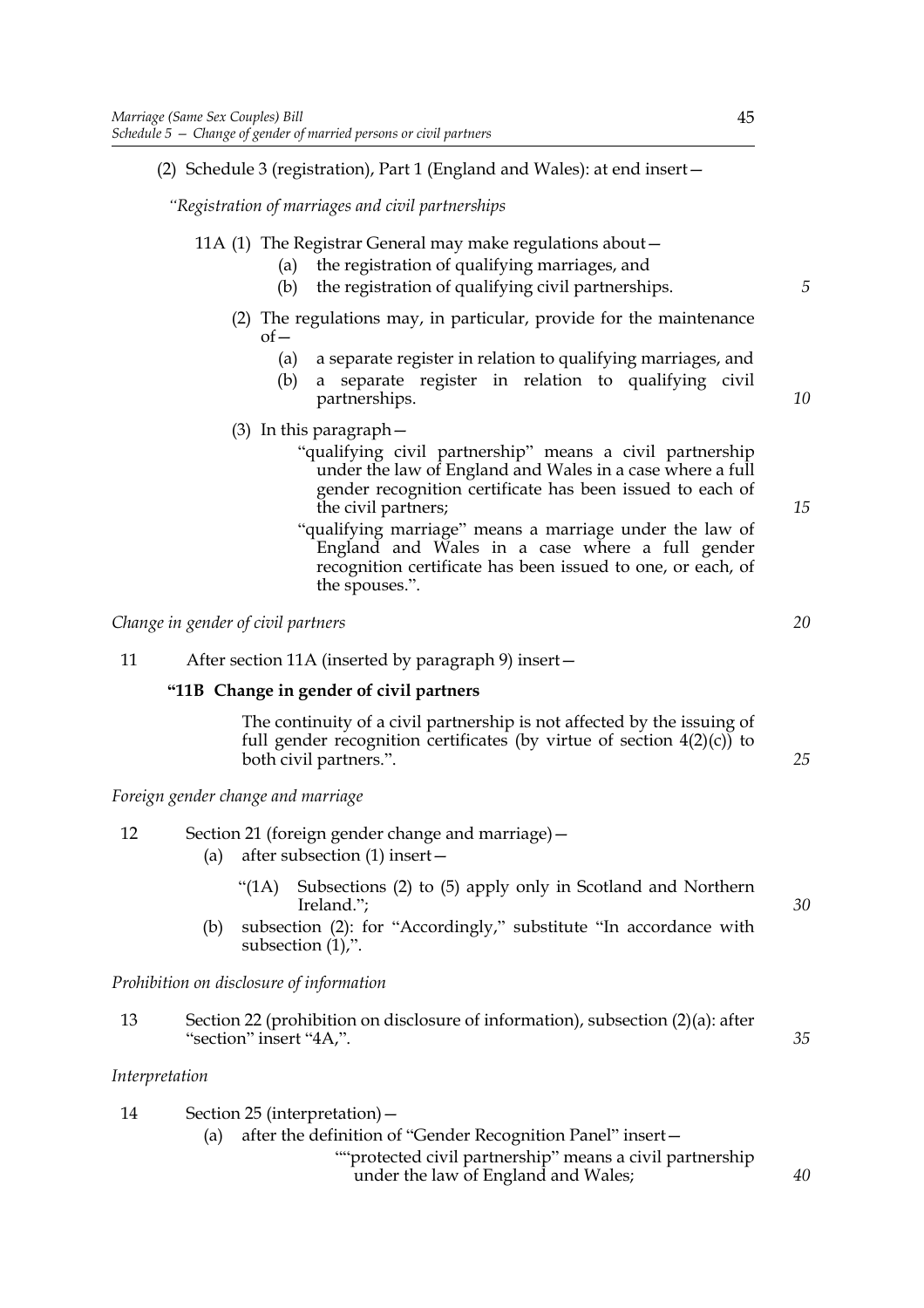"protected marriage" means—

- (a) a marriage under the law of England and Wales, or
- (b) a marriage under the law of a country or territory outside the United Kingdom,";
- (b) after the definition of "registered psychologist" insert—
	- ""statutory declaration of consent", in relation to the issuing of a gender recognition certificate to a person, means a statutory declaration by the person's spouse or civil partner that the spouse or civil partner consents to the marriage or civil partnership continuing after the issue of a full gender recognition certificate,".

SCHEDULE 6 Section 13

MARRIAGE OVERSEAS

### PART 1

#### CONSULAR MARRIAGE UNDER LIK LAW

*Provision for consular marriage*

- 1 (1) Her Majesty may by Order in Council make provision for two people to marry each other— (a) in prescribed countries or territories outside the United Kingdom, and *20*
	- (b) in the presence of a registration officer,

in cases where the officer is satisfied that the conditions in sub-paragraph (2) are met.

# (2) The conditions are that—

- (a) at least one of the people proposing to marry is a United Kingdom national,
- (b) the people proposing to marry would have been eligible to marry each other in such part of the United Kingdom as is determined in accordance with the Order, *30*
- (c) the authorities of the country or territory in which it is proposed that they marry will not object to the marriage, and
- (d) insufficient facilities exist for them to enter into a marriage under the law of that country or territory.

*Refusal by registration officer*

- 2 (1) A registration officer is not required to allow two people to marry each other if the registration officer's opinion is that a marriage between them would be inconsistent with international law or the comity of nations.
	- (2) An Order in Council under this Part of this Schedule may make provision for appeals against a refusal, in reliance on sub-paragraph (1), to allow two people to marry each other. *40*

*15*

*5*

*10*

*25*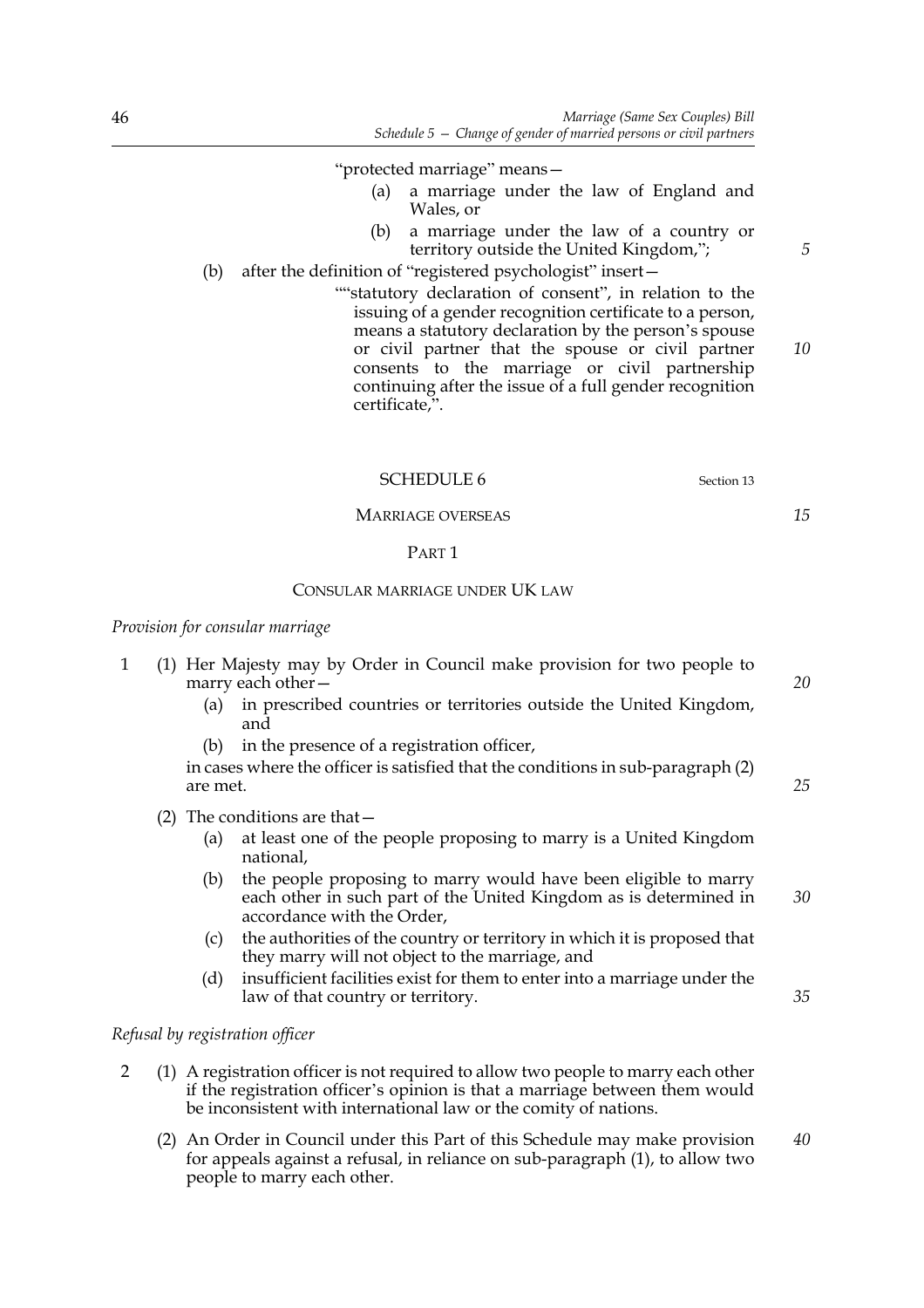#### *No religious service*

3 No religious service is to be used at the solemnization of a consular marriage.

*Treatment of marriage as taking place in part of UK for certain purposes*

4 An Order in Council under this Part of this Schedule may provide that two people who marry in a consular marriage are to be treated for prescribed purposes as if they had married in the relevant part of the United Kingdom. *5*

*Validity of consular marriage*

5 A consular marriage is valid in law as if the marriage had been solemnized in the relevant part of the United Kingdom with a due observance of all forms required by the law of the relevant part of the United Kingdom. *10*

## *Interpretation*

6 In this Part of this Schedule—

- "consular marriage" means a marriage solemnized in accordance with the provisions of this Part of this Schedule and any Order in Council made under it; *15*
- "registration officer" means—
	- (a) a consular officer in the service of Her Majesty's government in the United Kingdom, or
	- (b) in the case of registration in a country or territory in which Her Majesty's government in the United Kingdom has for the time being no consular representative, a person authorised by the Secretary of State in respect of the solemnization of marriages in that country or territory; *20*
- "relevant part of the United Kingdom", in relation to a consular marriage, means the part of the United Kingdom determined in accordance with paragraph 1(2)(b) for the purposes of the marriage. *25*

#### PART 2

#### MARRIAGE UNDER FOREIGN LAW: CERTIFICATES OF NO IMPEDIMENT

*Provision for certificates of no impediment*

- 7 (1) Her Majesty may by Order in Council make provision for the issue of certificates of no impediment to—
	- (a) United Kingdom nationals, and
	- (b) such other persons as may be prescribed,

who wish to marry in prescribed countries or territories outside the United Kingdom. *35*

(2) A certificate of no impediment is a certificate that no legal impediment to the recipient entering into the marriage has been shown to the person issuing the certificate to exist.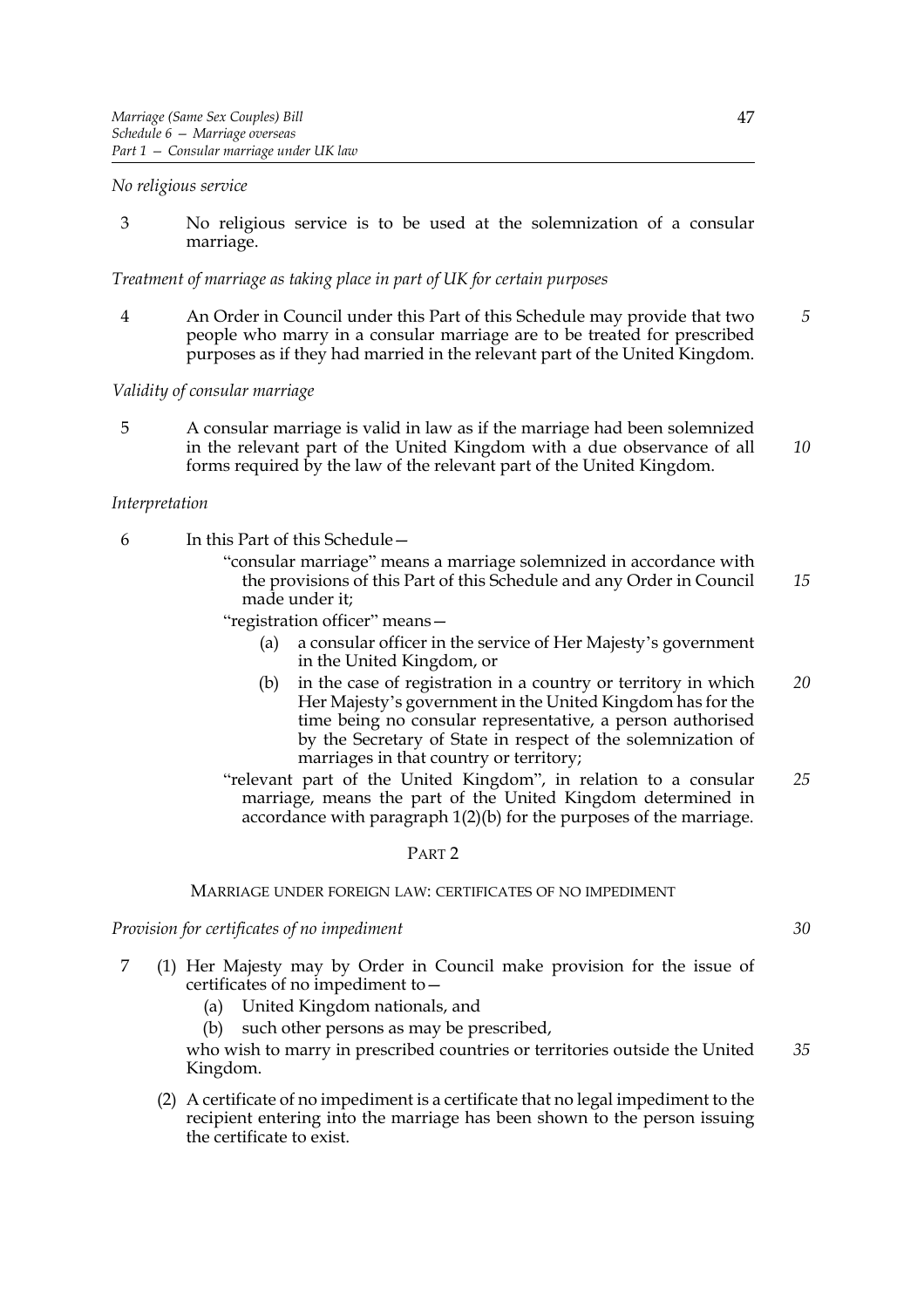# PART 3

# MARRIAGE OF FORCES PERSONNEL UNDER UK LAW

*Provision for marriage of armed forces personnel*

- 8 (1) Her Majesty may by Order in Council make provision for—
	- (a) a man and a woman to marry each other in any country or territory outside the United Kingdom, and
	- (b) for a same sex couple to marry in prescribed countries or territories outside the United Kingdom,

in the presence of an authorised person, in cases where the authorised person is satisfied that the conditions in sub-paragraph (2) are met.

- (2) The conditions are that—
	- (a) at least one of the people proposing to marry is  $-$ 
		- (i) a member of Her Majesty's forces serving in the country or territory in which it is proposed that they marry,
		- (ii) a relevant civilian who is employed in that country or territory, or *15*
		- (iii) a child of a person falling within sub-paragraph (i) or (ii) whose home is with that person in that country or territory, and
	- (b) the people proposing to marry would have been eligible to marry each other in such part of the United Kingdom as is determined in accordance with the Order. *20*
- (3) In a case where one person ("P") treats, or has treated, another person ("C"), as a child of the family in relation to—
	- (a) a marriage to which P is or was a party, or
	- (b) a civil partnership to which P is or was a party,

C is to be regarded for the purposes of sub-paragraph  $(2)(a)(iii)$  as the child of P.

*Religious services at forces marriages of same sex couples*

- 9 (1) An Order in Council under this Part of this Schedule may make provision about the solemnization of forces marriages of same sex couples according to religious rites and usages. *30*
	- (2) That includes provision—
		- (a) prohibiting the solemnization of such marriages according to particular religious rites or usages;
		- (b) as to consent to the solemnization of such marriages—
			- (i) according to particular religious rites or usages, or
			- (ii) on particular premises.
	- (3) This paragraph does not affect the provision that may be made about the solemnization of forces marriages of opposite sex couples according to religious rites and usages. *40*

*25*

*35*

*5*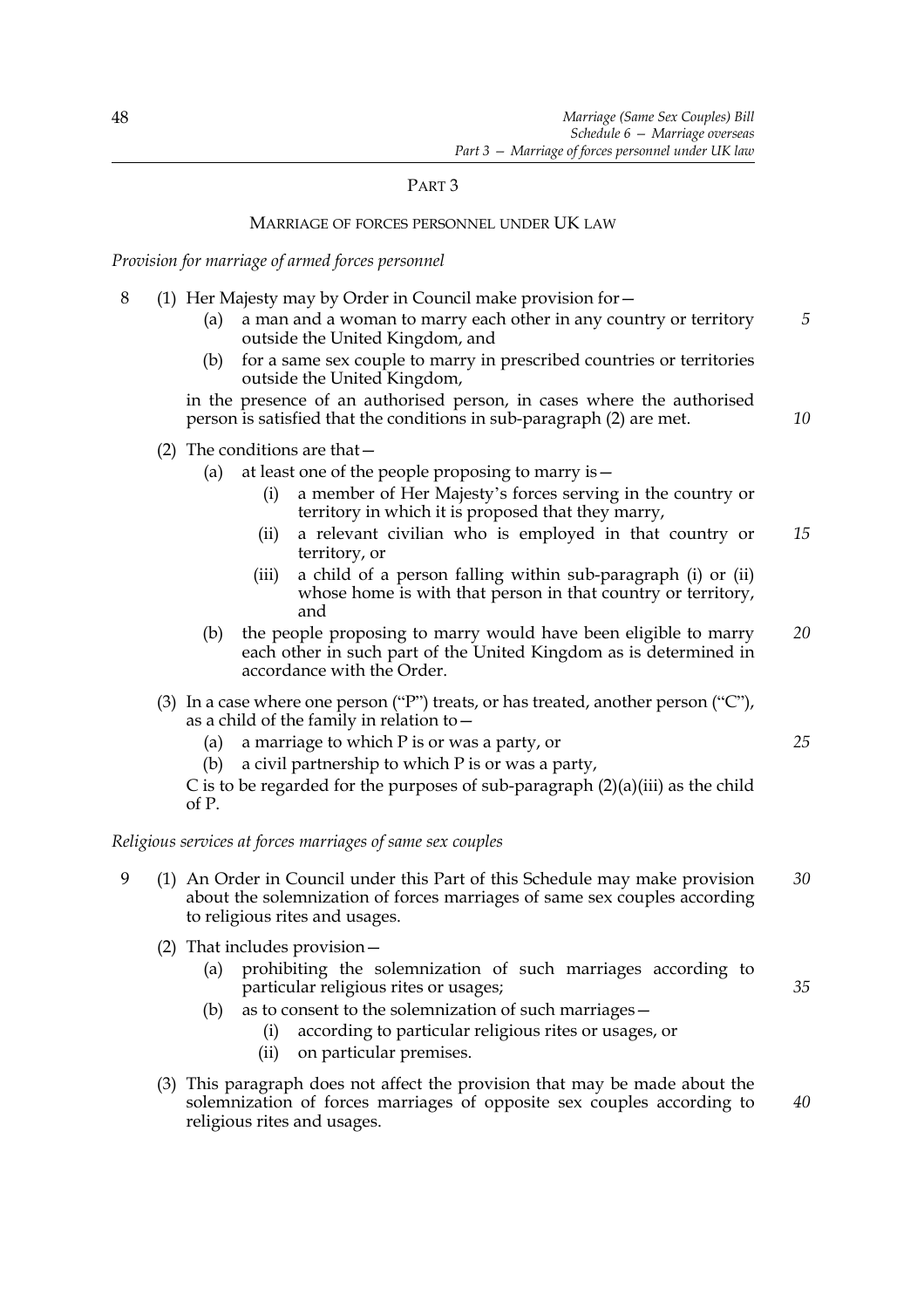*Treatment of marriage as taking place in part of UK for certain purposes*

10 An Order in Council under this Part of this Schedule may provide that two people who marry in a forces marriage are to be treated for prescribed purposes as if they had married in the relevant part of the United Kingdom.

# *Validity of forces marriage*

11 A forces marriage is valid in law as if the marriage had been solemnized in the relevant part of the United Kingdom with a due observance of all forms required by the law of the relevant part of the United Kingdom.

# *Interpretation*

- 12 (1) In this Part of this Schedule—
	- (a) a reference to a country or territory includes a reference to the waters of a country or territory;
	- (b) a reference to Her Majesty's forces serving in a country or territory includes a reference to such forces serving in a ship in the waters of a country or territory;
	- (c) a reference to a relevant civilian employed in a country or territory includes a reference to such a civilian employed in a ship in the waters of a country or territory.
	- (2) In this Part of this Schedule—

"authorised person", in relation to a marriage in a country or territory outside the United Kingdom, means—

- (a) a chaplain serving in any of Her Majesty's forces in that country or territory, or
- (b) a person authorised by the commanding officer of any of Her Majesty's forces in that country or territory to conduct that marriage or marriages generally; *25*
- "commanding officer" has the same meaning as in the Armed Forces Act 2006;
- "forces marriage" means a marriage solemnized in accordance with the provisions of this Part of this Schedule and any Order in Council made under it; *30*
- "Her Majesty's forces" has the same meaning as in the Armed Forces Act 2006;
- "relevant civilian" means a civilian subject to service discipline (within the meaning of the Armed Forces Act 2006) who is of a prescribed description; *35*
- "relevant part of the United Kingdom", in relation to a forces marriage, means the part of the United Kingdom determined in accordance with paragraph  $8(2)(b)$  for the purposes of the marriage.

#### PART 4

*40*

#### GENERAL PROVISIONS

# *Parliamentary scrutiny*

13 (1) No recommendation is to be made to Her Majesty in Council to make an Order in Council under this Schedule unless a draft of the statutory

*5*

*10*

*15*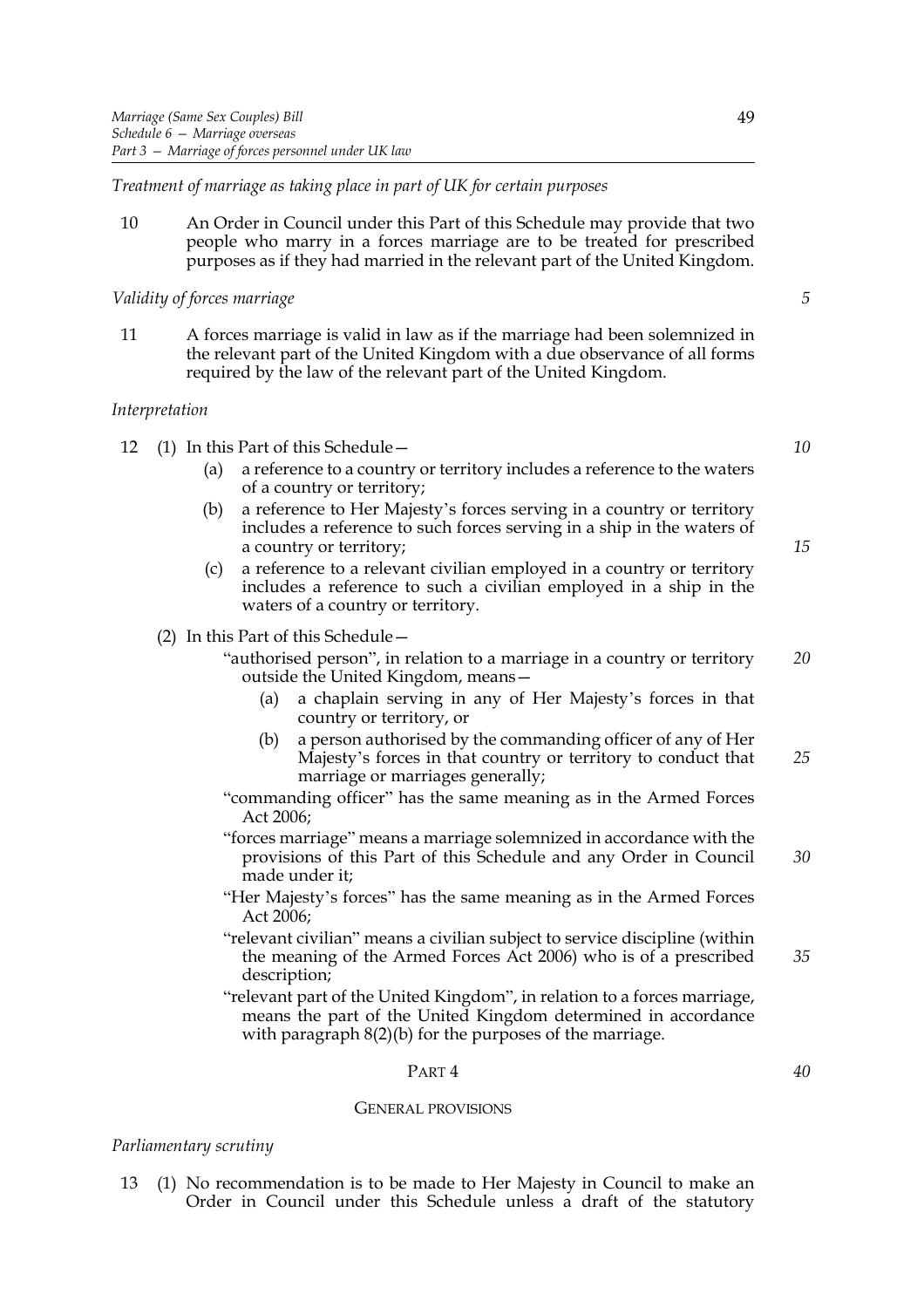instrument containing the Order in Council has been laid before, and approved by a resolution of, each House of Parliament.

- (2) In the case of an Order in Council containing provision which would (if contained in an Act of the Scottish Parliament) be within the legislative competence of that Parliament, no recommendation is to be made to Her Majesty under this paragraph unless the Scottish Ministers have been consulted.
- (3) In the case of an Order in Council containing provision which would (if contained in an Act of the Northern Ireland Assembly) be within the legislative competence of that Assembly, no recommendation is to be made to Her Majesty under this paragraph unless the Department of Finance and Personnel has been consulted.

# *Particular kinds of provision*

- 14 (1) An Order in Council under this Schedule may—
	- (a) make different provision for different purposes,
	- (b) make transitional, transitory or saving provision, or
	- (c) make consequential provision.
	- (2) An Order in Council under this Schedule may make provision corresponding to, or applying (with or without modifications), any UK legislation.
	- (3) An Order in Council under this Schedule may amend, repeal or revoke UK legislation.

# *Interpretation*

15 In this Schedule—

"prescribed" means prescribed by an Order in Council made under this Schedule; *25*

- "United Kingdom national" means a person who is—
	- (a) a British citizen, a British overseas territories citizen, a British Overseas citizen or a British National (Overseas),
	- (b) a British subject under the British Nationality Act 1981, or *30*
	- (c) a British protected person, within the meaning of that Act.

# SCHEDULE 7 Section 15

# TRANSITIONAL AND CONSEQUENTIAL PROVISION ETC

#### PART 1

# TRANSITIONAL AND TRANSITORY PROVISION

*Approval of premises for civil weddings*

1 (1) The approved premises regulations, and any related guidance, that are in force immediately before commencement have effect after commencement

*5*

*10*

*20*

*35*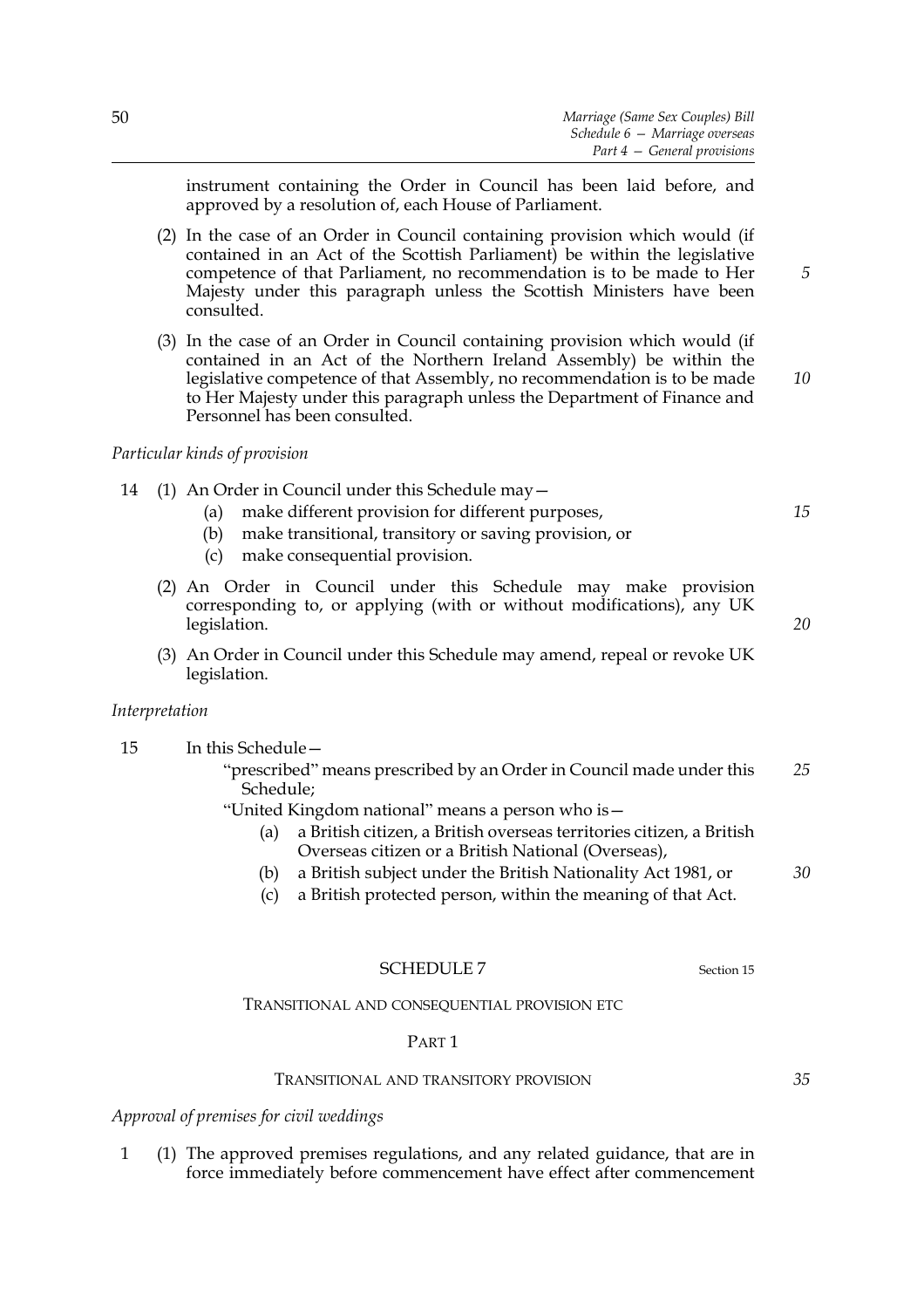in relation to marriage in pursuance of section 26(1)(bb) of the Marriage Act 1949 as amended by this Act.

- (2) Any approval of premises under those regulations that is in force immediately before commencement has effect after commencement in relation to marriage in pursuance of section 26(1)(bb) of the Marriage Act 1949 as amended by this Act.
- (3) Any application for approval of premises made under approved premises regulations before commencement continues to have effect after commencement as an application for the approval of the premises for the purposes of marriage in pursuance of section 26(1)(bb) of the Marriage Act 1949 as amended by this Act.
- (4) In this paragraph—
	- "approved premises regulations" means regulations under section 46A of the Marriage Act 1949;
	- "commencement" means the time when section 1 comes into force;
	- "related guidance" means any guidance relating to premises approved under approved premises regulations.

#### PART 2

## MINOR AND CONSEQUENTIAL AMENDMENTS

*Marriage Act 1949 (c. 76)*

- 2 The Marriage Act 1949 is amended as follows.
- 3 Section 3 (marriages of persons under 18), subsection (1): after "widow" insert "or a surviving civil partner".
- 4 (1) Section 25 (void marriages) is amended as follows.
	- (2) At the beginning insert—
		- "(1) A marriage shall be void in any of the following cases.".
	- (3) The existing wording of section 25 becomes subsection (2) of that section; and, at the beginning of that subsection, for "If any persons" substitute—
		- "(2) Case A is where any persons".
	- (4) For the words after paragraph (d) substitute  $-$ 
		- "(3) Case B is where any persons knowingly and wilfully consent to or acquiesce in the solemnization of a Church of England marriage between them by a person who is not in Holy Orders.
		- (4) Case C is where any persons of the same sex consent to or acquiesce in the solemnization of a Church of England marriage between them.
		- (5) In subsections (3) and (4) "Church of England marriage" means a marriage according to the rites of the Church of England.".
- 5 Section 27A (additional information required in certain cases), subsection (1): after "section  $26(1)(dd)$ " insert "or  $26B(6)$ ".

*5*

*10*

*15*

*20*

*30*

*25*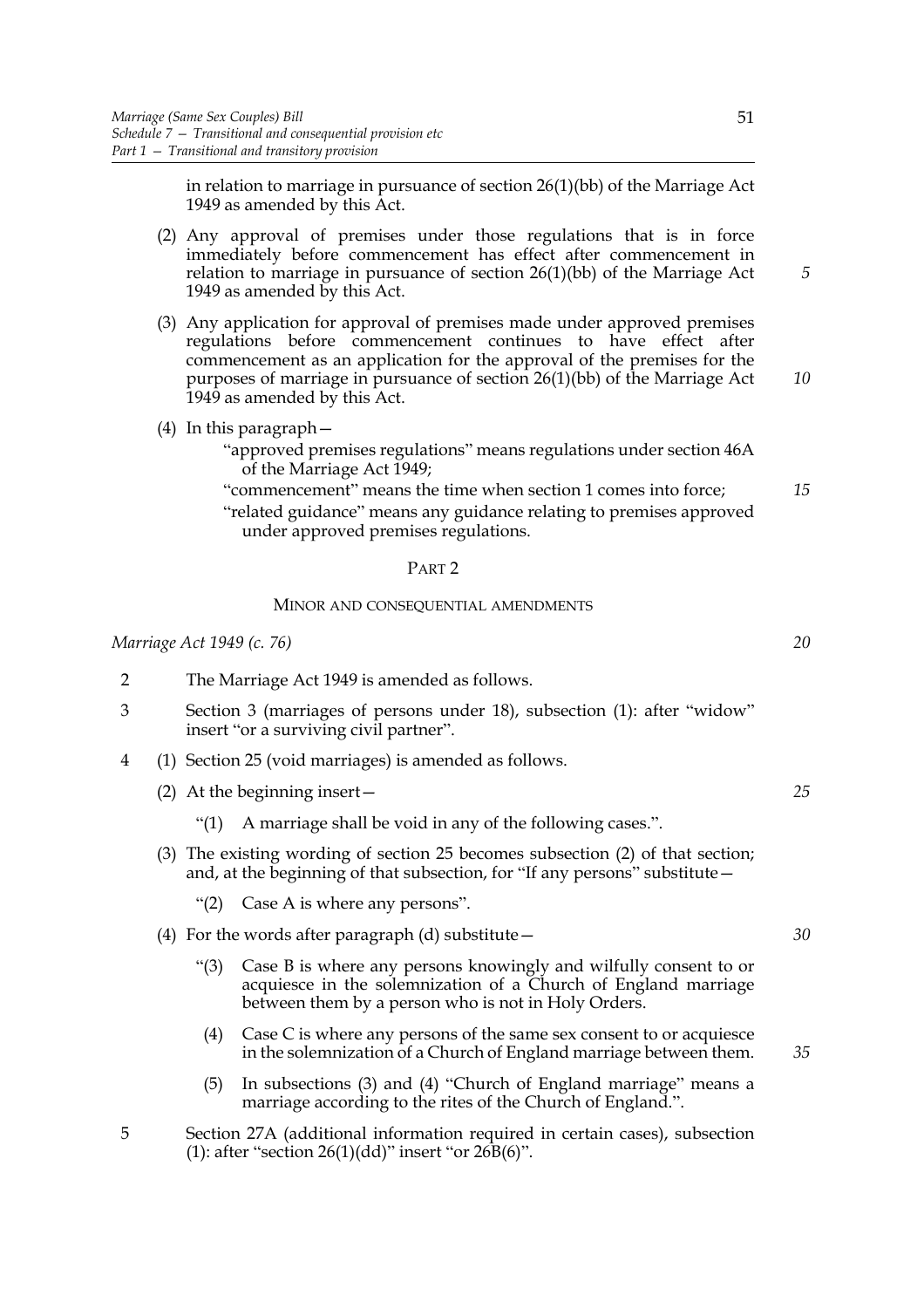# 6 After section 27C insert—

# **"27D Additional information required for certain marriages of same sex couples**

- (1) This section applies in relation to any marriage intended to be solemnized in pursuance of section  $26B(2)$ , (4) or (6) (marriage of same sex couples: Quaker marriage, Jewish marriage, marriage of house-bound or detained person).
- (2) The superintendent registrar to whom notice of such a marriage is given under section 27 may require the relevant governing authority to provide a copy of the consent mentioned in section 26B(2)(b),  $(4)(b)$  or  $(6)(d)$ .
- (3) In this section, "relevant governing authority", in relation to an intended marriage under section 26B(2), (4) or (6), has the same meaning as in that provision.".
- 7 (1) Section 28A (power to require evidence) is amended in accordance with this paragraph. *15*
	- (2) After subsection (1) insert—
		- "(1A) In the case of an intended marriage to which section 27D applies, the superintendent registrar to whom the notice of the marriage is given may require the relevant governing authority to produce evidence relating to the consent mentioned in section  $2\overline{6}B(2)(b)$ ,  $(4)(b)$  or  $(6)(d)$ .".
	- (3) Subsection (2): for "Such a requirement" substitute "A requirement under subsection  $(1)$  or  $(1A)$ ".
- 8 (1) Section 41 (registration of buildings) is amended in accordance with this paragraph. *25*
	- (2) The title: at the end insert "**: marriage of a man and a woman**".
	- (3) After subsection (1) insert—
		- "(1A) A reference in this section to the solemnization of marriage is a reference to the solemnization of marriage of a man and a woman.".
- 9 (1) Section 42 (cancellation of registration and substitution of another building) is amended in accordance with this paragraph.
	- (2) For the title substitute "**Cancellation of registration under section 41: building no longer used**".
	- (3) Subsection (1): for "registered building" substitute "building registered under section 41". *35*
- 10 (1) Section 43 (appointment of authorised persons) is amended in accordance with this paragraph.
	- (2) For the title substitute "**Buildings registered under section 41: appointment of authorised persons**".
	- (3) Subsection (1): for "registered building" (in each place) substitute "building registered under section 41".

*20*

*30*

*40*

*5*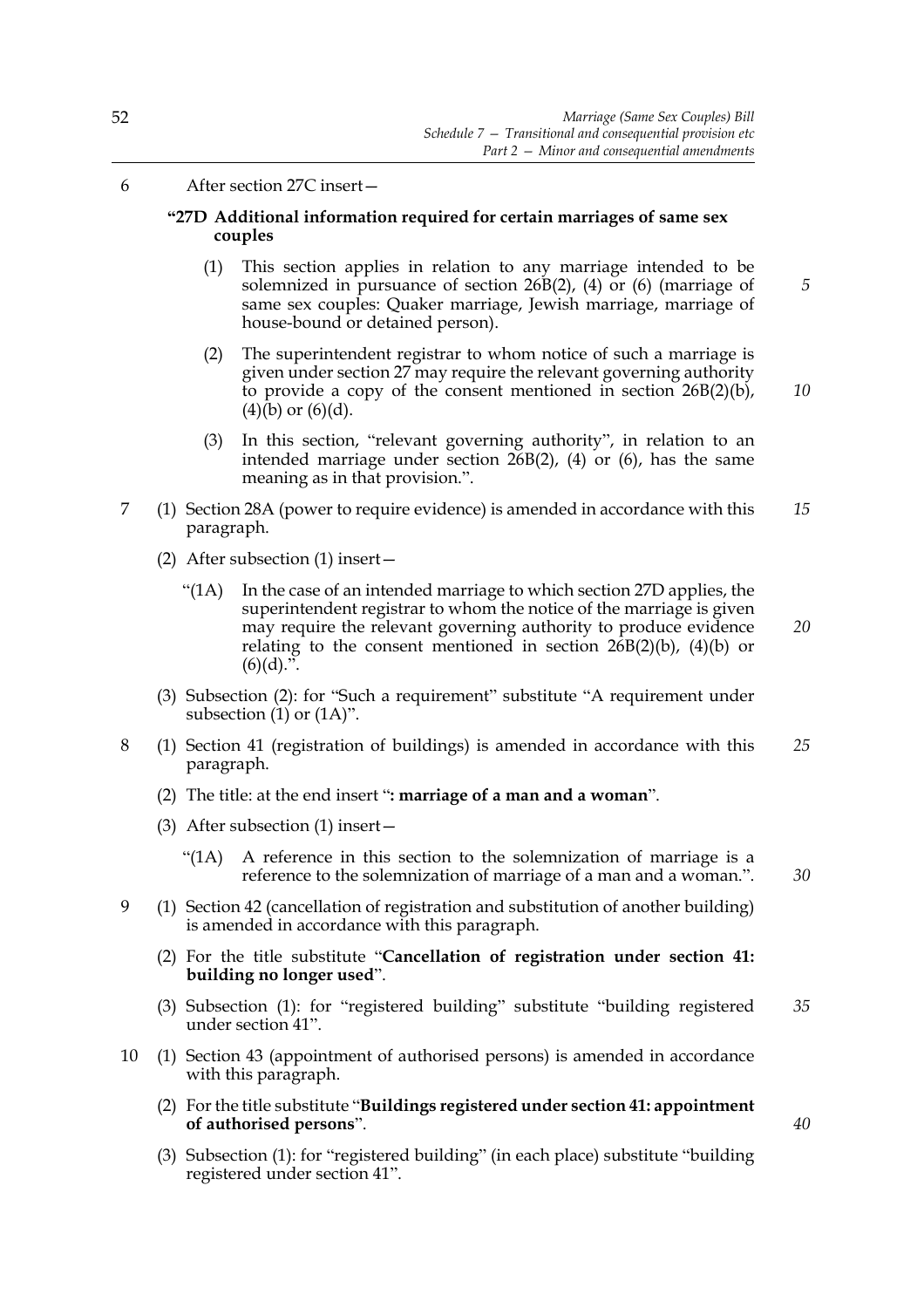- (4) For the proviso to subsection  $(1)$  substitute  $-$ 
	- "(1A) The power conferred by this section may only be exercised after the end of the relevant one year period (and, if that period has ended before the date of the registration under section 41, the power may accordingly be exercised immediately).
	- (1B) The relevant one year period is the period of one year beginning with the date of the registration of the building under section 41 (the "new registration").
	- $(1C)$  But if  $-$ 
		- (a) there is any earlier registration of the building under section 43A which is still in force at the date of the new registration, or *10*
		- (b) there has been any earlier qualifying registration of a previous building,

the relevant one year period is the period of one year beginning with the date of that registration (or the earlier of those dates). *15*

- (1D) For that purpose there is a qualifying registration of a previous building if—
	- (a) the congregation on whose behalf the new registration is made previously used another building for the purpose of public religious worship, *20*
	- (b) that building was registered under section 41 or 43A, and
	- (c) that registration was cancelled not more than one month before the date of the new registration.".
- (5) Omit subsection (2).
- 11 Section 44 (solemnization of marriage in registered building), subsection (2)(b): for "the last foregoing section" substitute "section 43 (in the case of the marriage of a man and a woman), or section 43B (in the case of the marriage of a same sex couple),".
- 12 Section 45A (solemnization of certain marriages), subsection (1): after "section 26(1)(dd)" insert "or 26B(6)". *30*
- 13 (1) Section 46 (register office marriage followed by religious ceremony) is amended in accordance with this paragraph.
	- (2) Subsection (1): for "marriage solemnised in the presence of a superintendent registrar" substitute "relevant marriage".
	- (3) After subsection (1) insert—
		- "(1A) In this section "relevant marriage" means—
			- (a) the marriage of a man and a woman solemnized in the presence of a superintendent registrar,
			- (b) the marriage of a same sex couple solemnized in the presence of a superintendent registrar, and *40*
			- (c) a marriage which arises from the conversion of a civil partnership under regulations under section 9 of the Marriage (Same Sex Couples) Act 2013.

*5*

*25*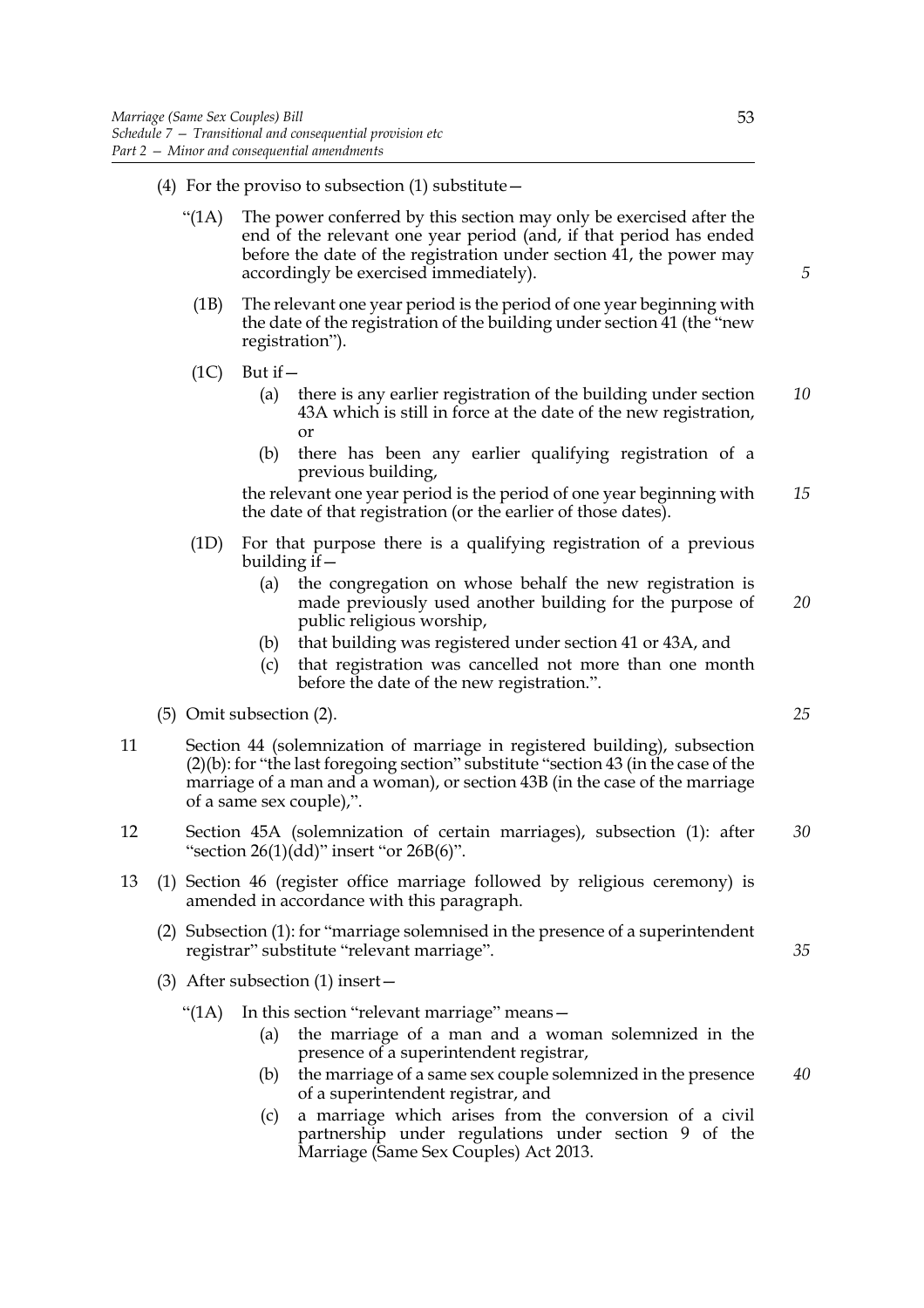- (1B) This section does not authorise the marriage service of the Church of England to be read or celebrated in the case of a relevant marriage of a same sex couple.
- (1C) This section does not authorise any other marriage service to be read or celebrated in the case of a relevant marriage of a same sex couple unless the relevant governing authority has given written consent to the reading or celebration of that service in the case of such marriages.
- (1D) For that purpose—
	- "relevant governing authority" means the person or persons recognised by the members of the relevant religious organisation as competent for the purpose of giving consent for the purposes of this section; *10*
	- "relevant religious organisation" means the religious organisation whose marriage service is to be read or celebrated.". *15*
- 14 Section 48 (proof of certain matters not necessary to validity of marriages), subsection  $(1)$  –
	- (a) paragraph (d): omit "or";
	- (b) after paragraph (d) insert—
		- "(da) that, in the case of a marriage under section  $26B(2)$ , (4) or (6), the relevant governing authority had given consent as mentioned in section  $26B(2)(b)$ ,  $(4)(b)$  or  $(6)(d)$ ;";

# (c) at the end of paragraph (3) insert "or

"(ea) that, in the case of a marriage under section 26A, the relevant governing authority had given consent as mentioned in section 26A(3);".

# 15 After section 49 insert—

# **"49A Void marriages: additional provision about same sex couples**

- (1) If a same sex couple knowingly and wilfully intermarries under the provisions of this Part of this Act in the absence of the required consent, the marriage shall be void.
- (2) In this section, in relation to a marriage of a same sex couple, "required consent" means consent under—
	- (a) section 26A(3), in a case where section 26A applies to the marriage (but section 44A does not apply to it);
	- (b) section 26A(3) and section 44A(6), in a case where section 26A and section 44A apply to the marriage;
	- (c) section  $26B(2)(b)$ , in a case where section  $26B(1)$ , (2) and (3) apply to the marriage; *40*
	- (d) section  $26B(4)(b)$ , in a case where section  $26B(1)$ , (4) and (5) apply to the marriage;
	- (e) section  $26B(6)(d)$ , in a case where section  $26B(1)$ , (6) and (7) apply to the marriage.".
- 16 Section 53, paragraph (c): for the words from "religion" to the end substitute

*25*

*20*

*5*

*30*

*35*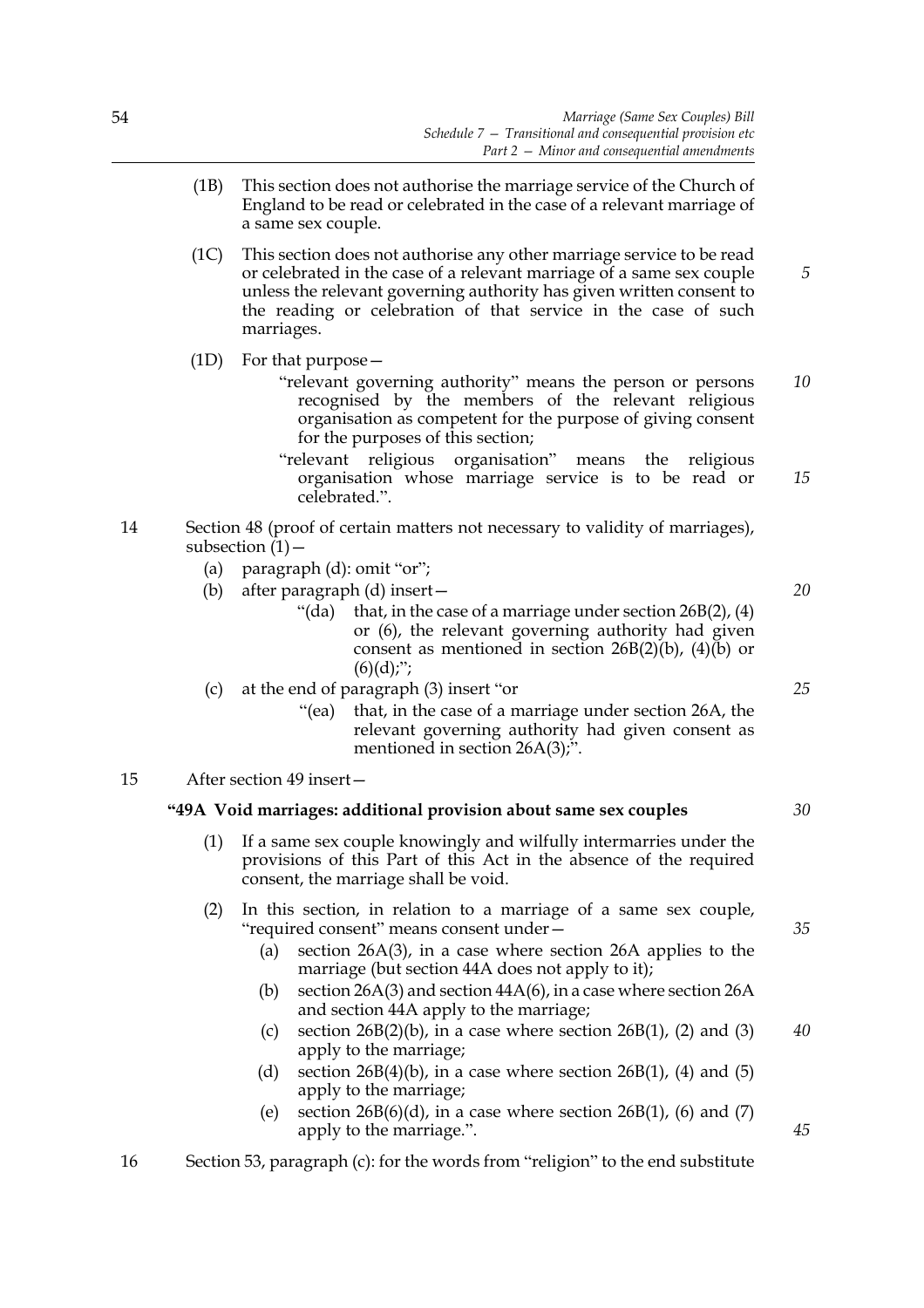"religion—

|    | "religion —                     |                                                                                                                                                                                                                                       |            |
|----|---------------------------------|---------------------------------------------------------------------------------------------------------------------------------------------------------------------------------------------------------------------------------------|------------|
|    |                                 | where the parties to the marriage are both<br>(i)<br>members of the same synagogue, the marriage<br>shall be registered by the secretary of that<br>synagogue; and<br>where the parties to the marriage are members of<br>(ii)        | $\sqrt{5}$ |
|    |                                 | different synagogues, the marriage shall be<br>registered by the secretary of whichever of those<br>synagogues the parties to the marriage nominate;".                                                                                |            |
| 17 | authorised under section 43".   | Section 69 (licensing of chapels for marriages according to rites of Church of<br>England), subsection (5): for "authorised persons" substitute "persons                                                                              | 10         |
| 18 |                                 | Section 70 (registration of chapels for marriages otherwise than according to<br>rites of Church of England), subsection (1), paragraphs (a) and (b): for<br>"registered building" substitute "building registered under section 41". | 15         |
| 19 | accordance with this paragraph. | (1) Section 75 (offences relating to solemnization of marriages) is amended in                                                                                                                                                        |            |
|    |                                 | (2) Subsection $(2)(bb)$ : after "section $26(1)(dd)$ " insert "or $26B(6)$ ".                                                                                                                                                        |            |
|    |                                 | (3) Subsection $(3)(d)$ : after " $(dd)$ " insert "or $26B(6)$ ".                                                                                                                                                                     |            |
|    |                                 | (4) Subsection (5): after "seventy" insert "or 70A".                                                                                                                                                                                  | 20         |
| 20 |                                 | (1) Section 78 (interpretation) is amended in accordance with this paragraph.                                                                                                                                                         |            |
|    | (2) Subsection $(1)$ –<br>(a)   | for the definition of "authorised person" substitute -<br>""authorised person" means-                                                                                                                                                 |            |
|    |                                 | in relation to a building registered under<br>(a)<br>section 41, a person whose name and address<br>have been certified in accordance with section<br>43;                                                                             | 25         |
|    |                                 | in relation to a building registered under<br>(b)<br>section 43A, a person whose name and<br>address have been certified in accordance<br>with section 43B;";                                                                         | 30         |
|    | (b)                             | definition of "registered building": for "Part III" substitute "section                                                                                                                                                               |            |

(b) definition of "registered building": for "Part III" substitute "sectio 41 or section 43A".

(3) After subsection (5) insert—

- "(6) If, for the purpose of any provision of this Act, a relevant governing authority has given written consent to marriages of same sex couples, the validity of that consent is not affected only because there is a change in the person or persons constituting that relevant governing authority.".
- 21 (1) Schedule 4 (provisions of Act which are excluded or modified in their application to Naval, Military and Air Force chapels) is amended in accordance with this paragraph.
	- (2) Part 3 (exclusion of provisions relating to marriages otherwise than according to the rites of the Church of England): after the entry relating to

*15*

*35*

*40*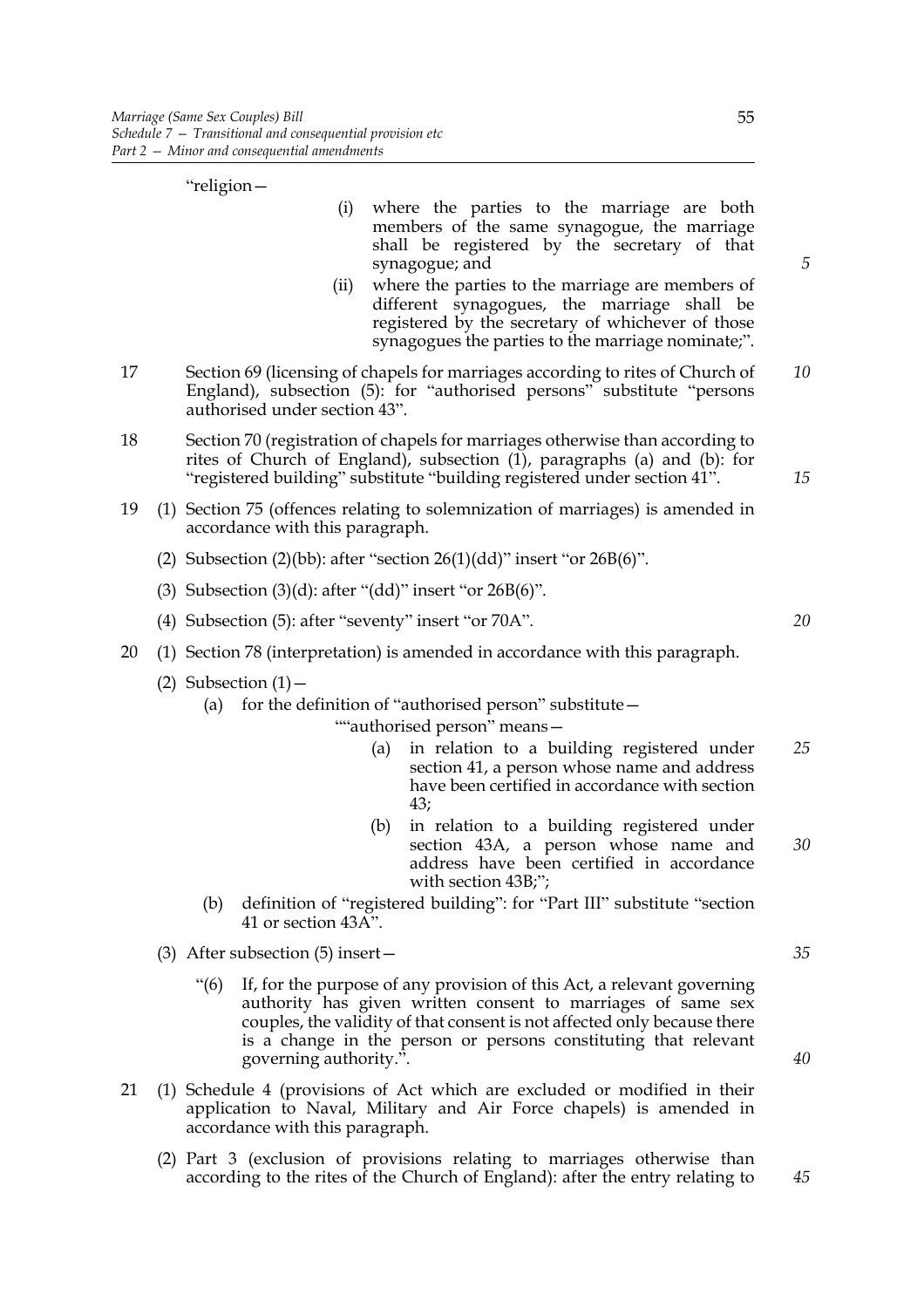section 43 insert—

"Sections 43A and 43C.".

(3) Part 4 (modification of provisions relating to marriages otherwise than according to the rites of the Church of England), after "forty-three," insert "43B,".

*Marriage (Registrar General's Licence) Act 1970*

- 22 The Marriage (Registrar General's Licence) Act 1970 is amended as follows.
- 23 Section 1 (marriages which may be solemnized by Registrar General's licence), subsection (2): after "section 26(1)(dd)" insert "or 26B(6)".
- 24 Section 2 (notice of marriage), after subsection (2) insert—
	- "(4) Sections 27D and 28A(1A) and (2) of the principal Act apply (with the appropriate modifications) to a marriage intended to be solemnized in pursuance of this Act as they apply to a marriage intended to be solemnized in pursuance of  $26\overline{B(2)}$ ,  $\overline{(4)}$  or  $\overline{(6)}$  of that Act.".

25 After section 13 insert—

# **"13A Void marriages: additional provision about same sex couples**

- (1) If a same sex couple knowingly and wilfully intermarries under the provisions of this Act in the absence of the required consent, the marriage shall be void.
- (2) In this section "required consent" means consent under section 1(3).". *20*

*Matrimonial Causes Act 1973 (c. 18)*

- 26 The Matrimonial Causes Act 1973 is amended as follows.
- 27 Section 11 (grounds on which a marriage is void): omit paragraph (c).

*Public Order Act 1986 (c. 64)*

- 28 (1) Section 29JA of the Public Order Act 1986 (protection of freedom of expression (sexual orientation)) is amended in accordance with this paragraph. *25*
	- (2) The existing provision of section 29JA becomes subsection (1) of that section.
	- (3) After that provision insert—
		- "(2) In this Part, for the avoidance of doubt, any discussion or criticism of marriage which concerns the sex of the parties to marriage shall not be taken of itself to be threatening or intended to stir up hatred.". *30*

*Social Security Contributions and Benefits Act 1992 (c. 4)*

- 29 The Social Security Contributions and Benefits Act 1992 is amended as follows.
- 30 Section 48 (use of former spouse's or civil partner's contributions): after

*15*

*10*

*5*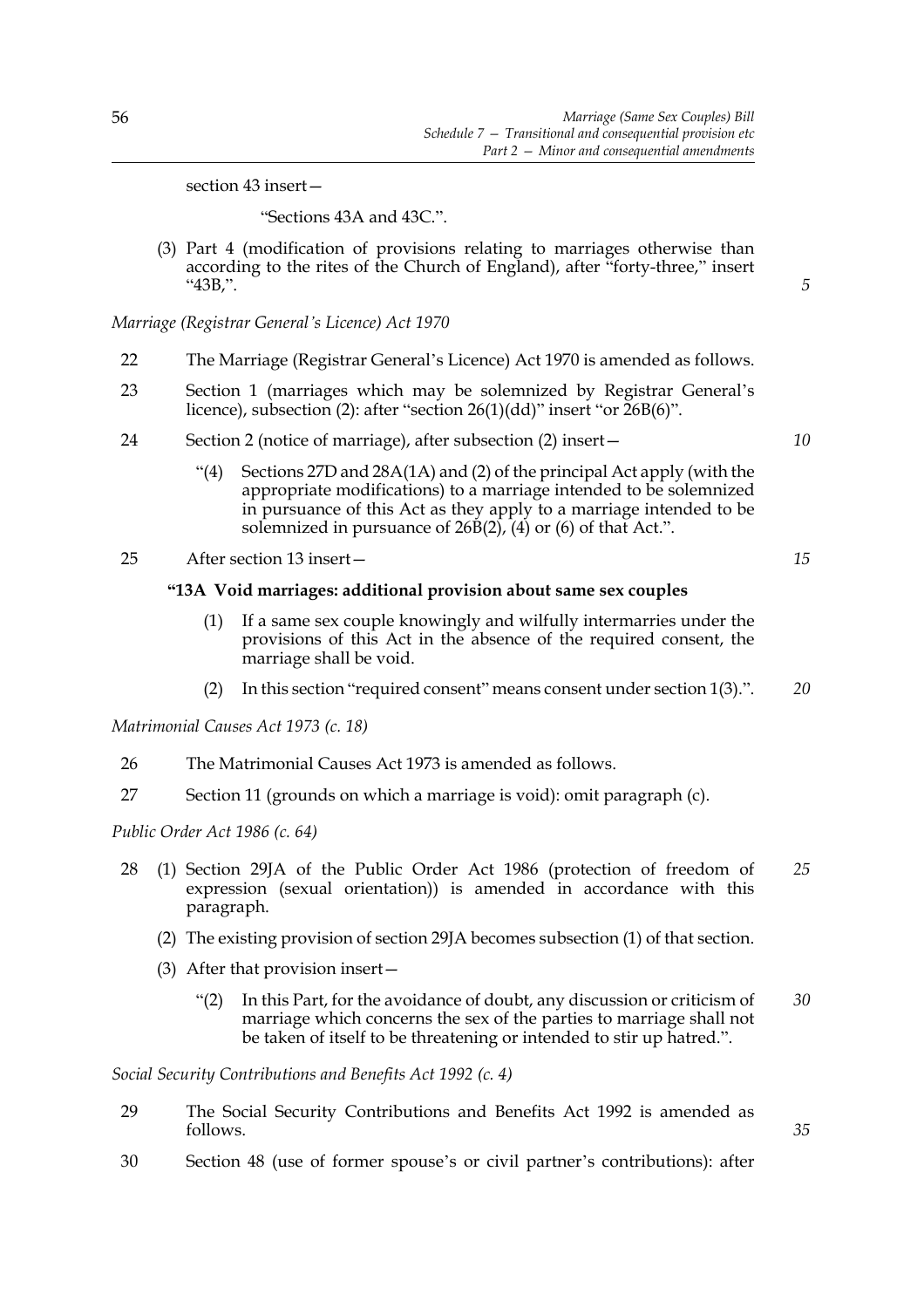subsection (4) insert—

"(5) For the purposes of this section, a civil partnership is not to be treated as having terminated by reason of its having been converted into a marriage under section 9 of the Marriage (Same Sex Couples) Act 2013.".

*Pension Schemes Act 1993 (c. 48)*

- 31 The Pension Schemes Act 1993 is amended as follows.
- 32 Section 99 (trustees' duties after exercise of option), subsection (3)(b): for "his widow" substitute "his or her surviving spouse or civil partner".

*Civil Partnership Act 2004 (c. 33)*

- 33 The Civil Partnership Act 2004 is amended as follows.
- 34 Section 1 (civil partnership), subsection (3)—
	- (a) after "only" insert "(a)";
	- (b) after "annulment" insert ", or
		- "(b) in the case of a civil partnership formed as mentioned in subsection  $(1)(a)(i)$  or (iv), on the conversion of the civil partnership into a marriage under section 9 of the Marriage (Same Sex Couples) Act 2013.". *15*
- 35 Section 4 (parental etc consent where proposed civil partner under 18), subsection (3): after "partner" insert "or a widower or a widow".
- 36 Section 210 (registration at British consulates etc), subsection (6), paragraph (b) of the definition of "Registration officer": after "country" (in both places) insert "or territory".

*Human Fertilisation and Embryology Act 2008 (c. 22)*

- 37 The Human Fertilisation and Embryology Act 2008 is amended as follows. *25*
- 38 (1) Section 35 (woman married at time of treatment) is amended in accordance with this paragraph.
	- (2) The title: after "**married**" insert "**to a man**".
	- (3) Subsection  $(1)(a)$ : after "marriage" insert "with a man".
- 39 Section 40 (embryo transferred after death of husband etc who did not provide sperm), subsection (1)(b): after "marriage" insert "with a man". *30*
- 40 (1) Section 42 (woman in civil partnership at time of treatment) is amended in accordance with this paragraph.
	- (2) The title: after "**partnership**" insert "**or marriage to a woman**".
	- (3) Subsection  $(1)$  -
		- (a) after "partnership" (in the first place) insert "or a marriage with another woman";
		- (b) after "partnership" (in the second place) insert "or marriage".
- 41 (1) Section 46 (embryo transferred after death of civil partner or intended female parent) is amended in accordance with this paragraph.

*20*

*5*

*10*

*35*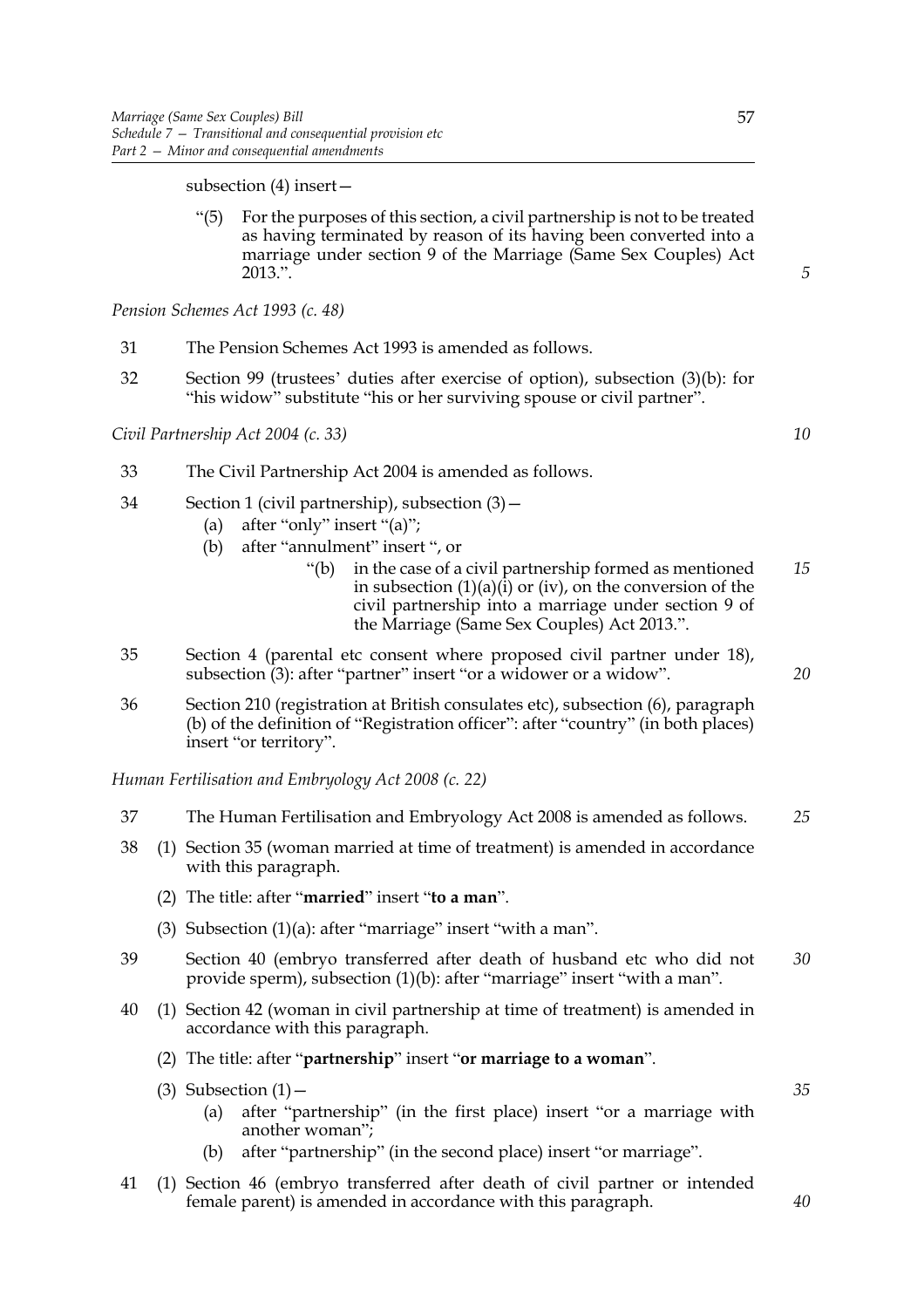*5*

*20*

- (2) The title: after "**civil partner**" insert "**or wife**".
- (3) Subsection  $(1)$  -
	- (a) paragraph (b), after "partnership" insert "or marriage with another woman";
	- (b) paragraphs (c), (d) and (e), after "partnership" insert "or marriage";
	- (c) the words after paragraph (f), after "partnership" insert "or marriage".

*Equality Act 2010 (c. 15)*

- 42 The Equality Act 2010 is amended as follows.
- 43 (1) Section 23 (comparison by reference to circumstances) is amended in accordance with this paragraph. *10*
	- (2) Subsection (3): after "married" insert "to a person of the opposite sex".
	- (3) After subsection (3) insert—
		- "(4) If the protected characteristic is sexual orientation, the fact that one person (whether or not the person referred to as B) is married to a person of the same sex while another is married to a person of the opposite sex is not a material difference between the circumstances relating to each case.". *15*
- 44 Schedule 3 (services and public functions: exceptions): for the title to Part 6 substitute—

"MARRIAGE: GENDER REASSIGNMENT".

- 45 Schedule 9 (work: exceptions), Part 1 (occupational requirements), paragraph 2 (religious requirements relating to sex, marriage etc, sexual orientation), sub-paragraph (4): after paragraph (c) insert—
	- "(ca) a requirement not to be married to a person of the same  $sex$ ; *25*